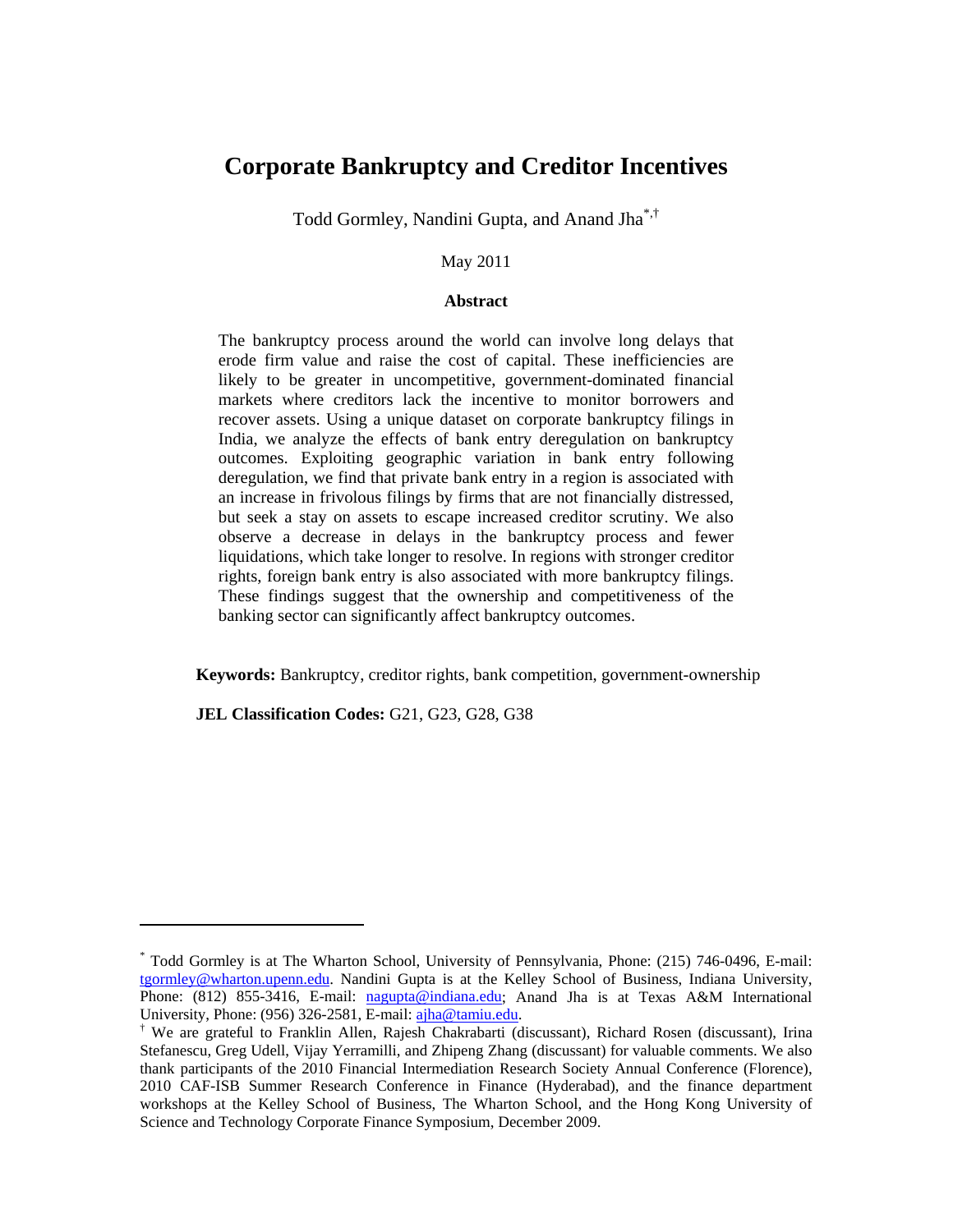Bankruptcy procedures are a way of enforcing debt contracts, and the efficiency of this process can affect the cost and allocation of capital (Hart, 2000, Stiglitz, 2001). The bankruptcy process, however, can be highly inefficient, especially in emerging markets. For example, the average duration of bankruptcies ranges from three to seven years in Brazil, India, Indonesia, and Russia (The World Bank, 2010), and insolvency practitioners estimate that on average nearly 50% of firm value is lost because of delays and other inefficiencies (Djankov, Hart, McLiesh, and Shleifer, 2008). The existing literature focuses on how differences in bankruptcy laws may explain many of these inefficiencies (see Hotchkiss, John, Mooradian and Thorburn, 2008, for an extensive survey). In this paper, we focus on a hitherto unexamined issue, whether creditor incentives to monitor borrowers and recover loans affect bankruptcy outcomes.

 Creditor incentives to monitor borrowers are likely to depend on the competitiveness and ownership of the banking sector. By increasing incentives to maximize efficiency, an increase in banking sector competition may lead creditors to monitor borrowers more aggressively and attempt to recover assets more quickly (Hicks, 1935, Berger and Hannan, 1998). This shift among creditors may increase a firm's likelihood of seeking bankruptcy protection and reduce delays in resolving a bankruptcy. The ownership of creditors can also affect their incentive to monitor loans. For example, privately-owned banks may have a stronger incentive to pursue delinquent firms compared to government-owned banks, which are associated with soft budget constraints and lower economic efficiency (La Porta, Lopez-de-Silanes and Shleifer, 2002, Morck, Yavuz, and Yeung, 2008).

To investigate the role of creditors' incentives in the bankruptcy process, we examine how banking sector competition and ownership is related to corporate bankruptcy outcomes in India. Using India as the empirical context has several advantages. First, and most importantly, we are able to observe detailed data on over 4,000 corporate bankruptcy filings along with the outcome of each filing. These data constitute the population of bankruptcy filings between 1991 and 2004 that are filed with the federal bankruptcy court, the Board for Industrial and Financial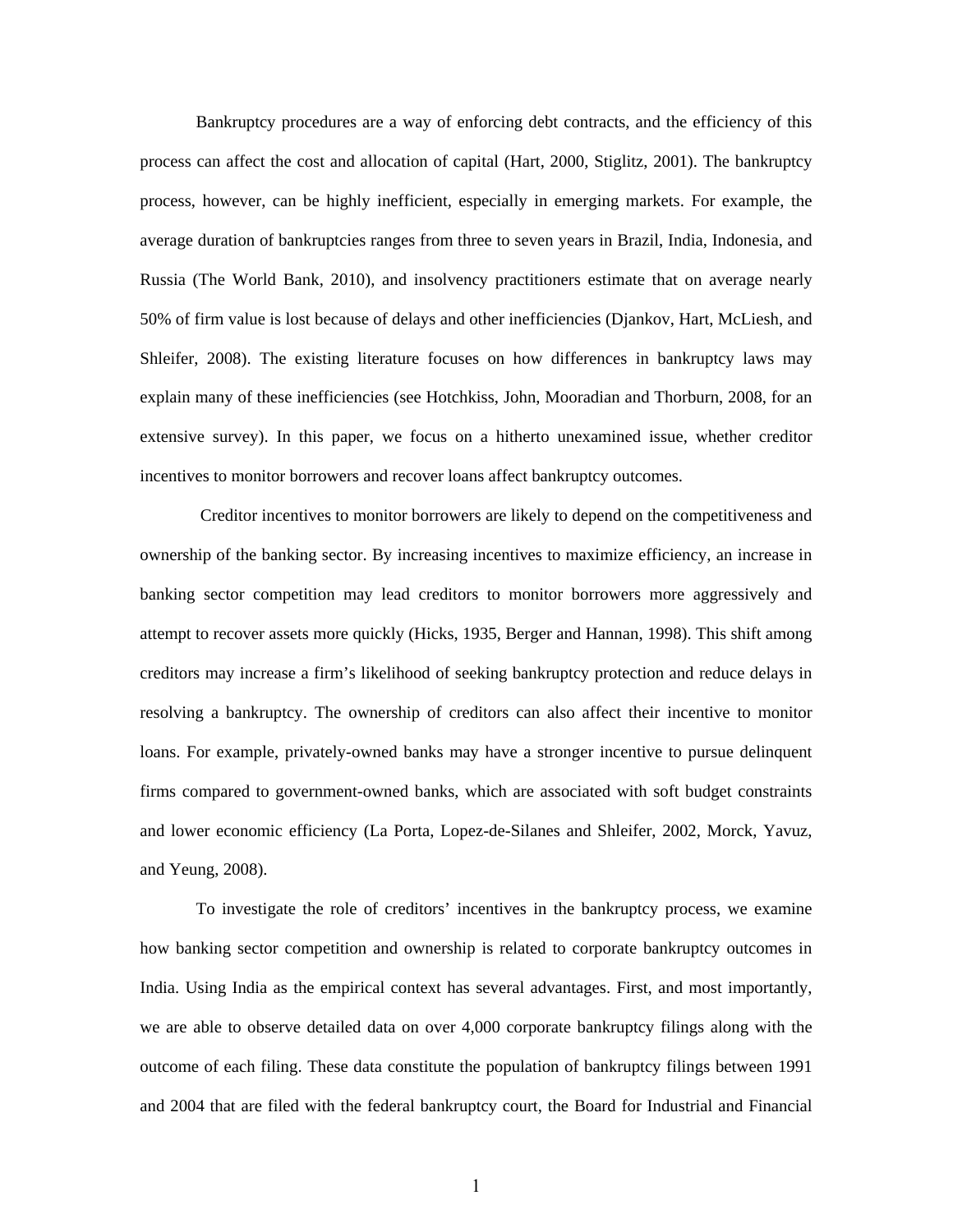Restructuring (BIFR). Second, we are able to exploit the deregulation of the Indian banking sector in the 1990s, which led to the entry of privately-owned domestic and foreign banks into a sector dominated by government-owned banks. While the bankruptcy process is centralized in the single federal court, geographic variation of bank entry following deregulation helps us identify the potential sources for any observed correlation between bank entry and bankruptcy outcomes. Exogenous variation in local creditor rights also facilitates our ability to assess the exact channels through which lenders may influence bankruptcy outcomes. Third, since India's banking system and bankruptcy process is comparable to those of other countries, for example, the market share of Indian government banks is similar to other developing countries (La Porta, Lopez-de-Silanes, and Shleifer, 2002), as are the delays in bankruptcy (The World Bank, 2010), our study can shed light on bankruptcy outcomes more broadly.

Making use of variation in both the timing and extent of bank entry across India's more than 500 districts, we find that entry by privately-owned domestic banks is associated with a significant increase in the number of corporate bankruptcy filings. The magnitude is economically large. A standard deviation increase in the share of deposits controlled by private banks in a district is associated with an increase of 0.53 filings per million people in that district, relative to an average of 0.16 filings per million people**.** The increase in filings occurs between one to two years after bank entry, and there is no observable pre-existing differential trend in the number of bankruptcy filings prior to private bank entry.

The increase in bankruptcy filings is driven by non-distressed firms seeking a stay on creditor claims, rather than by an increase in the number of truly bankrupt firms. Private bank entry is positively associated with an increase in filings that are eventually dismissed by the bankruptcy court as frivolous, but the number of filings that are accepted by the court as legitimate does not change. It is widely acknowledged that the automatic stay on all creditor claims once a firm files for bankruptcy in India creates an incentive to file in order to avoid creditors, and has been "grossly misused by unscrupulous firms" (Government of India, 2002).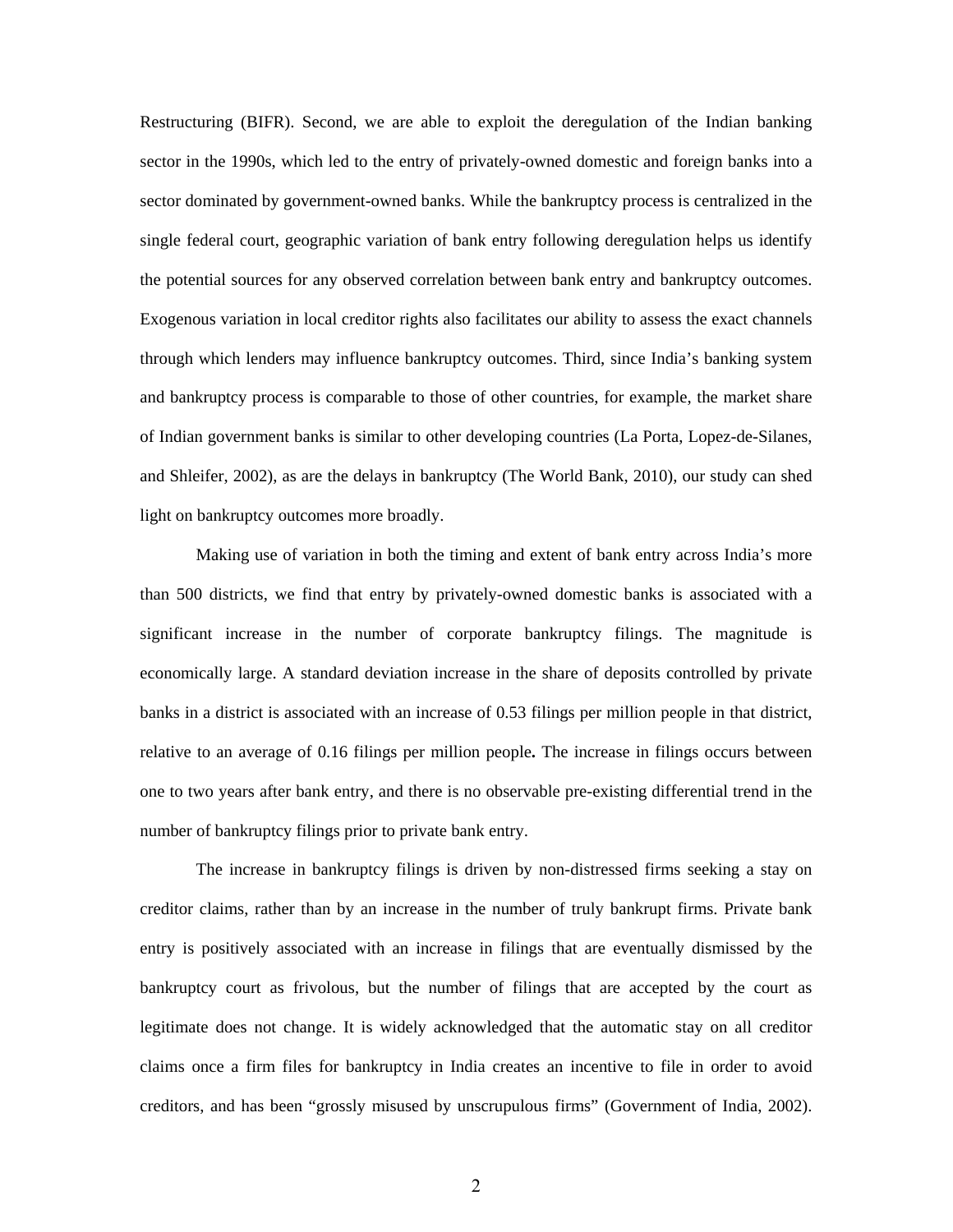Given this automatic stay on assets, the increase in filings by firms that are not actually financially distressed suggests that firms may seek the protection of the bankruptcy court to avoid increased creditor scrutiny following bank entry.

Bank entry is also associated with a change in both the duration and outcomes of bankruptcy. Despite the increase in filings, which may increase the burden on the bankruptcy court, private bank entry is associated with an economically significant decrease in the amount of time taken by the BIFR to render a decision for filings that are not dismissed as frivolous. A standard deviation increase in the share of deposits held by private banks in a district is associated with an average decline in the amount of time until a filing is resolved of 481 days (1.3 years), about a third of the average time of 1,488 days (4.1 years). The entry of private banks in a region is also positively associated with a shift away from liquidation orders in favor of more restructuring decisions. The shift to restructurings over liquidations, which are typically subject to lengthy legal challenges, and the significant decrease in the time spent by firms in bankruptcy, is consistent with an increase in creditors' incentives to hasten the recovery of assets by making more concessions in order to reach a restructuring decision.

The relationship between bank entry and bankruptcy filings also depends on whether the filing firm is government-owned or private. Private bank entry in a market is accompanied by an increase in filings by privately-owned firms, but the opposite occurs with government-owned firms. This suggests the impact of bank entry may vary based on the political connections of firms; private banks may be less willing or able to pursue delinquent, government-owned firms.

Our findings do not appear to be driven by other time-varying, district-level characteristics that may be related to both bank entry choices and bankruptcy outcomes. For example, the results are robust to including controls for district-level growth, including total firmlevel sales, number of bank branches, and total credit at the district level, state level GDP, and state-year fixed effects. Our findings also do not appear to be driven by an increase in product market competition following bank entry, which may lead to more firm exits. Lastly, we do not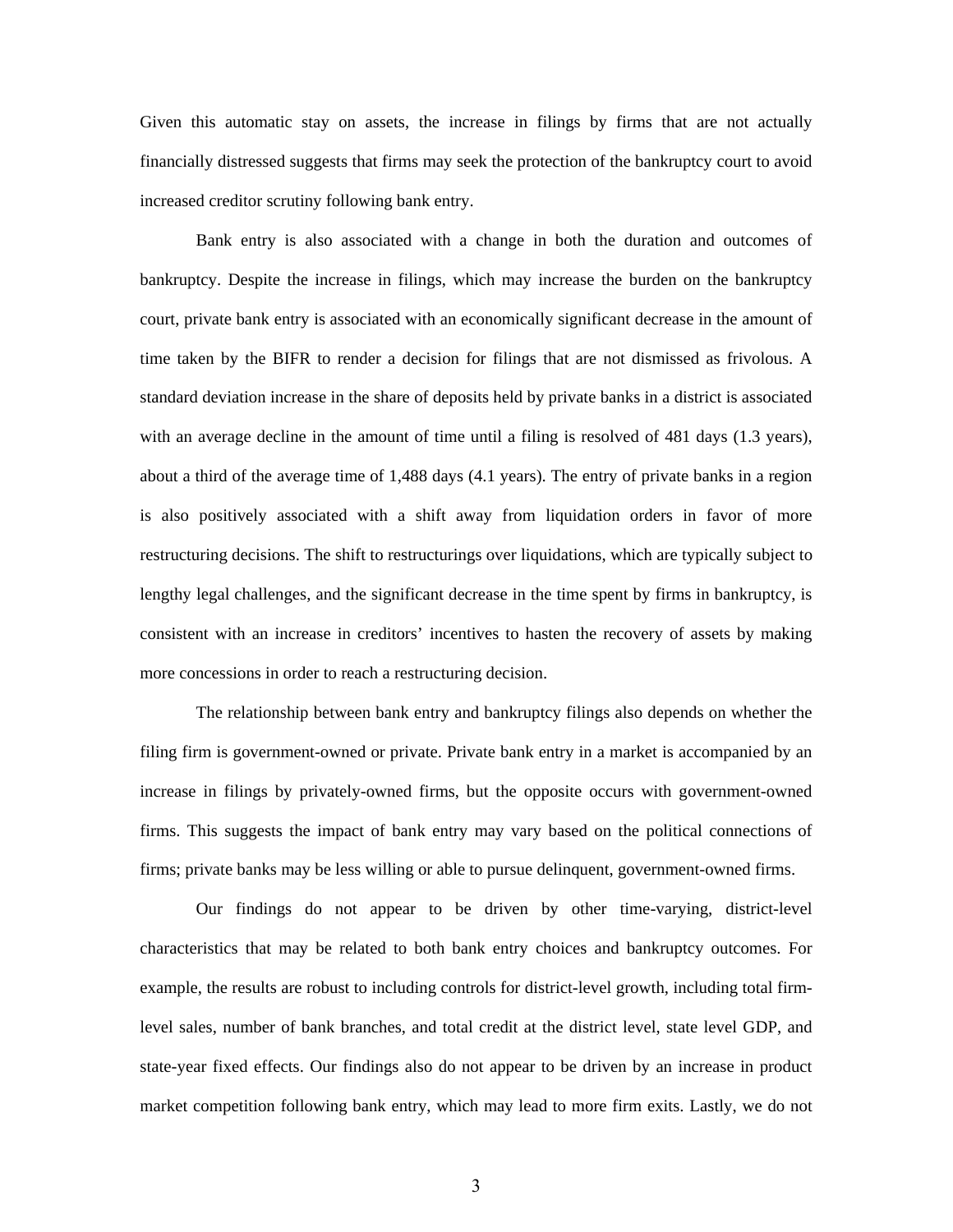find that bank entry changes the type of firms filing for bankruptcy, and our results are robust to controlling for the characteristics of firms filing for bankruptcy.

Overall, the evidence suggests that bank entry is related to bankruptcy outcomes through its effect on the incentives of creditors to pursue repayment of loans. Private banks may be more motivated to monitor borrowers, while government-owned banks, facing a more competitive environment, may face stronger incentives to monitor loans and pursue delinquent firms. The evidence is consistent with both possibilities. The increase in frivolous filings by firms seeking the protection of the bankruptcy court is consistent with lenders more aggressively pursuing delinquent firms following private bank entry, and the reduced duration before resolution and shift to restructurings over liquidations suggests that entry also improves creditors' incentives to recover assets more quickly by making concessions.

An association between bank entry, the number of bankruptcies, and differences in local creditor rights, which are likely to facilitate lenders' ability to influence the bankruptcy process, provides additional evidence that creditors' incentives may affect bankruptcy outcomes. Starting in 1993, the Indian government introduced specialized courts known as debt recovery tribunals (DRTs), to speed up the resolution of debt recovery claims. Using the staggered introduction of these courts to capture exogenous changes in local creditor rights across regions and years, we find that the positive association between private bank entry and the number of bankruptcy filings is greater in states with stronger creditor rights, as captured by the presence of a DRT. Moreover, while foreign bank entry is not significantly related to bankruptcy outcomes on average, it is associated with an increase in bankruptcy filings in regions with stronger creditor rights. This result suggests that foreign banks may face more difficulty navigating bankruptcy procedures if creditor rights are weak.

An important implication of these findings is that less competitive banking sectors and government–owned banks may contribute to the inefficiency of some bankruptcy systems by reducing creditor incentives to monitor borrowers. These findings complement the existing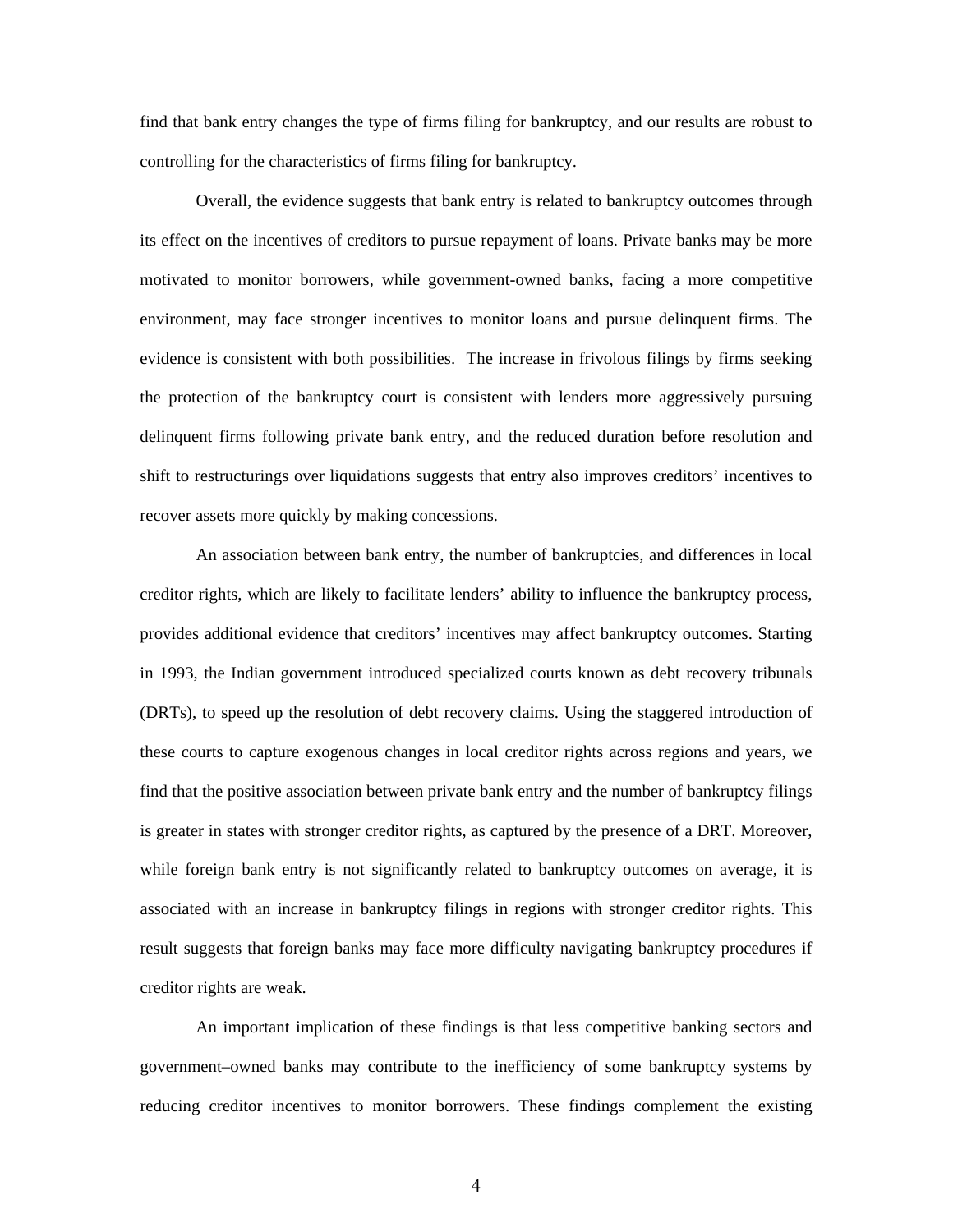literatures that analyze how differences in the legal system affect the bankruptcy process (see Hotchkiss, John, Mooradian, and Thorburn, 2008, for a survey) and how differences in bankruptcy law affect lending practices (Qian and Strahan, 2007, Davydenko and Franks, 2008), firms' capital structure choice (Acharya, Sundaram, and Kose, 2011), and innovation (Acharya and Subramanian, 2009). To the best of our knowledge, ours is the first paper to look at the relationship between banking sector characteristics and bankruptcy outcomes.

 Our study also offers insight into why outcomes may vary within a given bankruptcy process. Existing empirical studies have focused on how the complexity of debt arrangements (Gilson, John and Lang, 1990, Asquith, Gertner and Scharfstein, 1994), industry distress (Acharya, Bharath and Srinivasan, 2007), managerial incentives (Eckbo and Thorburn, 2003), and differences across bankruptcy judges (Chang and Schoar, 2007) may affect bankruptcy outcomes within a given legal framework. We provide evidence that banking sector competition and ownership may also affect outcomes within a given bankruptcy process.

Our study also contributes to the law and finance literature by showing that stronger creditor rights combined with an increase in creditor incentives to monitor borrowers affects the use and outcome of bankruptcy. Visaria (2008) finds that bankruptcy reforms can reduce borrower delinquency and affect credit market outcomes, and Claessens and Klapper (2005) find that creditor rights may affect the both the use of bankruptcy and resolution of financial distress. Our results suggest that the effect of creditor rights and bankruptcy reforms may also depend on the competitive characteristics of the financial sector.

Finally, our study is related to the large literature on the effects of banking sector competition. Recent evidence suggests that banking sector competition and bank entry may affect firms' access to credit (Petersen and Rajan, 1995, Beck, Demirguc-Kunt, and Maksimovic, 2004, Zarutskie, 2006), small business credit (Berger, Goldberg, and White, 2001), economic growth (Jayaratne and Strahan, 1996, Cetorelli and Gambera, 2001), entrepreneurship (Black and Strahan, 2002), firm size and market structure (Cetorelli and Strahan, 2006), product market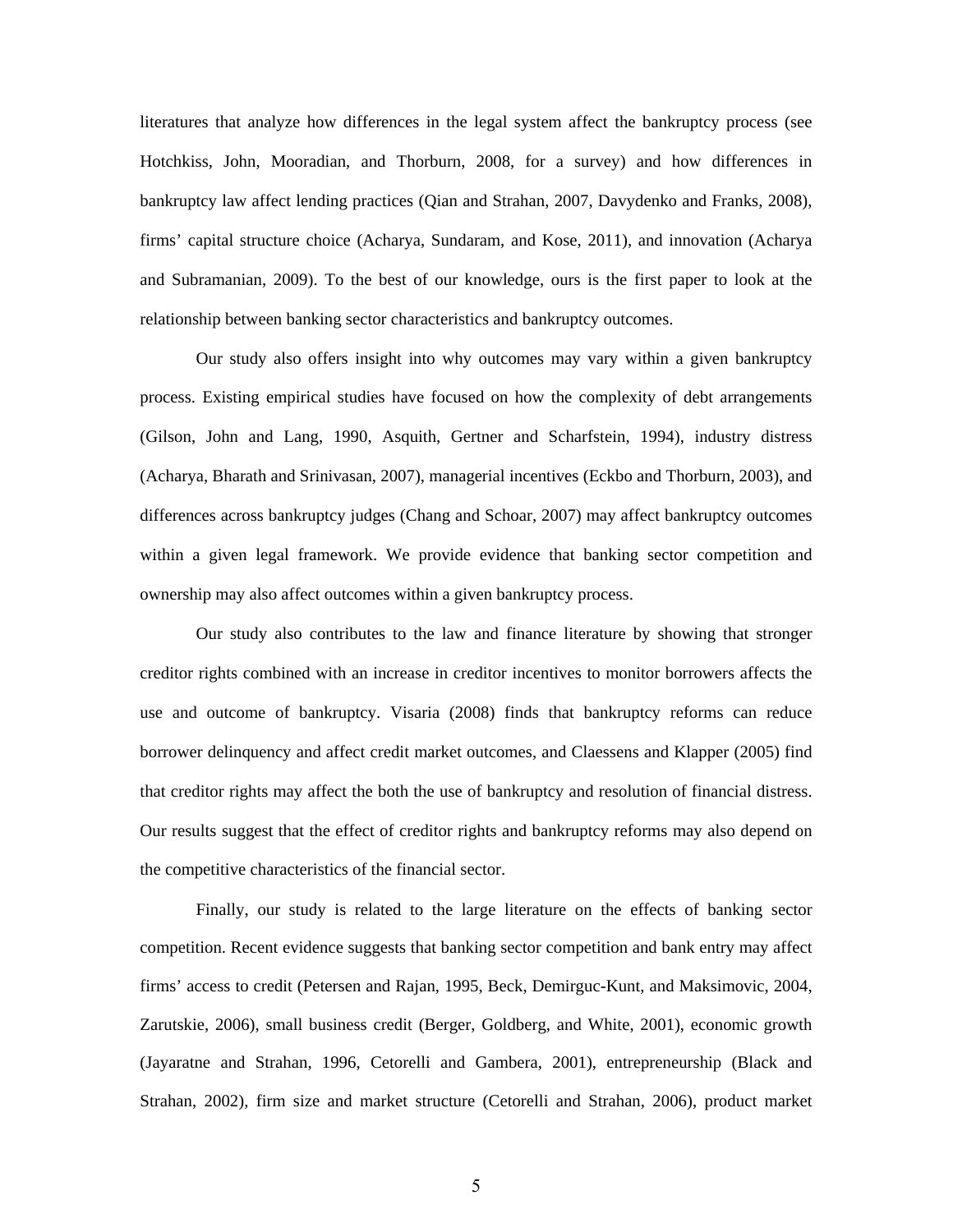competition (Bertrand, Schoar, and Thesmar, 2007), the proportion of bad loans (Guiso, Sapienza, and Zingales, 2007), financial stability (Berger, Klapper, and Turk-Ariss, 2009), and firm sales and investment (Giannetti and Ongena, 2009). There is also evidence to suggest that government ownership of banks is associated with less developed financial markets and slower economic growth (La Porta, Lopez-de-Silanes, and Shleifer, 2002), politically motivated lending (Sapienza, 2004), and inefficient capital allocation (Morck, Yavuz, and Yeung, 2008). Our study suggests that banking sector entry and ownership may also affect the ex-post monitoring of borrowers and bankruptcy outcomes, which has potentially important implications for firms' financing and investment choices.

 Our paper is organized as follows: Section 1 describes the Indian bankruptcy process and banking sector; Section 2 describes the data; Section 3 describes the main results; Section 4 analyzes creditor rights; Section 5 provides robustness checks; and Section 6 concludes.

### **1 The Bankruptcy Process and Banking Sector in India**

### **1.1 Bankruptcy in India**

Our analysis of bankruptcy outcomes and bank entry makes use of two regulatory acts in India: the Sick Industrial Company Act (SICA) and the Recovery of Debts due to Banks and Financial Institutions Act (RDDBFI). The SICA governs bankruptcy procedures in India, while the RDDBFI Act provides regional variation in creditor rights.

### **1.1.1 Sick Industrial Company Act of 1985**

SICA governs the vast majority of cases and is the most commonly used process for corporate bankruptcy filings in India (Panagariya,  $2008$ ).<sup>1</sup> SICA applies to all industrial firms that employ more than 50 workers and have been in operation for over 5 years. While firms filing for liquidation and reorganization in the U.S. do so separately under Chapters 7 and 11, SICA

<sup>&</sup>lt;sup>1</sup> Other regulatory acts that govern bankruptcies in India include the Companies Act of 2002 and the Securitization and Reconstruction of Financial Assets and Enforcement of Security Interests Act of 2002 (SARFAESI). The Companies Act has not been implemented because of legal challenges. SARFAESI allows secured creditors to recover assets without court intervention, but has also been challenged in court.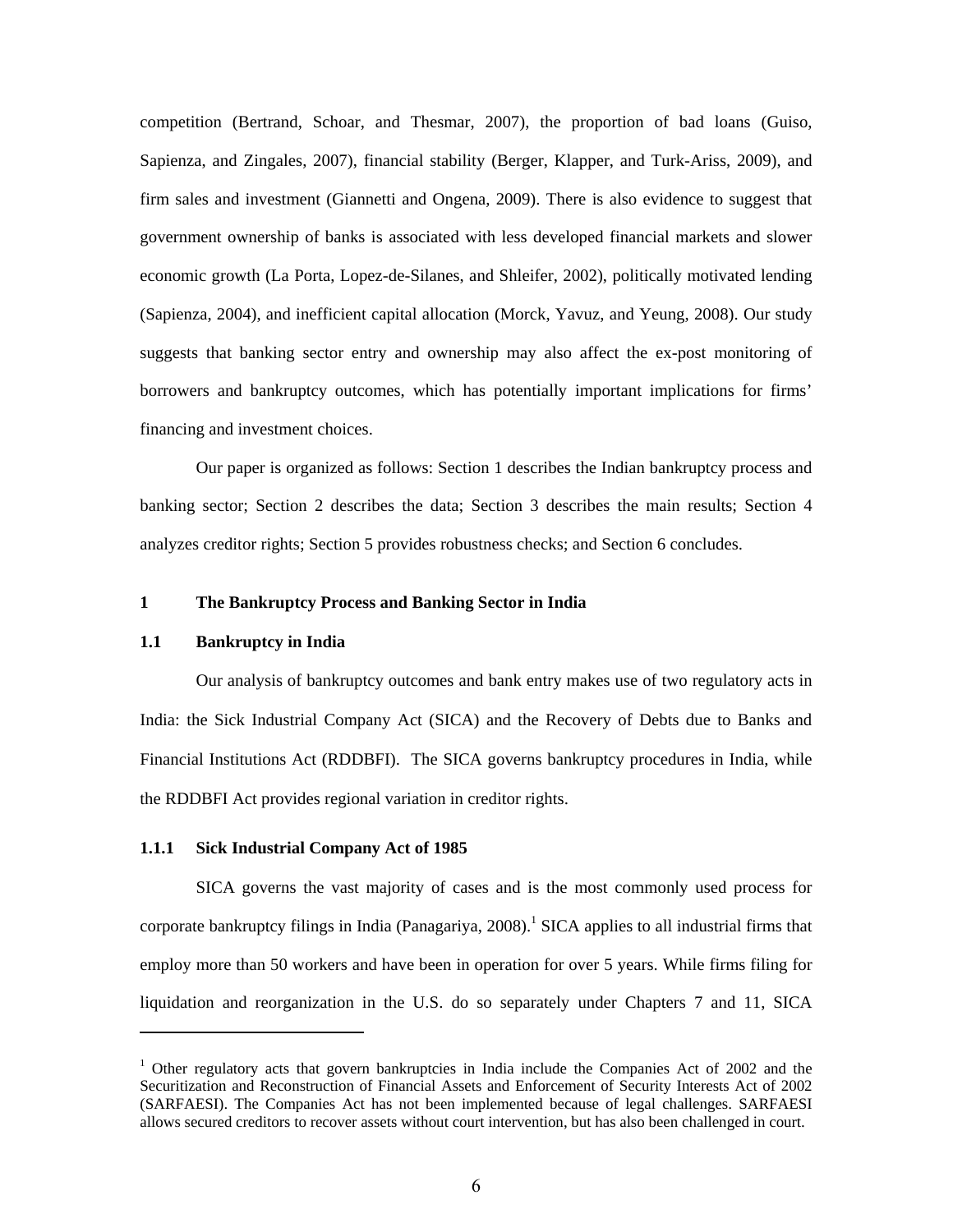provides a platform for both the renegotiation of loans and the liquidation of firms. When a company files under the jurisdiction of SICA, it files with the federal bankruptcy court, the Board for Industrial and Financial Reconstruction (BIFR). The BIFR is located in the nation's capital New Delhi and oversees all SICA bankruptcy cases in India. In comparison, there are 94 bankruptcy courts distributed across all federal judicial districts of the United States.

It is mandatory for the board of directors to file at the BIFR once the firm is "sick", where a firm is determined to be sick when its book value of equity is less than or equal to zero. However, under the law, a firm may file for bankruptcy even if its balance sheet does not show that it is sick, as long as the directors are of the opinion that the firm will meet the criteria of sickness in the near future (SICA, Section 15(1)).

Once a firm files for bankruptcy, there is an automatic stay on assets until the BIFR determines whether the firm is financially distressed and meets the criteria for bankruptcy protection. The automatic stay of assets prevents creditors from taking any legal action against the firm until the filing is resolved, and it takes a year, on average, for the BIFR to determine whether the firm is actually financially distressed and to be admitted into the restructuring/liquidation process.<sup>2</sup> The combination of long delays and the automatic stay on creditor claims creates an incentive for firms to file for bankruptcy to avoid paying creditors (Government of India, 2002), and about 30% of the filings made to the BIFR are eventually dismissed because the firms do not meet the sickness criteria. It is widely acknowledged in Indian policy and business circles that the bankruptcy system has been abused by firms seeking to avoid their creditors.<sup>3</sup> While under the law creditors may also force a firm to file for bankruptcy, there

 $2^2$  The initial enquiry to decide whether the firm is sick is made in consultation with representatives from the company, labor unions, financial institutions, and the state and federal governments (Goswami, 1996, page 51). The commonly cited reasons for delays include the BIFR's high workload (and small staff) and delaying tactics used by the firm, such as not providing financial records.

<sup>&</sup>lt;sup>3</sup> A news article noted, "The best way for Indian corporates to avoid repayment of loans to financial institutions seems to be the BIFR route," ("Cos take BIFR cover to avoid loan repayment," *The Indian Express*, June 27, 1999). In the case of Richimen Silks, the BIFR dismissed the filing noting in its ruling, "The sole motive of filing a reference…was to deny the secured creditors the opportunity to recover their dues" ("Richimen Silks BIFR reference dismissed," *The Hindu*, March 18, 2001).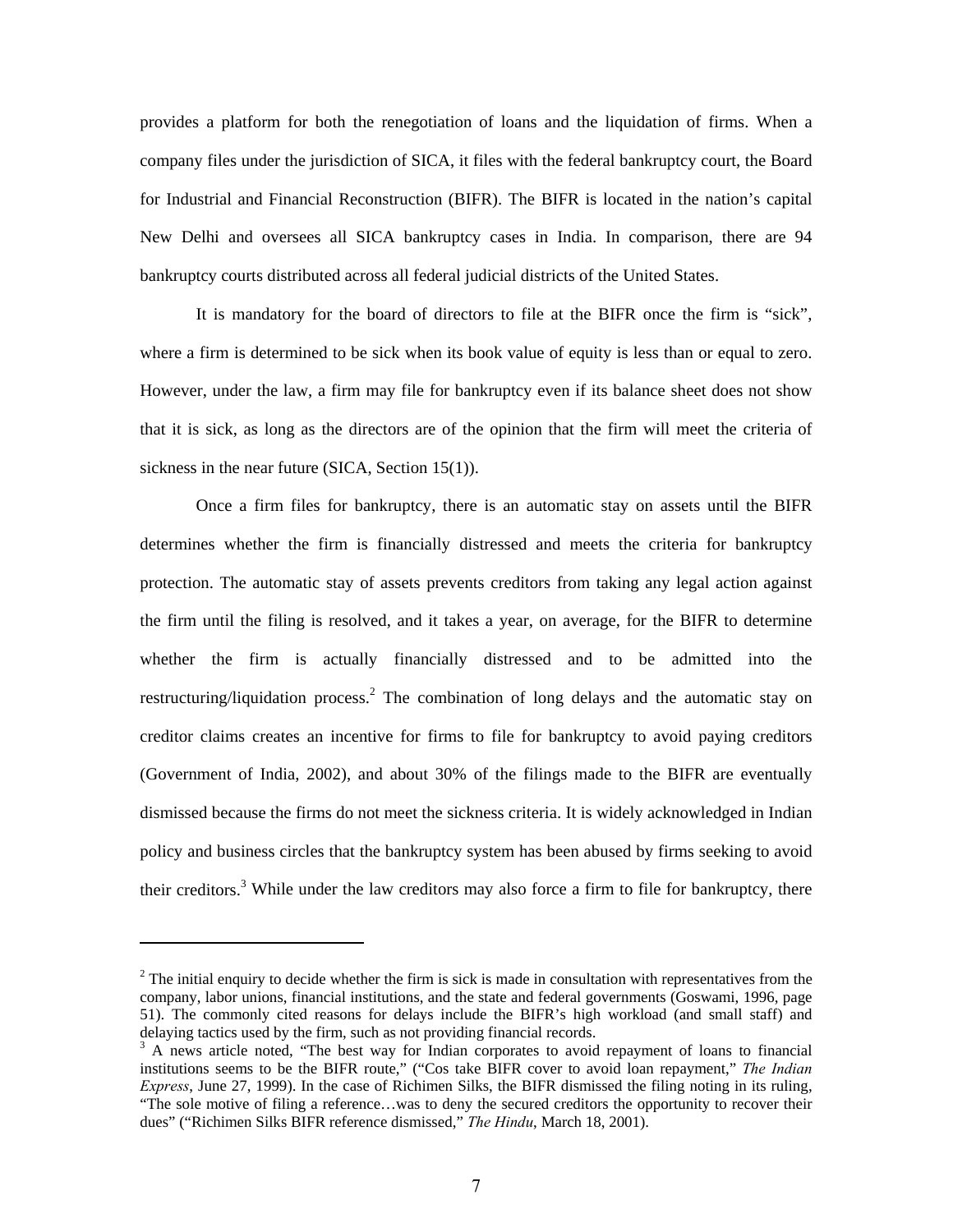is little incentive to do so because of the automatic stay on assets and long delays.<sup>4</sup>

 Once the BIFR validates that a filing firm is sick, an attempt to reorganize the firm is initiated. Similar to Chapter 11, the board of directors remains in control during this process. The management may propose the initial plan to reorganize the firm, and if this plan is acceptable to all creditors, it is sanctioned. If creditors do not agree with the management's plan, and if the BIFR believes that it is in the public interest to reorganize the firm, it appoints an Operating Agency (OA), typically the lead lender, to examine the turnaround possibility. The OA consults with other creditors to prepare a reorganization proposal that must be accepted by all parties making concessions in order to be approved. If this proposal is not accepted, the BIFR may recommend liquidation. For liquidations, the BIFR will either forward its opinion to the civil courts or proceed with the sale of assets and remit the proceeds to the High Court for distribution.

The average time taken for the BIFR to render a restructuring or liquidation decision is about 4 years. Restructuring decisions are typically delayed because of a lack of cooperation from creditors when asked to make concessions (Kang and Nayar, 2003-04). There are also no provisions under SICA to divide creditors into classes or to force them to accept a plan, even if the majority of creditors agree upon a plan. Liquidations, however, involve especially long delays. Even after the BIFR issues a liquidation order, firms can appeal the decision in the civil courts adding even more time to the process. Panagariya (2008) notes that 48% of liquidation cases take more than 10 years to complete, and 10 percent take about 25 years (page 293). Because of these delays, banks and financial institutions in India remain highly dissatisfied with the BIFR.

### **1.1.2 Recovery of Debts due to Banks and Financial Institutions Act, 1993**

The RDDBFI Act was passed in 1993 to strengthen creditor rights by introducing new rules for the recovery of large debts. Under this law, banks can initiate proceedings to recover

<sup>4</sup> Bankruptcy filings in the United States are also typically initiated by managers (Hotchkiss, John, Mooradian, and Thorburn, 2008).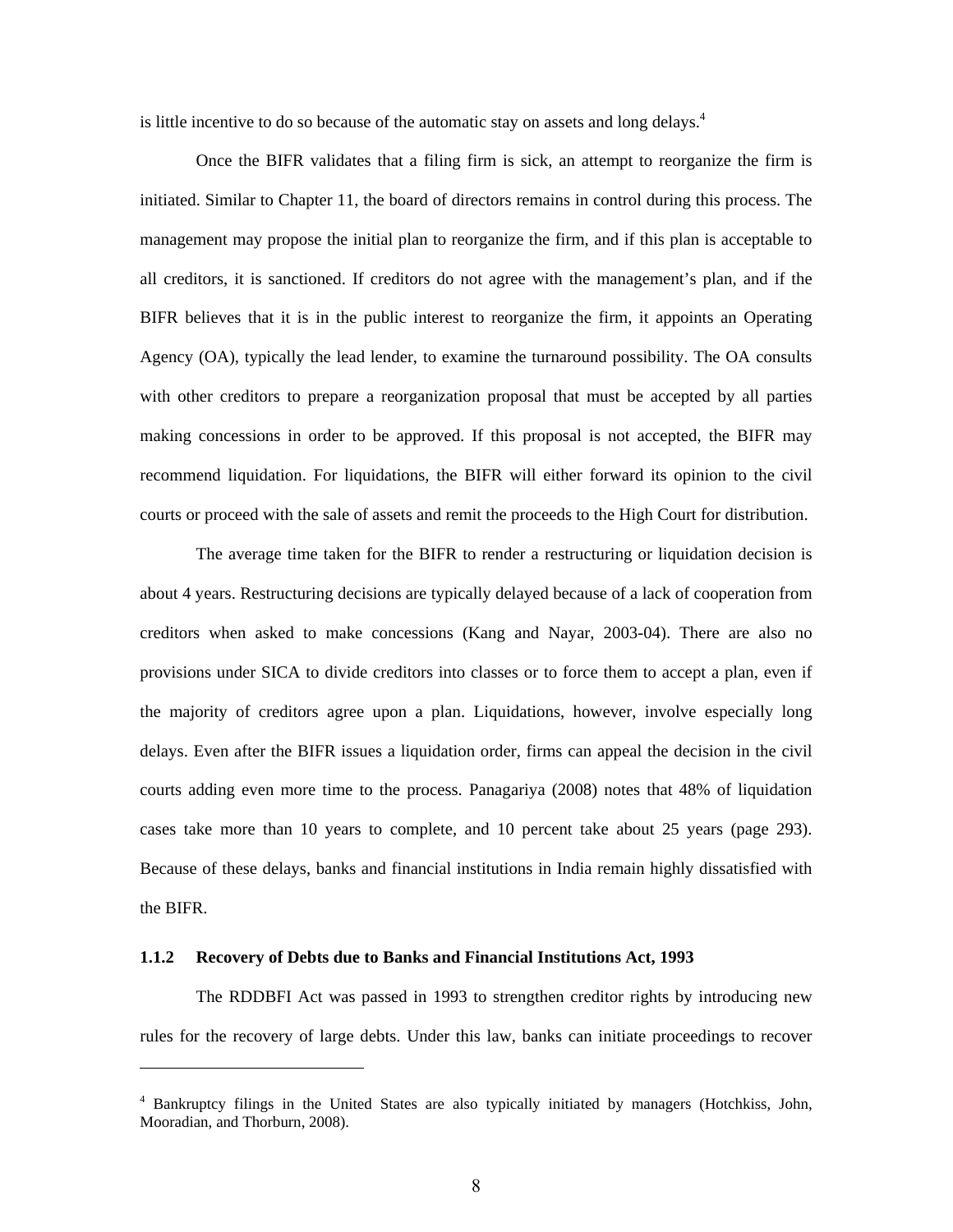outstanding debts greater than Rs. 1 million (approximately \$22,000) by filing a petition before a specialized court known as a Debt Recovery Tribunal (DRT), rather than with a civil court, as was previously done. Using a streamlined procedure, the DRTs are intended to speed up the process by which banks seek an initial court ruling against a delinquent firm. However, this Act does not supersede SICA. Even if the DRT rules against a firm, firms can still seek bankruptcy protection at the BIFR if they meet the criteria for financial distress.

 We use the introduction of DRTs to capture an improvement in creditor rights, since these courts were set up to increase the ability of lenders to pursue delinquent firms. Because of legal challenges, the DRTs were introduced in a staggered way across the different Indian states after 1993, allowing us to make use of exogenous regional and time variation in our analysis. In order to provide broad access to the DRTs, the federal government set up five tribunals over an 8 month period in 1994. The establishment of DRTs in the remaining states was delayed because of a ruling on their constitutionality. Following a decision by the Supreme Court in 1996, the remaining DRTs were quickly established, covering all states by 1999. It is unlikely that statelevel objections to the DRTs would affect the specific timing of the Supreme Court ruling, or that the date of the temporary pause in establishing DRTs would be correlated with both bank entry and the number of bankruptcies across the different Indian states.<sup>5</sup>

### **1.2 Banking Sector Reforms**

Prior to 1991, India's economy and financial markets were heavily regulated. A highly restrictive regulatory regime, known as the "License Raj", required firms to obtain licenses for most economic activities, and many industries were reserved for government-owned firms, including much of the financial system. Bank nationalizations in 1969 and 1980 increased the share of deposits held in government-owned banks to over 80%, and branch licensing was rigidly controlled. Primarily focused on financing government spending and serving priority sectors such

 $<sup>5</sup>$  See Visaria (2008) for a more detailed description of the debt recovery tribunals, and the timing of their</sup> establishment across various Indian states.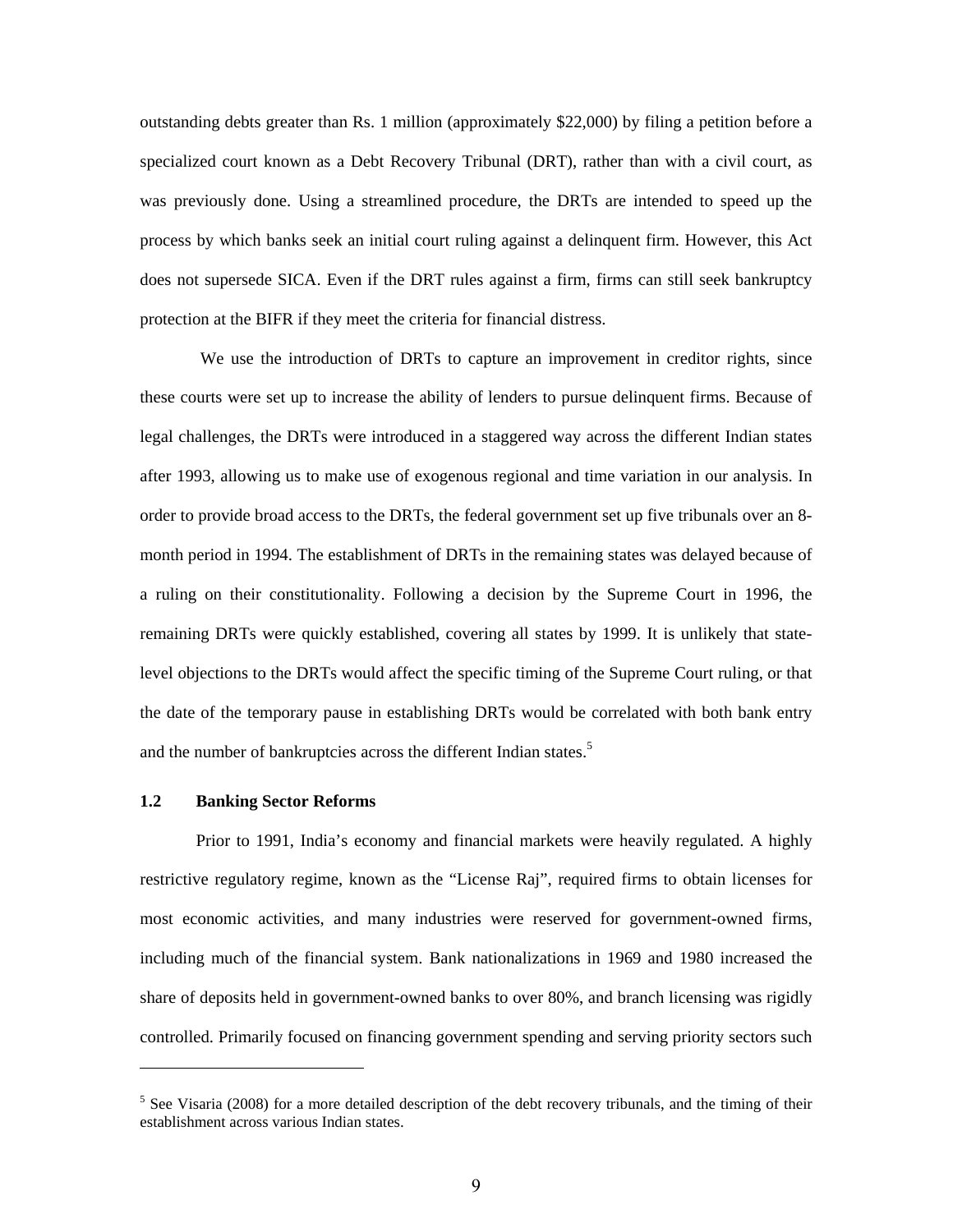as agriculture, Indian government-owned banks lacked proper lending incentives and exhibited a high number of non-performing loans. According to the Reserve Bank of India, around the time of banking sector deregulation in 1994, the ratio of non-performing loans to total loans of government-owned banks was 24.8% (Mohan, 2006).

Following a balance of payments crisis in 1991, a number of structural reforms were implemented that dramatically deregulated economic activities in India. In November 1991, a broad financial reform agenda was established in India by the Committee on the Financial System (CFS). A key recommendation of the CFS was to introduce greater competition into the banking sector by deregulating entry. The reforms also deregulated deposit rates, reduced requirements that banks invest in government securities, and eliminated regulatory barriers protecting government banks from competition in the market for long-term loans.

Our analysis makes use of the recommendation to allow entry by private domestic and foreign banks. It was argued that private bank entry would improve the efficiency and productivity of the Indian banking system. New private bank entry guidelines were established in 1993, and in April 1994, the Indian government allowed foreign bank entry under the WTO General Agreement on Trades in Services. While there were no restrictions on where foreign banks could establish new branches, their expansion was by *de novo* branches only as foreign banks were not allowed to own controlling stakes in domestic banks.

 Banking sector deregulation led to a significant increase in domestic private and foreign bank entry. One the eve of the reforms on March 31, 1994, there were 24 foreign banks with 156 branches in India. In the eight years following the acceptance of GATS, the total number of foreign banks increased to 41 with 212 branches as of March 2002. Private domestic banking exhibited an even larger increase. Twelve new private banks and 1,700 new branches were added between 1993 and 2004.

 Bank entry deregulation has led to significant improvements in the efficiency of government-owned banks (Bhaumik and Dimova, 2006), and a decline in the proportion of non-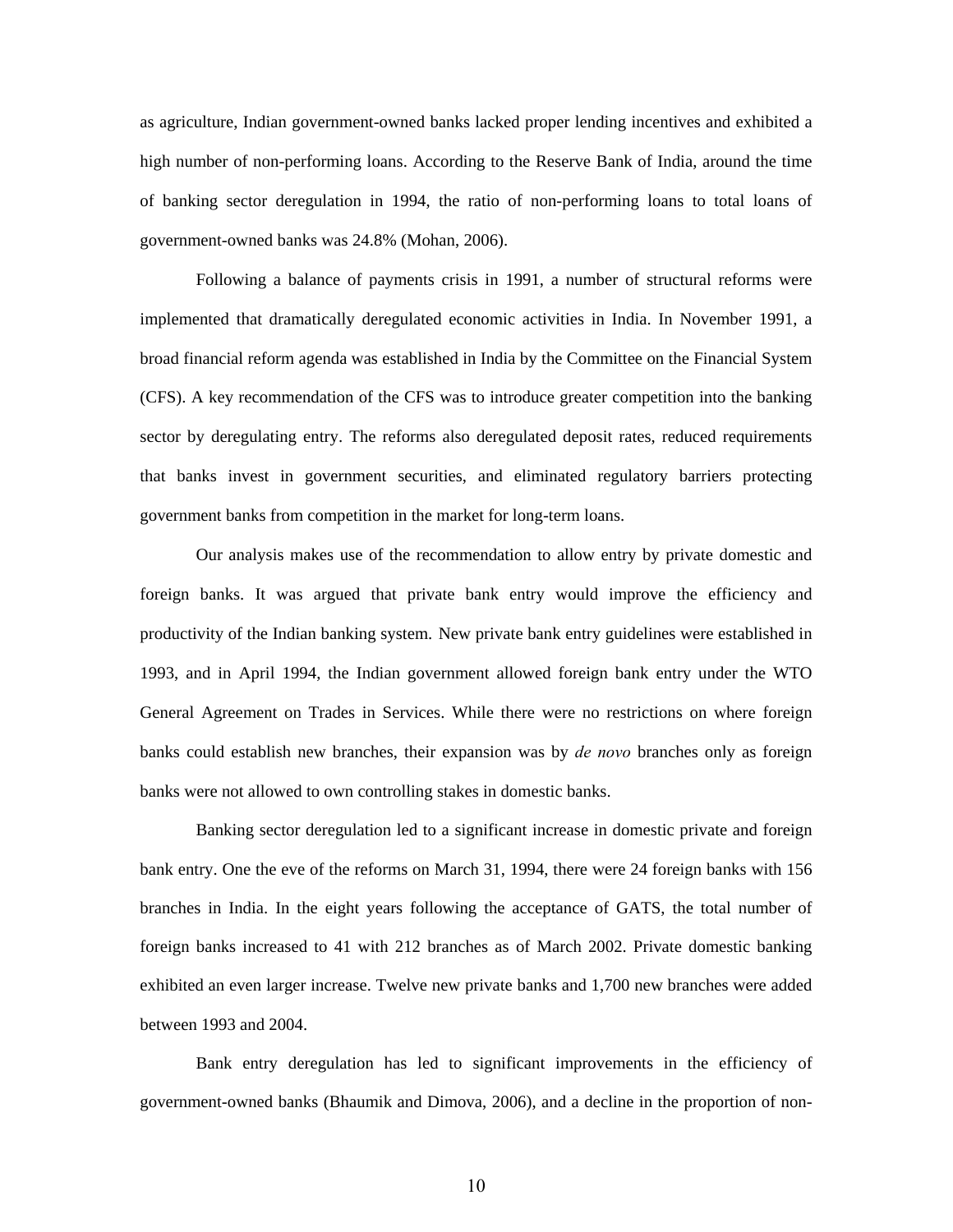performing loans to total loans in government-owned banks from 24.8% to 7.8%, between 1994 and 2004 (Mohan, 2006). An editorial noted: "Financial sector reforms…forced banks to confront the quality of their loans and wake up to the reality of huge and rapidly growing NPAs [nonperforming assets]," (EPW Editorial, July 13, 2002).

### **2. Data**

To analyze the relationship between banking sector characteristics and bankruptcy in India, we make use of two datasets. The first is a detailed dataset on the population of corporate bankruptcy filings filed annually with the BIFR, and the second is a comprehensive dataset on banks' locations, deposits, and loans across all Indian districts, from 1991 to 2004.

#### **2.1 Bankruptcy Data**

The bankruptcy data is hand-collected from the Board for Industrial and Financial Reconstruction and includes the population of bankruptcies filed at the BIFR from 1991 to 2004. A total of 4,185 firms filed for bankruptcy during this period. At the time this data was collected, 1,327 firms did not meet the criteria for financial distress and were dismissed; 1,707 firms were determined to be "sick" and were admitted into the bankruptcy process; and 814 firms were still "pending" an initial decision about whether they met the criteria of financial distress.<sup>6</sup> Of the 1,707 firms admitted, 992 firms were approved for liquidation, and the remaining 715 were either approved for restructuring or were still undergoing negotiations with lenders for restructuring.

We use the year that a firm files for bankruptcy and the district-level location of its head office to construct a number of bankruptcy outcome variables for each district and year. Our primary measure is total corporate filings for bankruptcy in a given district and year per million persons (*Total Filings/Population*). Table 1 reports the descriptive statistics for the bankruptcy measures. On average, a district has 0.16 bankruptcy filings per million people in a year.

We also disaggregate the filings into a number of categories: filings that are dismissed by

 $6$  A large number of the pending filings were filed in 2003 and 2004, towards the end of our sample period, and there are 337 filings whose status we are unable to classify.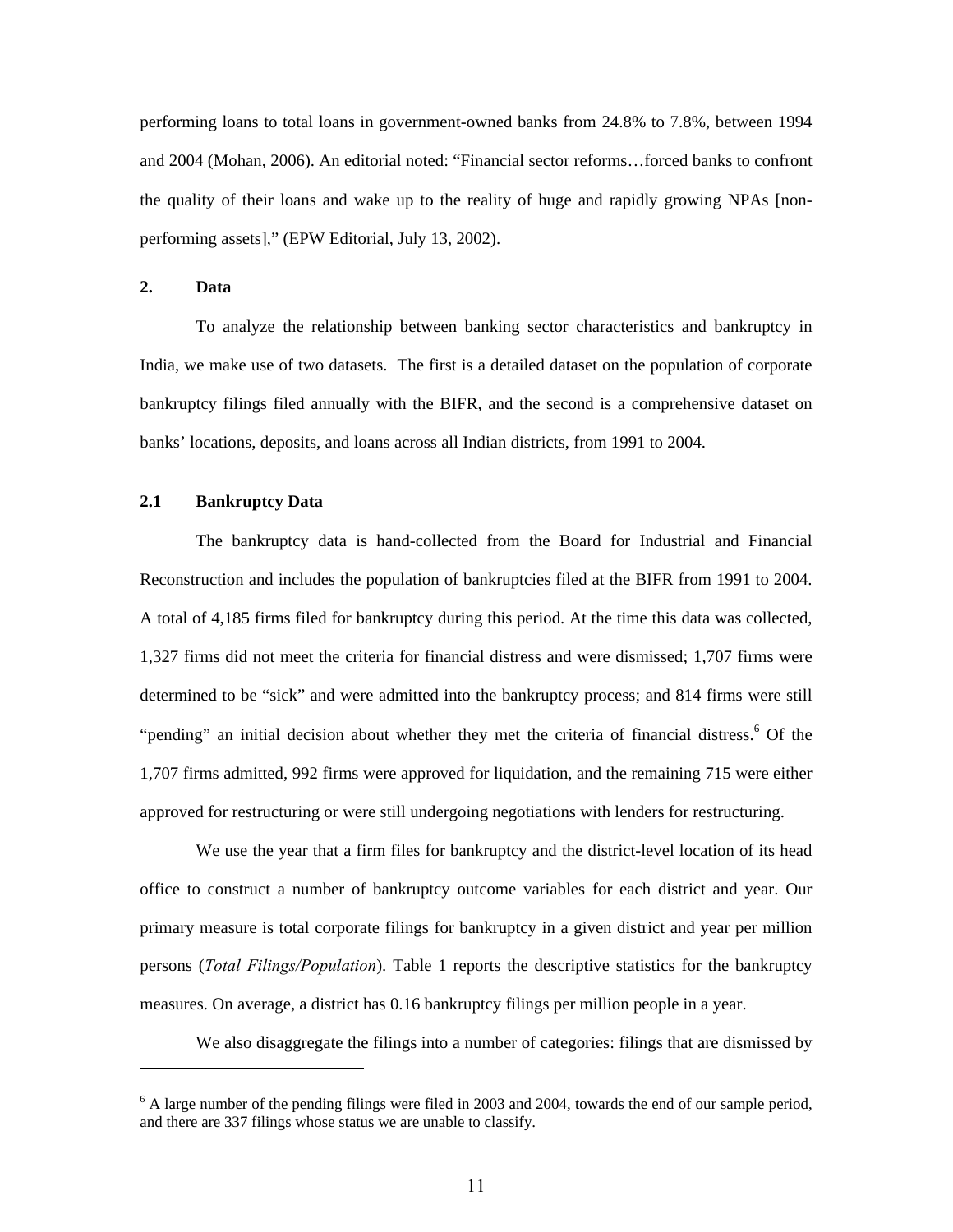the BIFR for not meeting the criteria of financial distress (*Dismissed Filings/Population*); filings where the firm has been validated as financially distressed and accepted into bankruptcy by the BIFR (*Sick Filings/Population*); and filings pending determination of financial distress (*Pending Filings/Population*). Of the firms that file for bankruptcy in an average district-year, about half are determined to be financially distressed and are admitted to the BIFR, about a third are dismissed for not meeting the criteria for financial distress (i.e. sick with negative or zero book value), and the remaining are still awaiting a decision from BIFR about whether they meet the criteria for financial distress.

The "sick" filings are further disaggregated into those where the firm and lenders are negotiating or have negotiated a restructuring agreement (*Workouts/Population)*; and firms that are ordered to be liquidated by the bankruptcy court (*Liquidations/Population*). Among firms that meet the criteria of financial distress and are admitted into the BIFR for bankruptcy proceedings, about one-half are ordered by the court to be restructured and the rest to be liquidated.

To examine bankruptcy delays, we construct the average number of days taken for a successful restructuring decision (*Average Duration of Workouts*); average number of days taken for a liquidation order (*Average Duration of Liquidations*); and, the average number of days taken for either a workout or liquidation decision to be rendered by the BIFR (*Average Duration of Workouts and Liquidations*). As reported in Table 1, on average, it takes 1,488 days (i.e. more than 4 years) to obtain a restructuring or liquidation decision once a firm files with the BIFR. Following the BIFR's decision, liquidations are carried out in the civil court system, which can take ten years or more (Panagariya, 2008). The additional time spent in the civil courts to finalize the liquidation would not be captured by our data.

### **2.2 Bank Entry and Ownership Data**

The data on bank entry and ownership is published by India's central bank, the Reserve Bank of India. These quarterly data provide the deposits, loans, and number of branches in each district by bank ownership group between the years 1991 and 2004. Bank ownership categories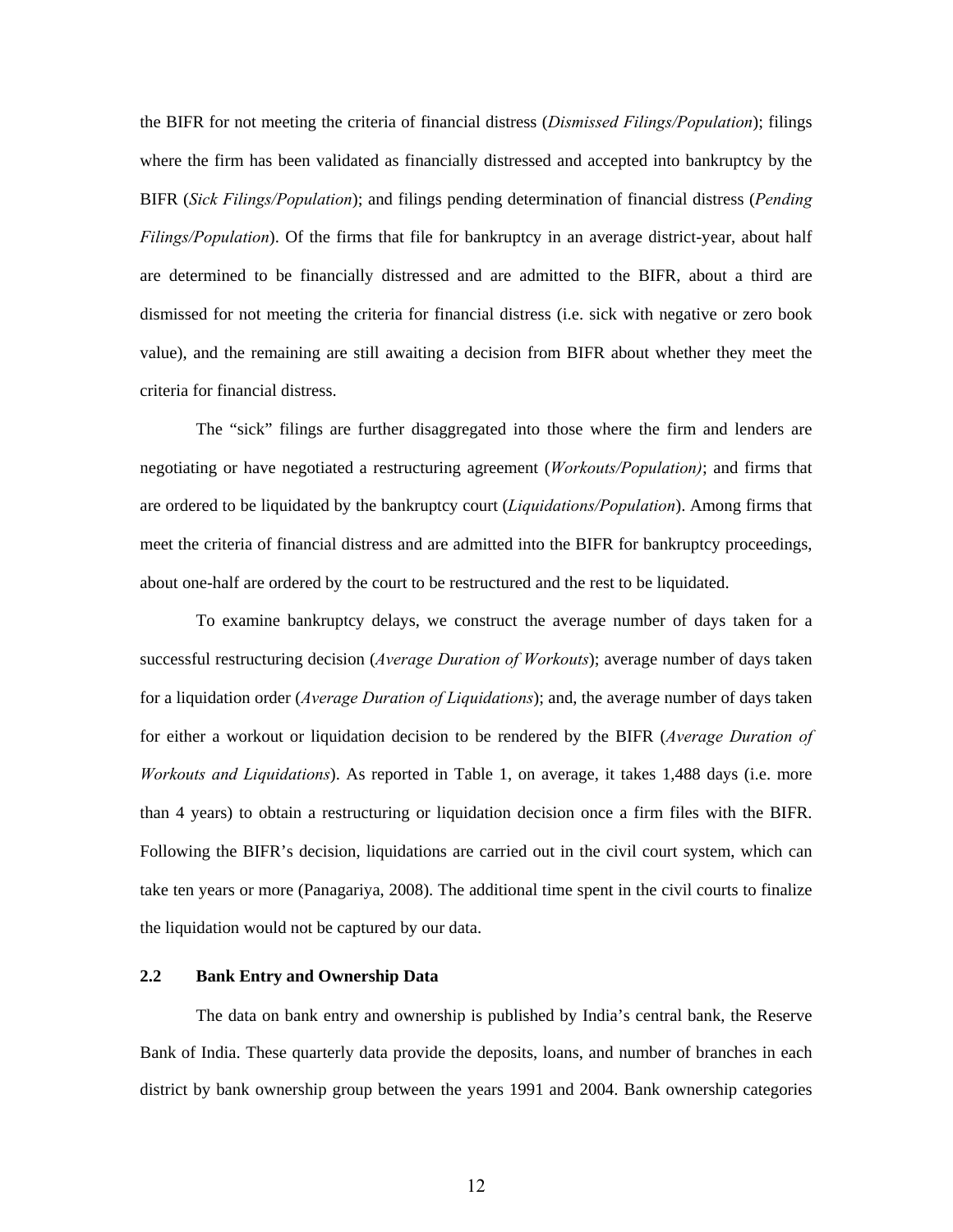include state, nationalized, and regional rural banks (government), and private domestic, and foreign banks.

Using data from the fourth quarter of each year, we construct several measures of banking sector characteristics at the district and year level. First, *Total Banks/Population* is the ratio of the number of bank branches in that district and year to district-level population (in millions), which is obtained from India's 2001 census. To distinguish the relative presence of the different types of banks, we use *Private % of Deposits*, which measures the share of total deposits in that district held by domestic private banks*; Foreign Bank % of Deposits*, which is the share of deposits held by foreign banks in each district and year; and *State Bank % of Deposits*, which is the share of deposits held by state, nationalized and rural banks. The results described below are robust to using loans and branches instead of deposit shares.

In Table 2 we compare banking sector characteristics for all of India from the start of the reforms in 1991, to the end of our data in 2004. Bank entry deregulation led to a substantial increase in the market share of private domestic banks in India. The total deposit share of private domestic banks rises from 4% in 1991 to 18% in 2004, while the share of government banks decreases from 88% to 77% over the same period. While the overall geographical presence of foreign banks increased following deregulation, their relative market share did not because their entry was limited to fewer branches.<sup>7</sup>

Summary statistics describing bank ownership shares at the district-year level during our sample period are reported in Table 3. On average, there are 67 bank branches per million people in an average district-year during our sample period. Government banks dominate the banking sector, accounting for 94% of all deposits in the average district-year in our sample. Domestic privately-owned banks account for about 6% in an average district-year, and foreign banks account for 0.15% of total deposits. The foreign bank share of ownership in an average district-

 $<sup>7</sup>$  Because of limits on the number of new foreign bank branches allowed under India's agreement with the</sup> WTO, foreign banks entered just 8 new districts between 1991 and 2002, and 9 additional districts between 2002 and 2004. Another 33 foreign bank branches closed during this time period, largely because of closures initiated by ANZ Grindlays Bank Ltd. and Standard Chartered Bank.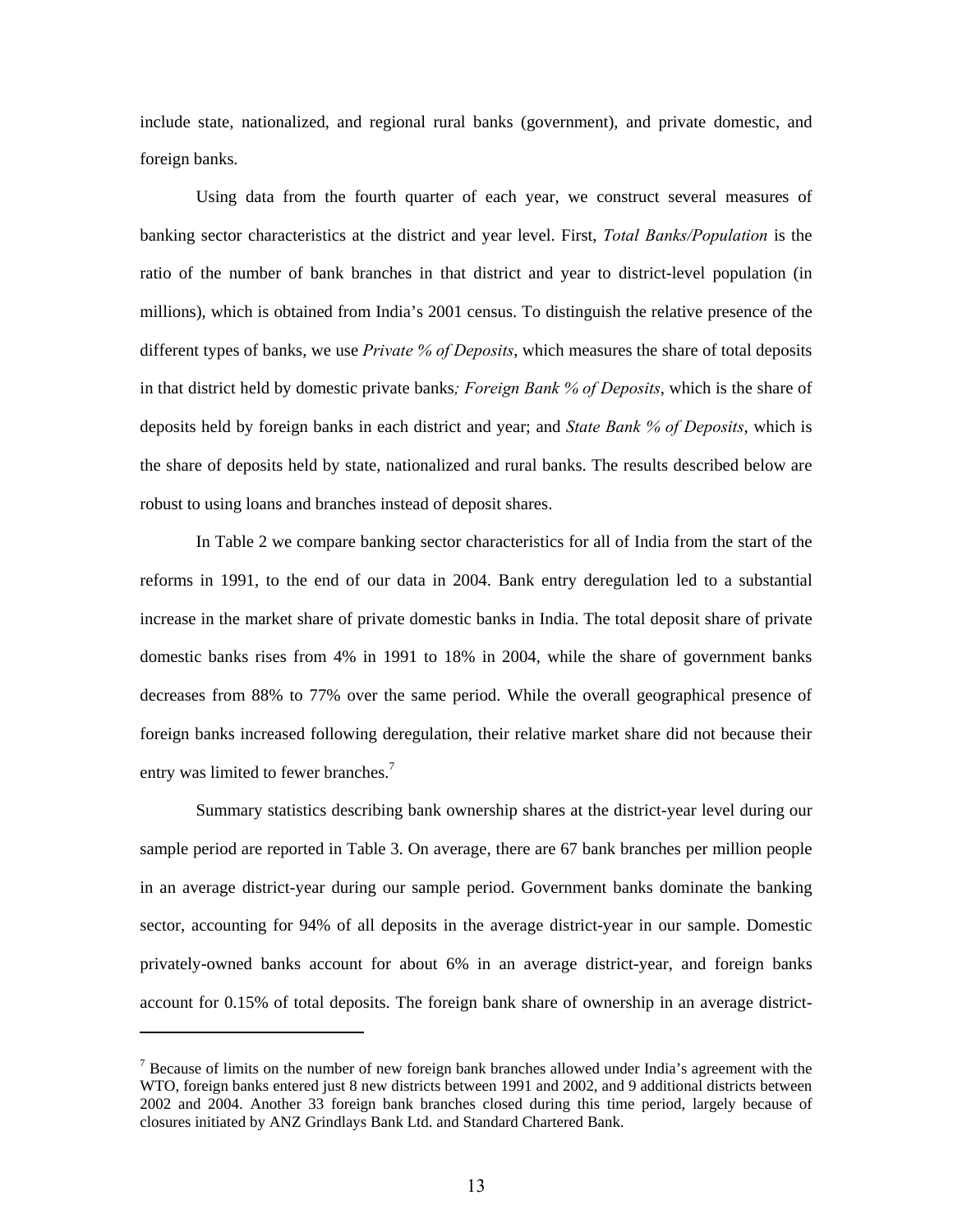year is lower than the total share of ownership reported in Table 2 since foreign banks are concentrated in a smaller number of districts.

#### **3. Empirical Specification and Results**

To examine the relationship between banking sector entry and bankruptcy outcomes, we estimate the following OLS district-level panel regression with district and year fixed effects for the period 1991 to 2004:

*Bankruptcy Outcome<sub>dt</sub>* = 
$$
\beta_0 + \beta_1
$$
Private Bank  $\%_{dt} + \beta_2$  Foreign Bank  $\%_{dt} + X_{dt} + \delta_t + \alpha_d + \varepsilon_{dt}$  (1)

where *Bankruptcy Outcome* is the bankruptcy measure of interest for district *d*, in year *t*; *Private Bank %* is the share of deposits owned by private banks; and, *Foreign Bank %* is the share of deposits owned by foreign banks. (The findings are qualitatively similar if we use either bank loans or bank branches at the district level, instead of deposit shares. An example of our later findings when we use share of bank branches instead is provided in Appendix Table 1.) We include district fixed effects,  $\alpha_d$ , to control for time-invariant district characteristics that may explain the incidence and outcome of bankruptcies in that district, and we include year fixed effects,  $\delta$ <sub>c</sub>, to control for any country-level changes in the bankruptcy process.<sup>8</sup> Other timevarying controls are included in  $X_{dt}$ , and the standard errors are clustered at the district-level.

 Since the regression controls for district-level fixed effects, *Private Bank %* and *Foreign Bank %* will capture the entry of private and foreign banks in a district. Specifically,  $\beta_1$  and  $\beta_2$ will show how changes in bankruptcy outcomes are related to changes in private and foreign bank ownership within that district. We do not include government banks' ownership share of deposits in the regression since it is perfectly collinear with the sum of private and foreign ownership shares. Our subsequent findings are also robust to instead running separate regressions for

<sup>&</sup>lt;sup>8</sup> Two related reforms undertaken during this period are the RDDBFI Act introducing the debt recovery tribunals beginning in 1993 (which we explore below) and the SARFAESI Act of 2002. Since SARFAESI was implemented at the national level, any effect it might have on overall bankruptcies at the BIFR will be captured by the time dummies. Our findings below are also robust to dropping post-2001 bankruptcies.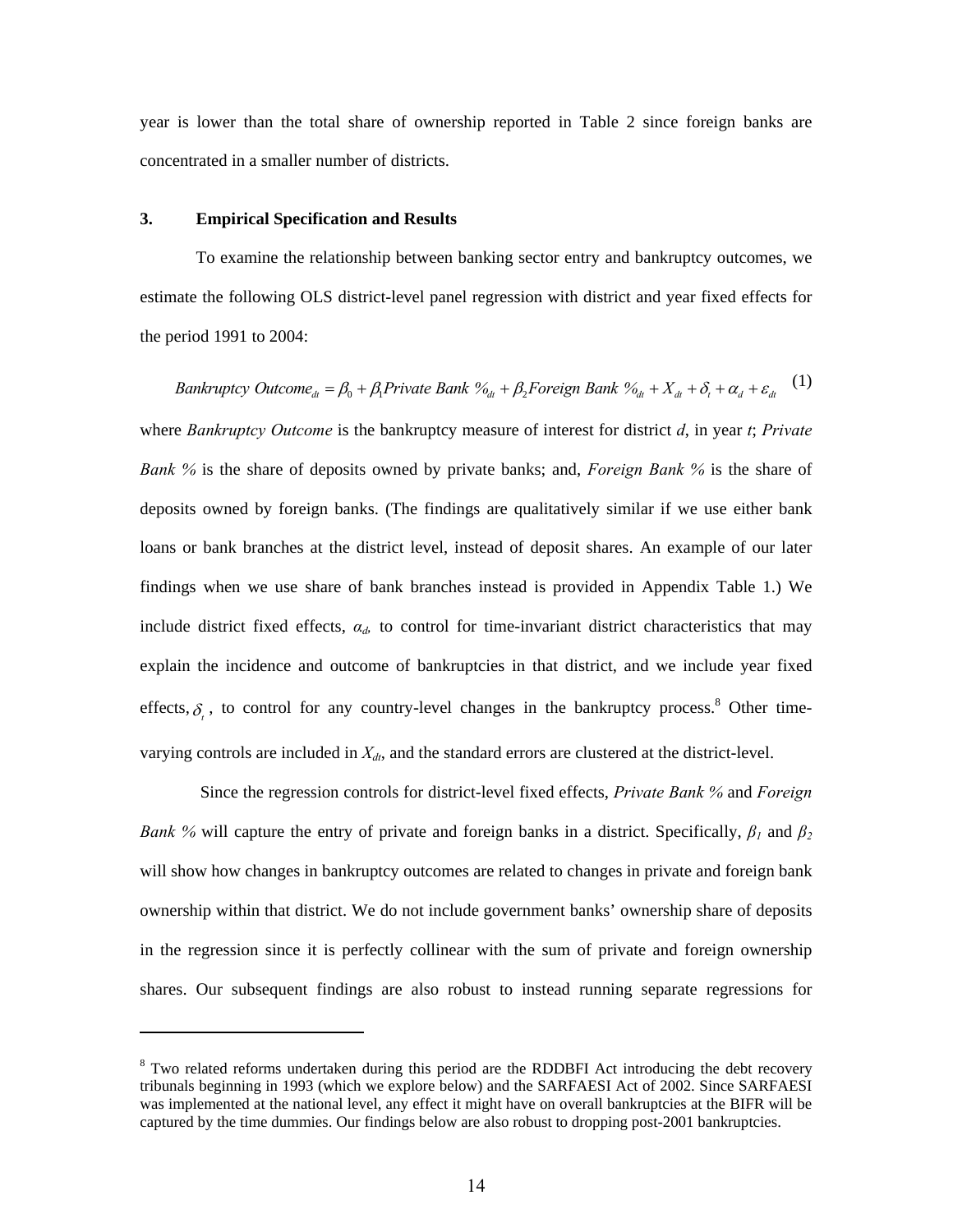government, private, and foreign bank ownership shares, or to using *1-HHI*, where *HHI* is the Herfindahl index of bank deposits, as an alternative measure of banking sector competition. An example of the *HHI* estimates is reported in Appendix Table 2.

We use a variety of measures to control for other factors that may also affect the incidence and outcomes of bankruptcy. To control for economic growth, we use the log of statelevel GDP in each year and state, *Log (GDP of State)*. (District-level GDP data is not available in India). All the results are also robust to using the total amount of loans in a given district and year as an alternative measure of district-level growth. We include the number of bank branches per million people, *Total Banks/Population,* to control for the size of the banking sector at the district level.

## **3.1 Changes in Bankruptcy Outcomes Following Bank Entry**

We report the results from specification (1) in Table 4. In column 1, we find that private bank entry into a district is associated with an increase in the total number of bankruptcy filings. Because the estimation includes district-level fixed effects, the positive coefficient on *Private Bank %* indicates that an increase in the share of deposits held in private banks in a region is positively associated with changes in the number of bankruptcy filings in a district. This effect is also economically large. A one-standard deviation increase in *Private Bank %*, or 12.7 percentage points, is associated with a one-standard deviation increase in bankruptcy filings, about 0.53 per million people (average filings for the sample is 0.16 per million people). The positive relationship between the number of filings and private bank entry is robust to controlling for economic growth, size of financial markets, and year fixed effects. We do not find a significant relationship between foreign bank entry and the number of bankruptcy filings.

 The increase in filings following private bank entry is driven by an increase in filings that are dismissed by the BIFR because they are not financially distressed (Table 4, column 2). The number of financially distressed firms does not significantly change following private bank entry (column 3). The evidence suggests that banking sector entry increases creditor incentives to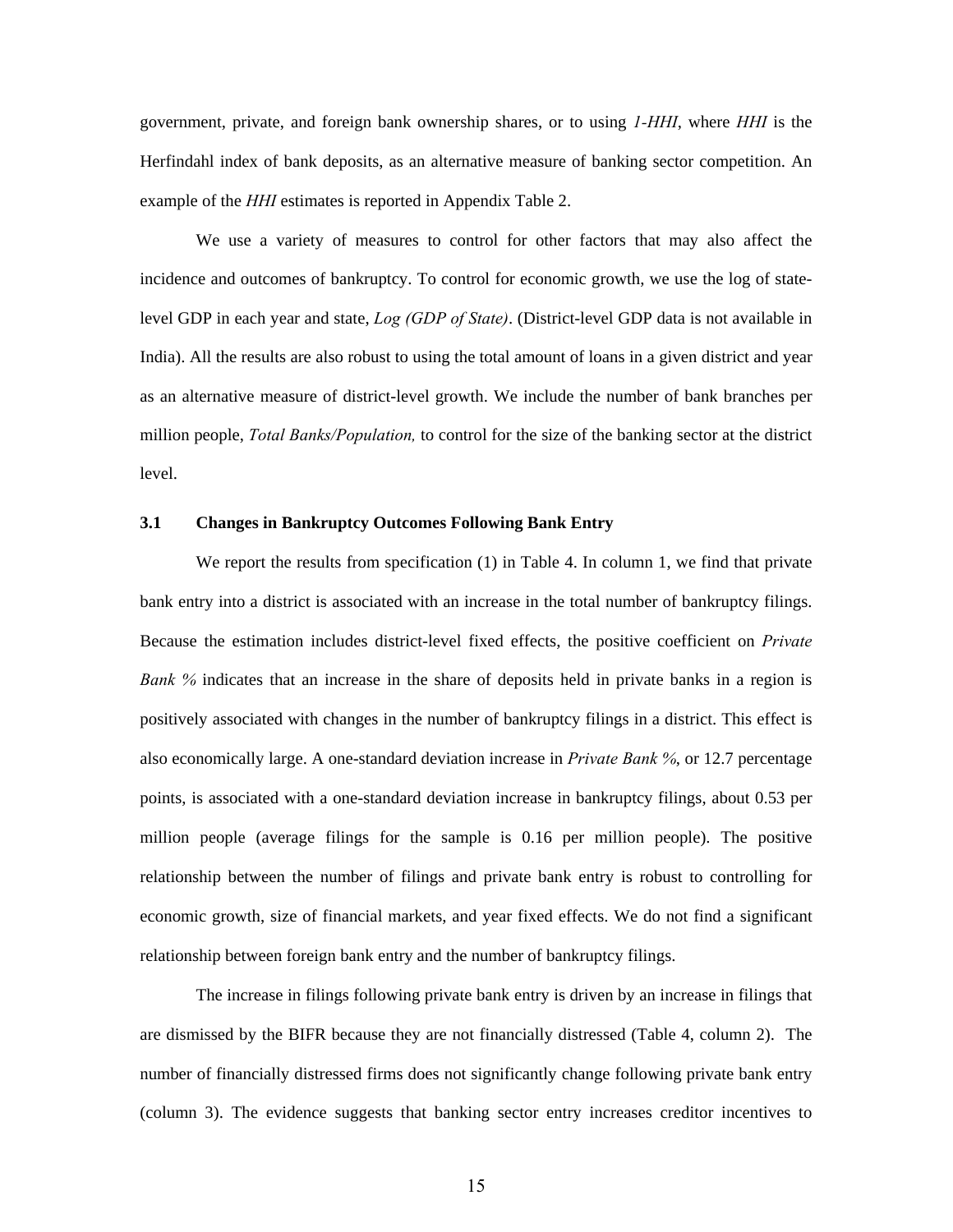monitor borrowers more aggressively, leading more firms to seek the protection of bankruptcy so as to escape creditors, rather than due to financial distress. As noted earlier, the automatic stay on assets along with the long delays at the BIFR creates an incentive for firms to file for bankruptcy to avoid paying creditors (Government of India, 2002, Panagariya, 2008). There is also an increase in the number of filings still pending determination of financial distress (column 4).

While there is no increase in the number of financially distressed firms following private bank entry, there is a shift in whether these filings are more likely to end up in a restructuring (i.e. 'workouts') versus liquidation. This is seen in Table 5. Of the firms that are declared sick and admitted into the bankruptcy process, private bank entry is associated with an increase in the number of restructuring decisions (column 1). A one percentage point increase in the share of deposits held by private banks is associated with an additional 0.006 workouts per million persons (average workouts for the sample are 0.037 per million persons). Since the number of sick firms does not increase with private bank entry, the increase in workouts must come from a decrease in liquidations. This is in fact what we observe in column 2. There is no discernible effect of foreign bank entry on the relative use of workouts and liquidations.

## **3.2 Change in Bankruptcy Duration**

Bank entry may improve the incentives of creditors to speed up the recovery of assets from defaulting borrowers. To investigate, we consider the average number of days taken for the bankruptcy court to sanction a restructuring scheme or a liquidation proposal. The results reported in Table 6 show that private bank entry is significantly negatively related to the average duration of bankruptcy (column 1). A one standard deviation increase in the share of deposits held by private banks in a district is associated with an average duration that is 481 days (1.3 years) shorter, which is about a third of the average total duration of 1,488 days (4.1 years). Foreign bank entry is also associated with a drop in average duration, but the coefficient is not statistically significant at conventional levels (Table 6, column 1).

The drop in the average duration of a workout or liquidation decision is not just driven by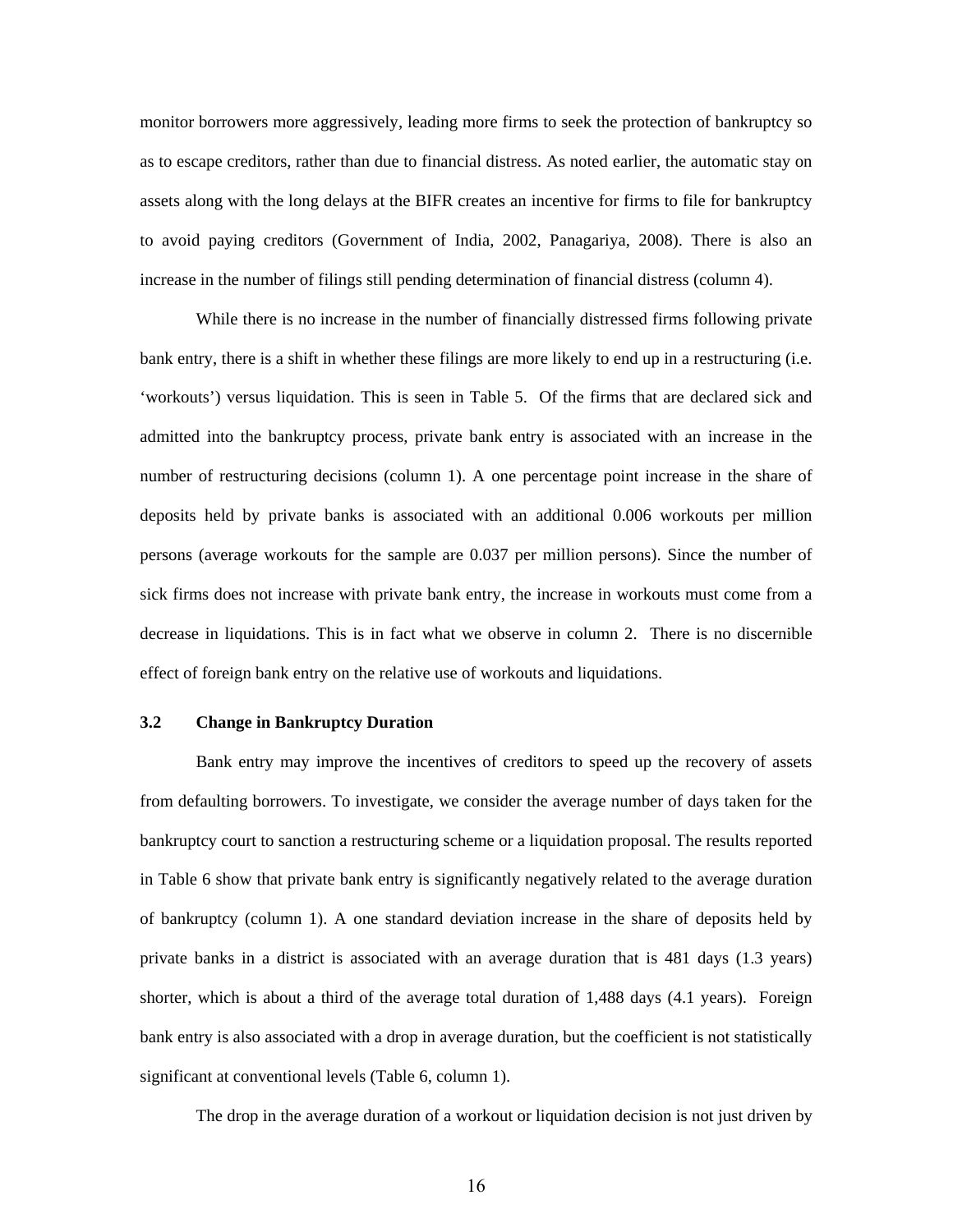a shift away from liquidations. This can be seen in columns 2 and 3 of Table 6 where we consider average duration for workouts and liquidations separately. While the decline in duration for workouts is not statistically significant, there is a similar and economically large negative correlation between private bank entry and duration for both workouts and liquidations. A one standard deviation increase in the deposit shares of private banks is associated with an average decrease of 330 days (11 months) in the duration of workouts and a decrease of 542 days (18 months) for liquidations, where the average duration is about 4 years for both decisions. Foreign bank ownership is also associated with a significant decline in the average duration of liquidations.

## **3.3 Bank Entry, Firm Ownership, and Bankruptcy Outcomes**

Bankruptcy outcomes also appear to vary based on the ownership of filing firms. As reported in Table 7, we find that private bank entry is associated with an increase in bankruptcy filings by private firms (column 1), but is negatively related to the number of filings by government firms (column 2). This finding suggests that the impact of private bank entry may vary based on the political connections of bankrupt firms, and private banks may be less willing or able to pursue delinquent, government-owned firms. In unreported results, we find that the shift away from liquidations towards more workouts is driven by the filings of private firms and not government firms. Restricting the sample to bankruptcy filings by government firms, we also find that both workouts and liquidations decline with private bank entry.

## **4. Interpretation of Evidence**

 In this section, we provide an initial interpretation of the findings. We then make use of the variation in local creditor rights to further test the role of creditors.

### **4.1 The Role of Creditors**

The observed relationship between banking sector entry and bankruptcy outcomes suggests that creditors' incentives affect the bankruptcy process. Private banks may be more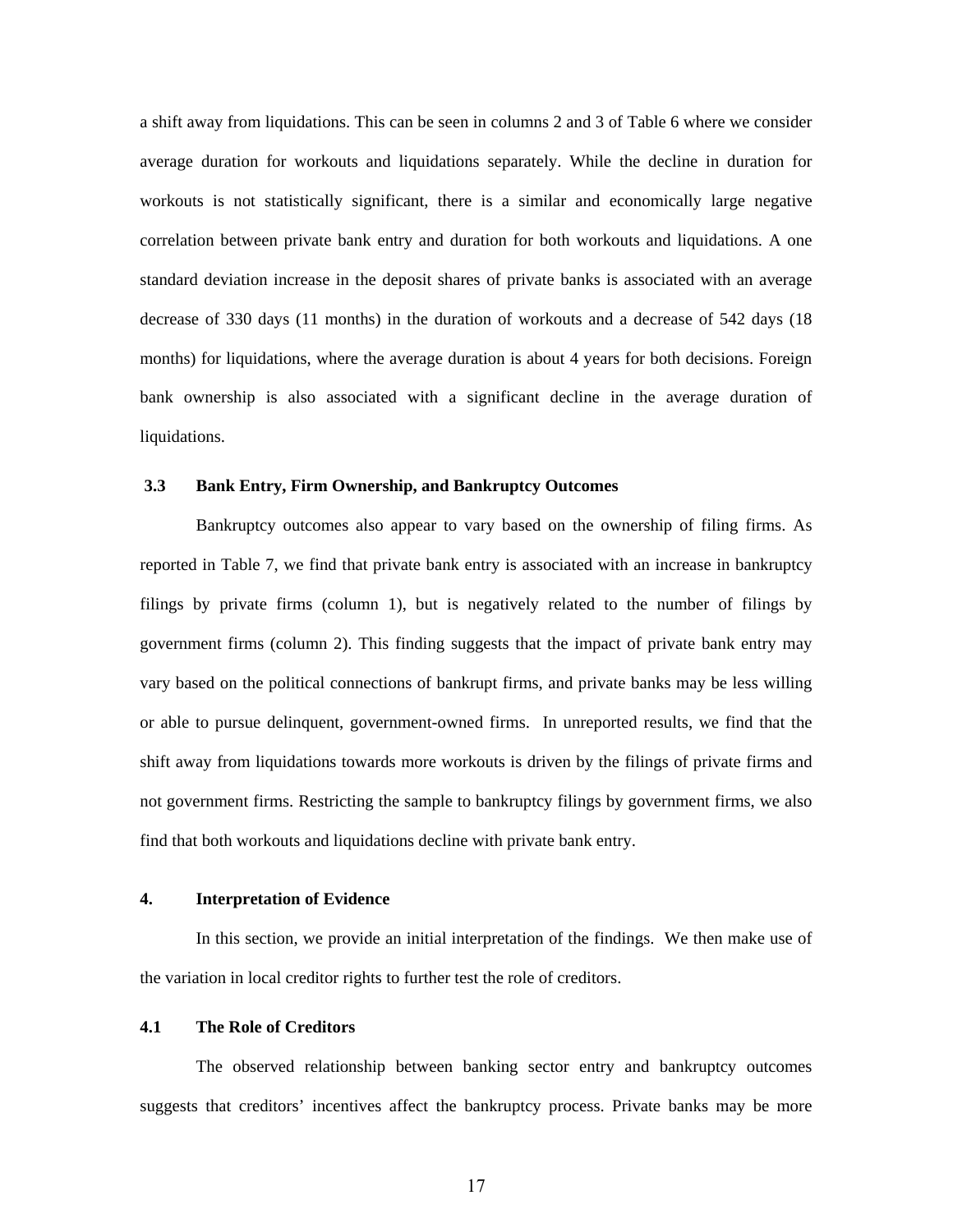motivated to monitor borrowers relative to government-owned banks, while government-owned banks, facing a more competitive environment, may have improved incentives to monitor loans and pursue delinquent firms.<sup>9</sup> The evidence appears consistent with both possibilities. The increase in filings, particularly dismissed filings, is suggestive that lenders are more aggressively pursuing delinquent firms when there is more private bank entry.<sup>10</sup>

The shift away from liquidations towards restructurings, and the decrease in delays in bankruptcy are consistent with the argument that creditors' incentives affect bankruptcy outcomes. Since liquidation decisions are highly contested and appealed over several years in the courts, more competition among banks may create an incentive for creditors to make additional concessions in restructuring negotiations so as to avoid lengthy liquidations. Similarly, the drop in average duration of bankruptcy is consistent with lenders trying to recover assets more quickly, since delays further erode firm value. One of the commonly cited reasons for the long delays at the BIFR is that creditors are slow to respond to requests for making concessions in workouts (Kang and Nayar, 2003-04). The large decrease in duration suggests that making concessions may be one way in which banks attempt to recover assets more quickly.

The decline in government-owned firms' bankruptcy filings after private bank entry suggests that there may be limitations to lenders' ability to affect bankruptcy outcomes. The differential impact of private bank entry on government firms indicates that private banks may be limited in their ability to pursue politically connected government-owned firms. Similarly, the absence of a significant association between foreign bank entry and bankruptcy outcomes suggests that foreign banks may be relatively disadvantaged in navigating the bankruptcy process.

<sup>&</sup>lt;sup>9</sup> A Reserve Bank of India study notes that the entry of private domestic and foreign banks resulted in a decline in the market share of government-owned banks, but the latter group responded to the "challenges of competition" and significantly improved their profitability (Mohan, 2006).

<sup>&</sup>lt;sup>10</sup> Since we do not observe the lead lender of bankrupt firms, we cannot determine the fraction of increased filings where the firm's primary lender is a government-owned bank. But since private banks account for a small fraction of loans and deposits overall, our results are highly likely to include filings by firms who owe money to government-owned banks.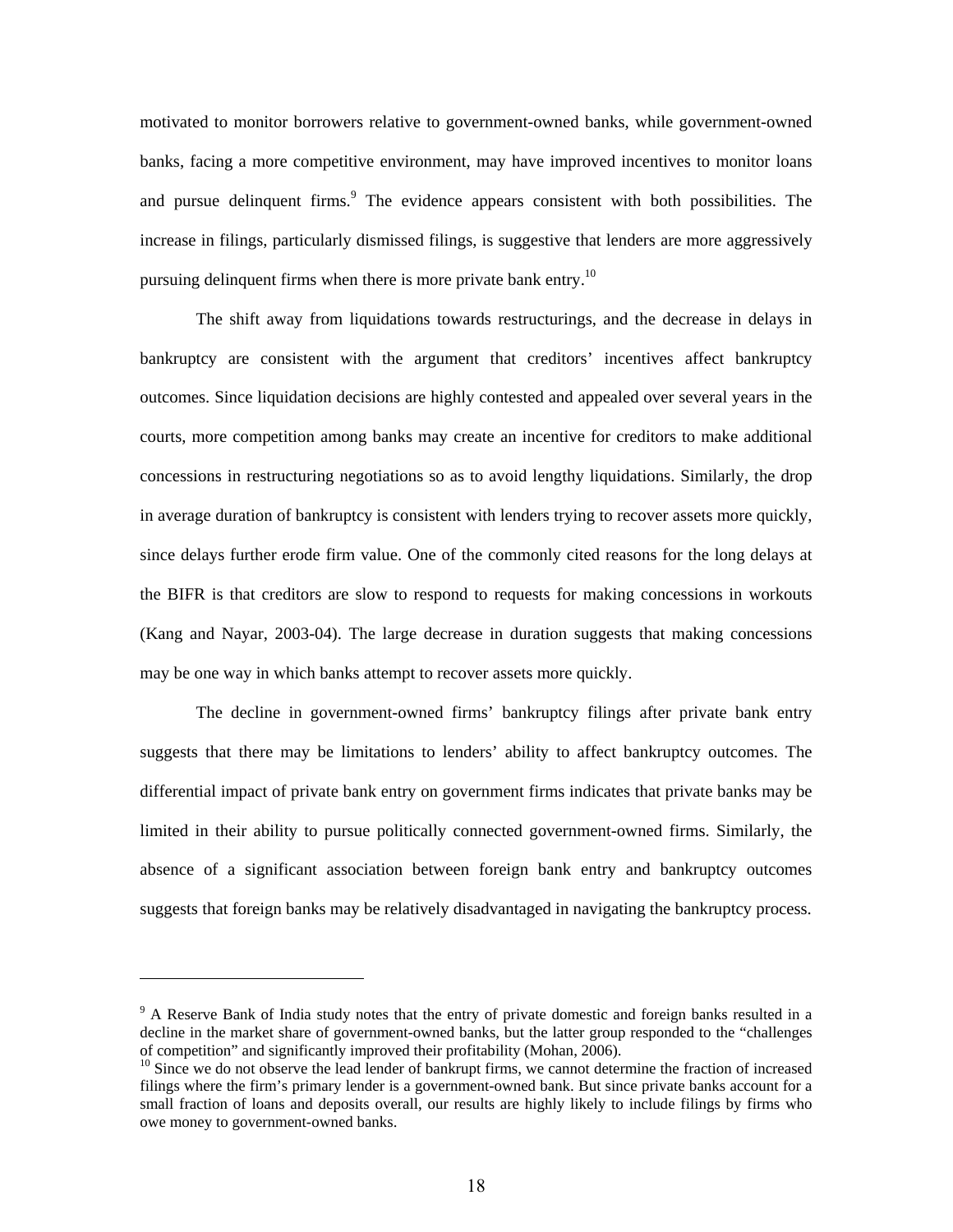### **4.2 Changes in Creditor Rights**

 To further investigate whether lenders' incentives affect bankruptcy outcomes, we make use of local variation in creditor rights caused by the RDDBFI Act. Through this law, the Indian government introduced specialized courts known as Debt Recovery Tribunals (DRTs) to speed up the debt recovery process for lenders. As noted earlier, the staggered introduction of DRTs over time and across the different states is exogenous to district-level bankruptcy characteristics. We define a variable *DRT in State* to be equal to one if the government has set up a debt recovery tribunal in that state by that year, and equal to zero otherwise.<sup>11</sup> We consider the interaction between creditor rights, as measured by *DRT in State,* and private and foreign bank entry. Here the error term is clustered at the state instead of the district level so as not to overestimate the impact of the presence of a DRT. If our results are driven by creditors affecting bankruptcy outcomes, we expect the relationship between bank entry and bankruptcy filings to be stronger in regions where creditors have greater rights to pursue delinquent firms. These estimates are reported in Table 8.

 Consistent with the view that lenders' incentives to monitor borrowers can influence bankruptcy outcomes, we find that the correlation between private bank entry and bankruptcy filings increases when creditor rights are stronger. As seen in Table 8, a one percentage point increase in private bank ownership is associated with 0.024 increase in the number of bankruptcy filings when no DRT is present and an increase of 0.029 when a DRT is present, corresponding to a 20 percent increase in total filings. This corroborates our interpretation that creditor incentives to monitor borrowers can affect bankruptcy outcomes. The DRTs, however, appear to have little direct effect on bankruptcy filings. The main coefficient for *DRT in State* is not statistically different from zero. $^{12}$ 

<sup>&</sup>lt;sup>11</sup> While the DRTs have jurisdiction over neighboring states, we consider whether a particular state has a DRT in order to capture the fact that distance from the court may affect the rights of creditors.<br><sup>12</sup> Both the private and foreign shares of deposits in this regression are demeaned such that the estimate for

*DRT in State* accurately reflects the average effect of a DRT on bankruptcy filings.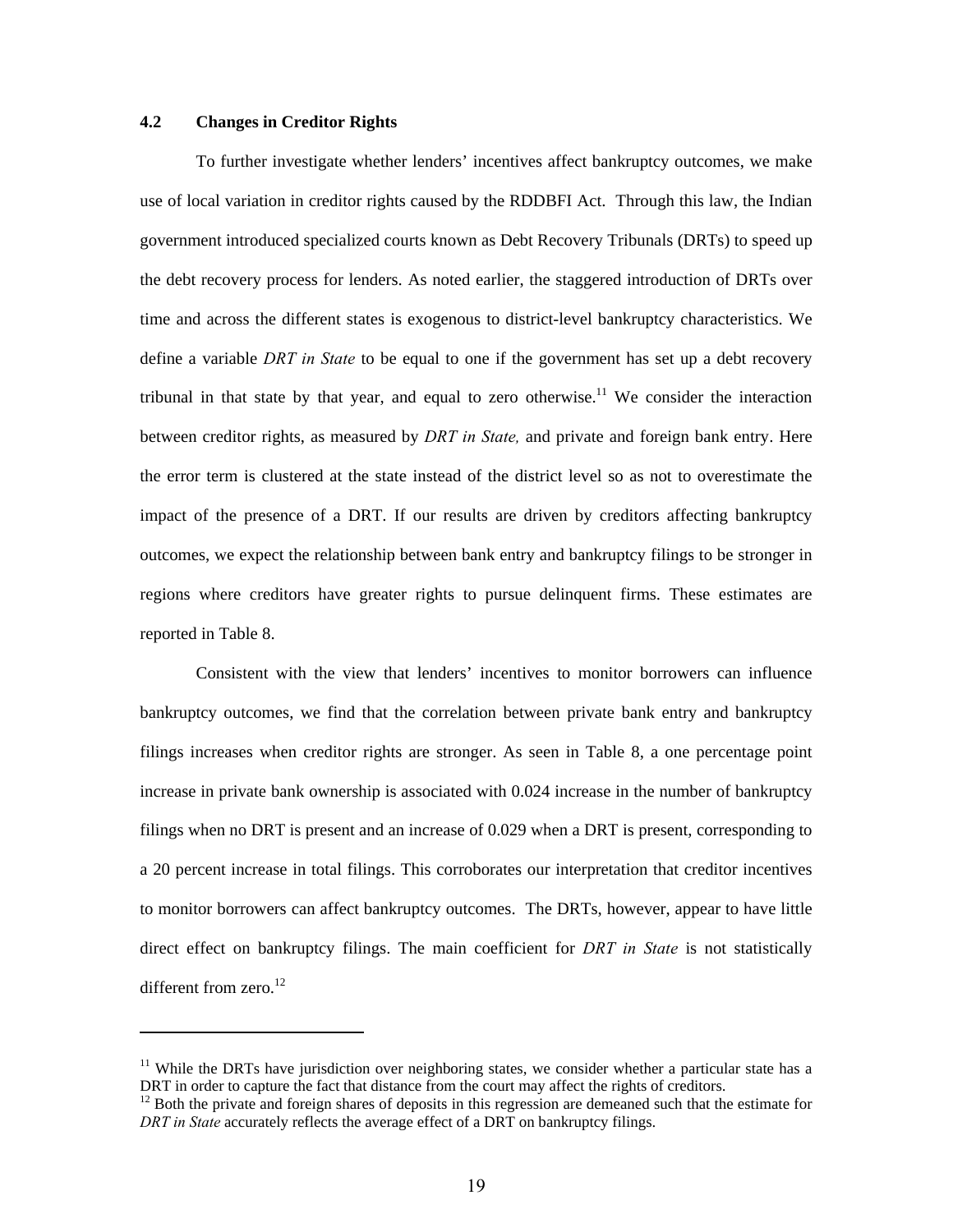Interestingly, strong creditor rights are particularly important for foreign banks. Foreign bank entry is associated with an increase in filings when creditor rights are strong, but negatively associated with filings when a DRT is not present (Table 8). A one percentage point increase in the share of deposits held by foreign banks is associated with a 0.090 increase in filings per million persons when a DRT is present, but a 0.092 decrease in regions without a DRT. This result suggests that foreign banks may face more difficulty navigating local bankruptcy procedures in the absence of strong creditor rights.

In unreported results, we find that the increase in filings in districts with both stronger creditor rights and more foreign bank entry is driven by an increase in dismissed filings and not by an increase in distressed firms, which suggests that firms file to escape increased creditor scrutiny following foreign bank entry.

### **5. Robustness Tests**

In this section we discuss the robustness of our results, and examine other possible channels through which bank entry might be related to bankruptcy outcomes.

### **5.1 The Impact of Bankruptcies on Bank Entry**

 We start out by investigating whether reverse causality may be driving some of our findings. For example, if bankruptcies in a region adversely affect the health of incumbent banks, reducing their ability to meet local demand for loans, new banks may choose to enter districts with more bankruptcies. Bankruptcies of older firms may also clear the way for entry by new firms, which in turn may attract entry by new banks hoping to finance these firms.

 However, the correlation between bank entry and bankruptcy outcomes does not appear to be driven by reverse causality. This is seen in Table 9 where we add lags and leads of the private bank entry measure to the base specification. If the positive correlation between bank entry and bankruptcies is driven by a change in bankruptcies affecting bank entry choices, then we would expect to find a positive correlation between *current* bankruptcy levels and *future*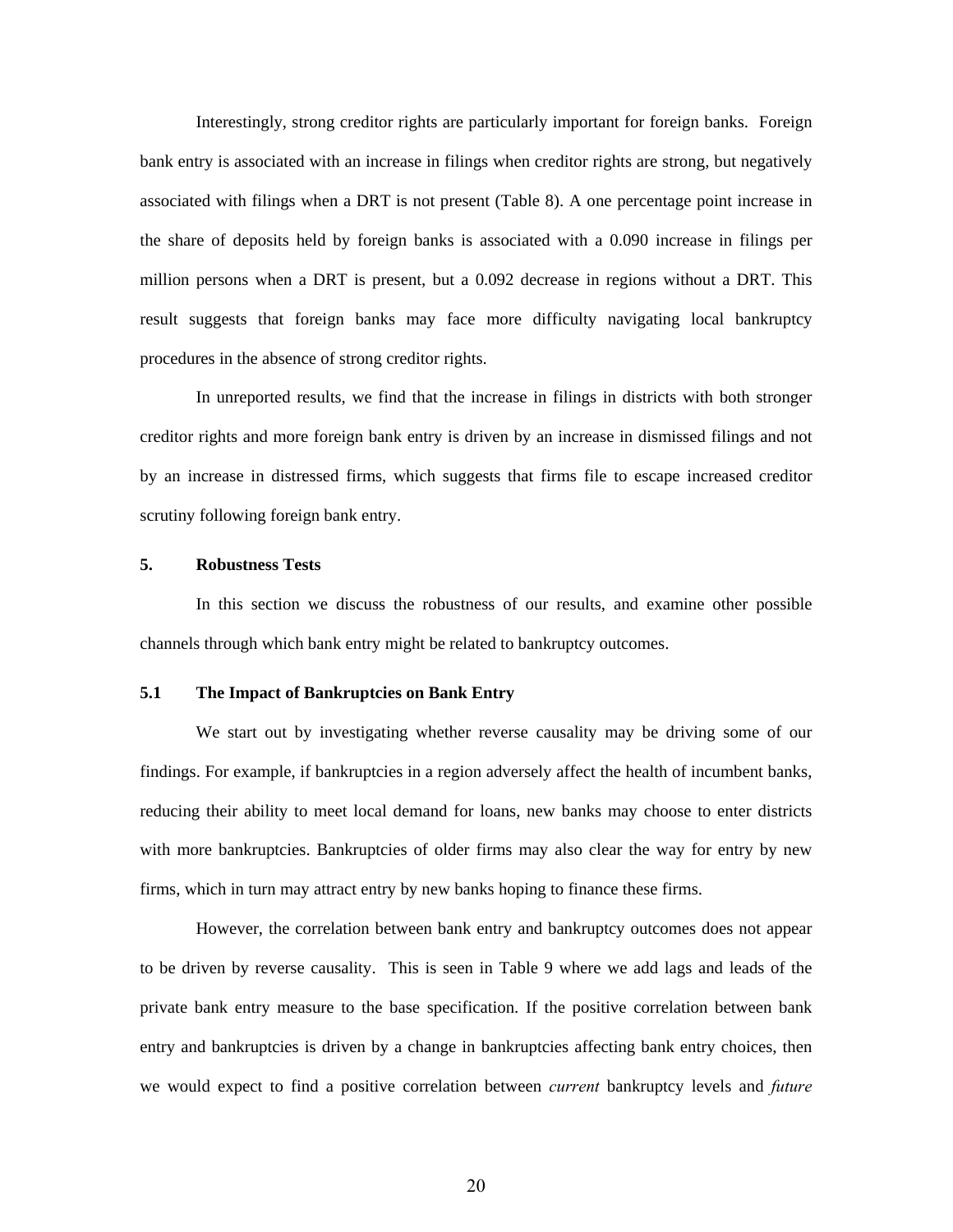private bank entry after controlling for contemporaneous entry (Wooldridge, 2001, page 285). However, the results show that bank entry in year  $t+1$  is uncorrelated to current bankruptcies (Table 9, column 1), and instead, bank entry in *t-1* is positively correlated with bankruptcies (column 2). In fact, we find that our measure for contemporaneous bank entry is primarily capturing the impact of previous bank entry going back two years (column 3); in unreported estimates we find no evidence of an effect for bank entry in year *t-3*. The lagged impact of bank entry is consistent with causality running from bank entry to bankruptcies rather than vice versa.

#### **5.2 Factors Related to Banks' Entry Choices**

 While district-level fixed effects will capture time-invariant differences across districts that are correlated with both bank entry and bankruptcy outcomes, and country-level trends will be absorbed by the inclusion of year fixed effects, another possibility is that some of the observed correlations between bank entry and bankruptcy outcomes reflect time-varying, district-level characteristics that are related to both bank entry choices and bankruptcy outcomes. For example, private banks may be more likely to enter districts with greater future growth potential, and higher growth may also be associated with greater bankruptcy rates. Or, private bank entry may be more likely in districts where incumbent government-owned banks are burdened by nonperforming loans and future bankruptcies may increase irrespective of private bank entry.

 We take several steps to investigate whether differential growth rates across districts may be driving some of our results. First, we use the total amount of loans at the district level to control for district-level growth. (Our prior estimates used state-level GDP). Second, we control for the degree of urbanization at the district level, since urbanization is correlated with growth. Third, we include state-year fixed effects to non-parametrically capture differential growth trends across India's states. Fourth, we control for output growth at the district-level using firm-level sales data. The positive correlation between private bank entry and total filings is robust to including these alternative measures. Controlling for the log of total loans at the district level (Table 10, column 1), allowing districts to trend differently based on their level of urbanization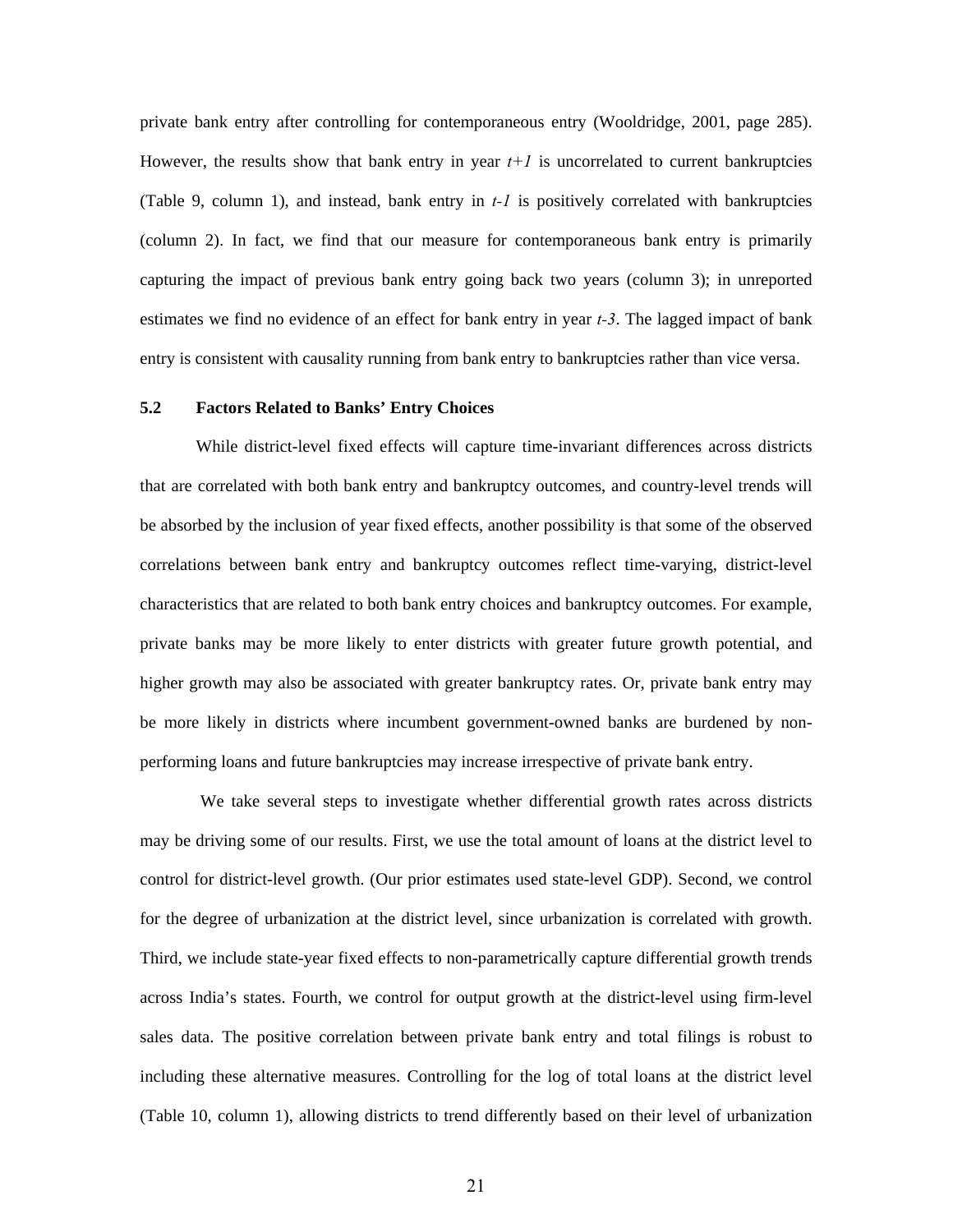(column 2), using state-year fixed effects (column 3), or controlling for district-level sales (Table 11, column 3) does not affect our findings. $13$ 

We also find that the positive correlation between private bank entry and filings is robust to the extent of underperforming loans in a district. Specifically, we control for lending to government-owned firms in a district, since preferential loans are more likely to be made to inefficient (but politically connected) government firms. This is seen in Table 11. Using information on firm-level sales and loans at the district-level provided in Prowess, a firm-level financial dataset covering nearly 80% of industrial output in India, we find that controlling for the share of loans to government firms in a district (Table 11, column 1), or the share of sales by government firms in a district (column 2) does not affect our findings. $^{14}$ 

For institutional reasons, bank entry choices are unlikely to be correlated with differences in bankruptcy enforcement at the district level. All bankruptcy rules and procedures at the BIFR, including the financial criteria for determining sickness and the procedures for obtaining a restructuring or liquidation order, are enforced at the federal level. The members of the BIFR court, which is located in New Delhi, are career bureaucrats appointed by the federal government. This centralized decision process minimizes the chance of enforcement variation at the district level.

Lastly, omitted variables related to private banks' entry choices cannot easily explain a number of our other findings. Specifically, neither greater growth at the district level nor private

 $<sup>13</sup>$  Urbanization is an indicator that is equal to one if a district's share of citizens located in urban areas is in</sup> the top quartile according to the 2001 Census. Since the census data is only available for 2001 we interact this indicator with year dummies to control for differential time trends. Our results are similar if we define urbanization more broadly (above median) or more narrowly (top decile). Controlling for urbanization also ensures that our findings are not driven by new bank entry being concentrated in urban districts with rising real estate prices, which might affect the incentives of lenders to liquidate firms and recover underlying assets.

<sup>&</sup>lt;sup>14</sup> Compiled by the Centre for Monitoring Indian Economy (CMIE), Prowess is a panel of listed and unlisted public limited companies with assets plus sales greater than 40 million Rupees (approx. \$900,000), and covers 2,000 to 6,000 firms each year between 1991 and 2002. <sup>15</sup> In our bankruptcy data, we only observe the accumulated losses, net worth, and number of workers for firms that file for bankruptcy. Since this data is limited to firms that file for bankruptcy, the sample size in Table 12 is smaller as it only includes district-year observations with a bankruptcy.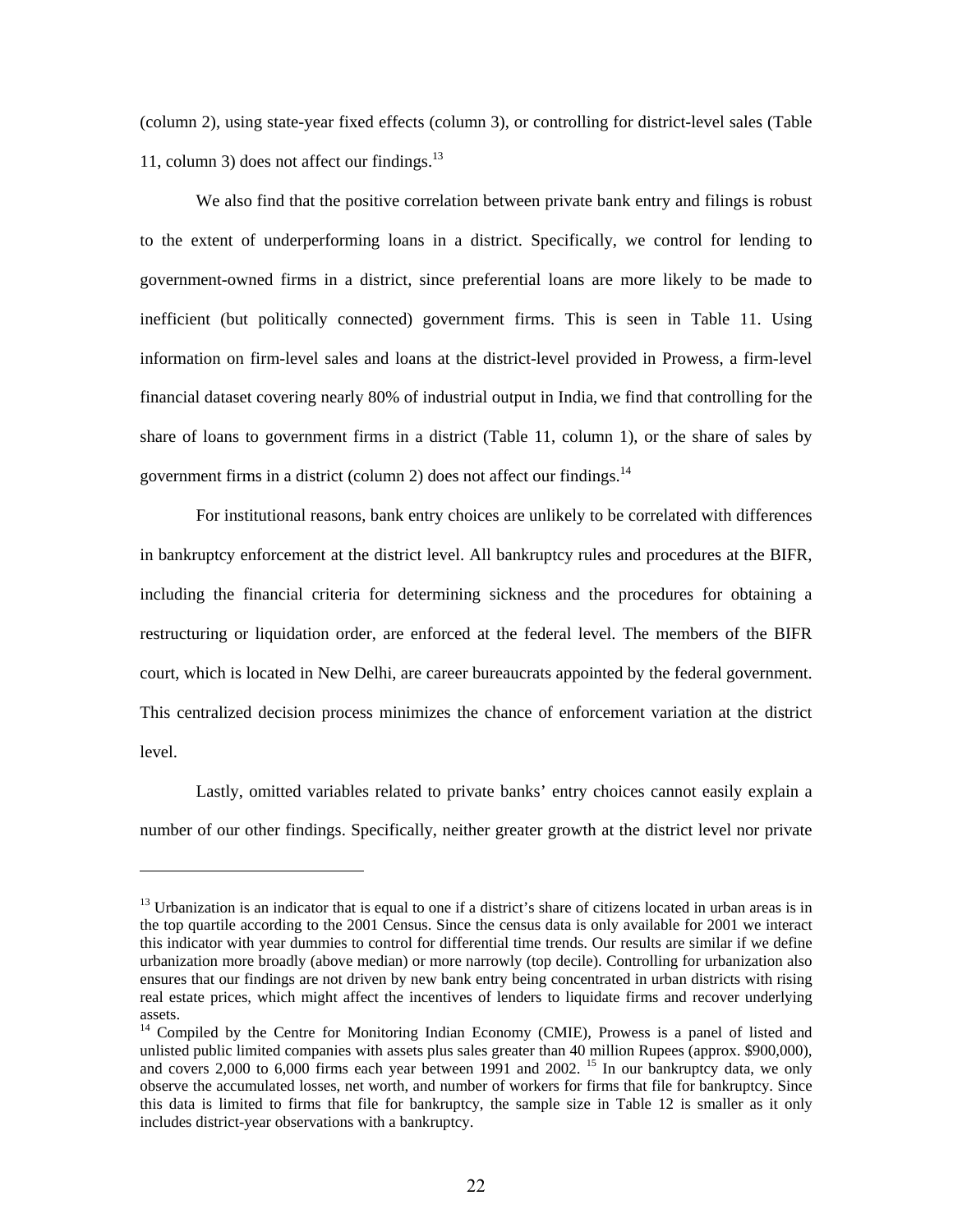banks entering districts with more underperforming loans can explain the observed increase in workouts, decrease in liquidations, decrease in delays, and increase in bankruptcy filings in states with stronger creditor rights, following bank entry.

#### **5.3 Channels by which Bank Entry affects Bankruptcy Outcomes**

 Our results suggest that bank entry improved creditor incentives to monitor borrowers and recover loans, which in turn affected the incidence and outcome of corporate bankruptcies. Next, we investigate additional channels through which bank entry may affect bankruptcy outcomes: through an increase in the supply of credit or a shift in the allocation of credit. For instance, an increase in the supply of credit associated with bank entry might foster greater product market competition, leading to more exits by weaker firms. A shift in credit allocation, which may occur if foreign and private banks lend to different types of firms, may also affect bankruptcy outcomes.

Our findings do not appear to be driven by a change in the supply of credit following bank entry. First, the relationship between total bankruptcy filings and private bank entry is robust to controlling for the total supply of credit at the district level (Table 10, column 1). Second, if an increase in credit supply and exits by weaker firms are causing the rise in bankruptcies, we should observe an increase in the number of financially distressed firms filing for bankruptcy. But, as shown in Table 4, we find the opposite (column 3). Furthermore, a shift in the supply of credit cannot explain the changes in duration or the increased filings in states with stronger creditor rights.

A shift in credit allocation to different types of borrowers following bank entry also does not appear to explain our findings. We investigate this by considering the financial characteristics of firms filing for bankruptcy. As shown in Table 12, Panel A, we do not find evidence that the type of firms filing for bankruptcy changes following bank entry. In particular, there is no correlation between private bank entry and the observable characteristics of firms that file for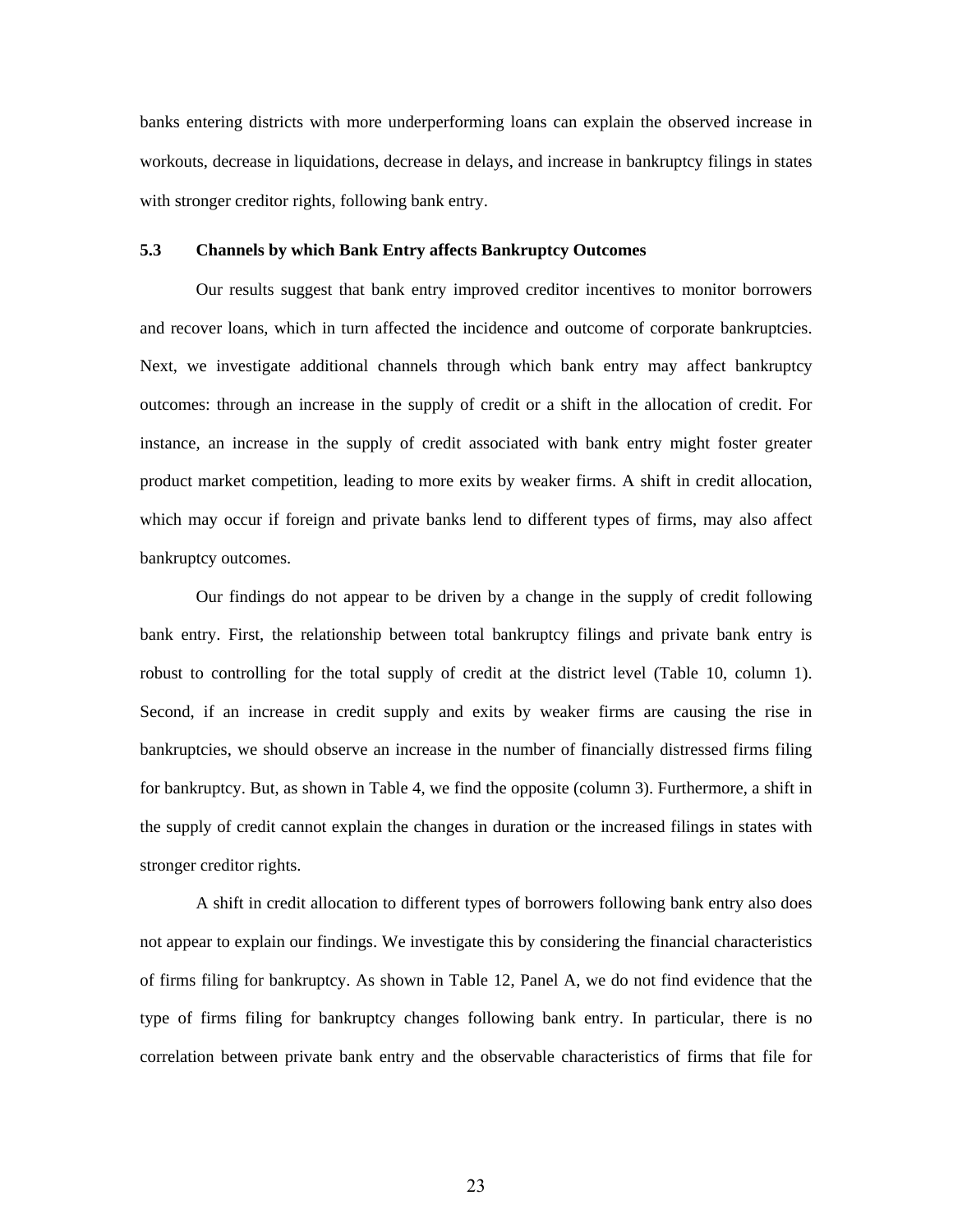bankruptcy in a district.<sup>15</sup> Moreover, controlling for these firm-level characteristics also does not affect our findings, as shown in Table 12, Panel B. While the results are less statistically significant because of the smaller sample size, they are similar to the main findings. A shift in the allocation of credit also does not explain our other results. If private banks fund better firms, then we should observe a decrease in total filings, contrary to our results. Or, if a shift in credit to better firms causes worse firms to get less credit, then we should observe an increase in distressed firms, which we do not (Table 4).

Overall, our results are consistent with the view that private bank entry shifts the incentives of creditors to monitor borrowers more aggressively. The increase in dismissed filings suggests that firms seek the protection of the automatic stay on assets in bankruptcy to avoid increased creditor scrutiny. The shift to restructurings from liquidations, which can take even longer to resolve, and the decrease in delays in the bankruptcy process also indicate that a change in creditor incentives to monitor borrowers affect the efficiency of the bankruptcy process. The increase in bankruptcies associated with bank entry when creditor rights are stronger is also consistent with bank entry being related to a shift in creditors' incentives.

#### **6. Concluding Remarks**

We investigate whether increased competition among banks changes lenders' incentives to monitor and exert pressure on defaulting borrowers, thereby affecting bankruptcy outcomes. Consistent with this view, we find that, on average, more firms file for bankruptcy following bank entry. The evidence suggests that this increase is driven by firms trying to avoid heightened creditor scrutiny following bank entry. The results also show that entry by private banks is associated with a shift away from liquidations (which take much longer to resolve) towards more restructurings and a significant decrease in overall delays in the bankruptcy process. These

<sup>&</sup>lt;sup>15</sup> In our bankruptcy data, we only observe the accumulated losses, net worth, and number of workers for firms that file for bankruptcy. Since this data is limited to firms that file for bankruptcy, the sample size in Table 12 is smaller as it only includes district-year observations with a bankruptcy.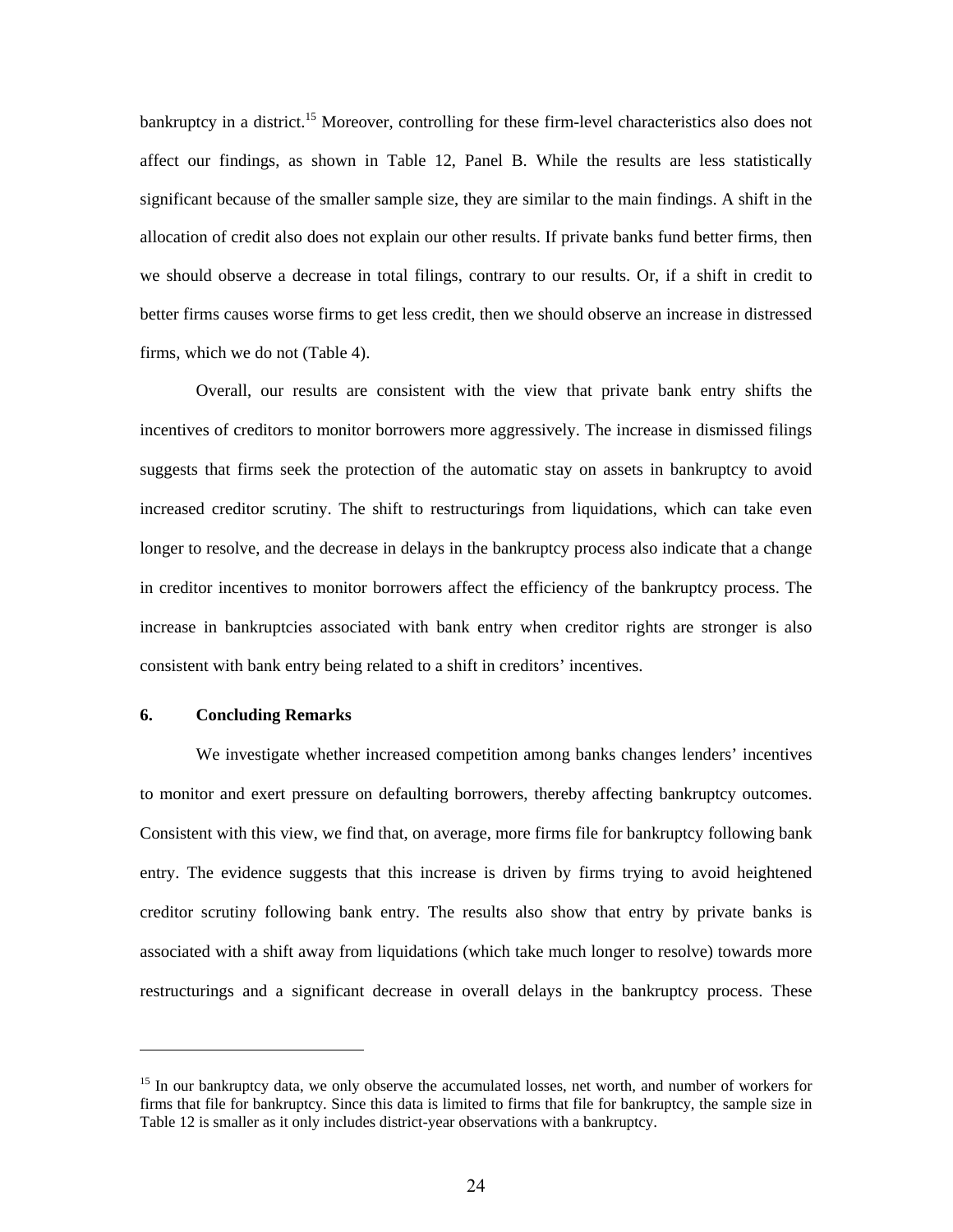findings suggest that a competitive lending environment creates an incentive for banks to recover assets more quickly.

Our results also show that the ownership of lenders and borrowers matter. The increase in bankruptcy filings and decrease in delays is driven by the entry of private domestic banks and shifts in the bankruptcy outcomes of privately-owned firms. However, private bank entry is associated with fewer bankruptcy filings among government-owned firms, suggesting that private banks are less willing or able to pursue delinquent government-owned firms.

 An improvement in creditor rights appears to amplify these findings. The positive association between private bank entry and the number of bankruptcy filings is larger when creditor rights are improved. Creditor rights are particularly important for foreign banks. While foreign bank entry on average has no association with bankruptcy outcomes, it is associated with increase in bankruptcy filings when creditor rights are strong. This suggests that foreign lenders may face greater hurdles in navigating the local bankruptcy system in the absence of strong creditor rights.

 Overall, our evidence suggests that in addition to bankruptcy regulations and creditor rights, lenders' incentives play an important role in the bankruptcy process. Lenders without a strong incentive to aggressively monitor loans, such as government-owned banks and banks that face relatively little competition in their local market, may contribute to the large differences in bankruptcy outcomes across and within countries. An important implication is that reforms that focus on changes in bankruptcy law should also take into account local financial market characteristics, such as the competitiveness and ownership of the banking sector.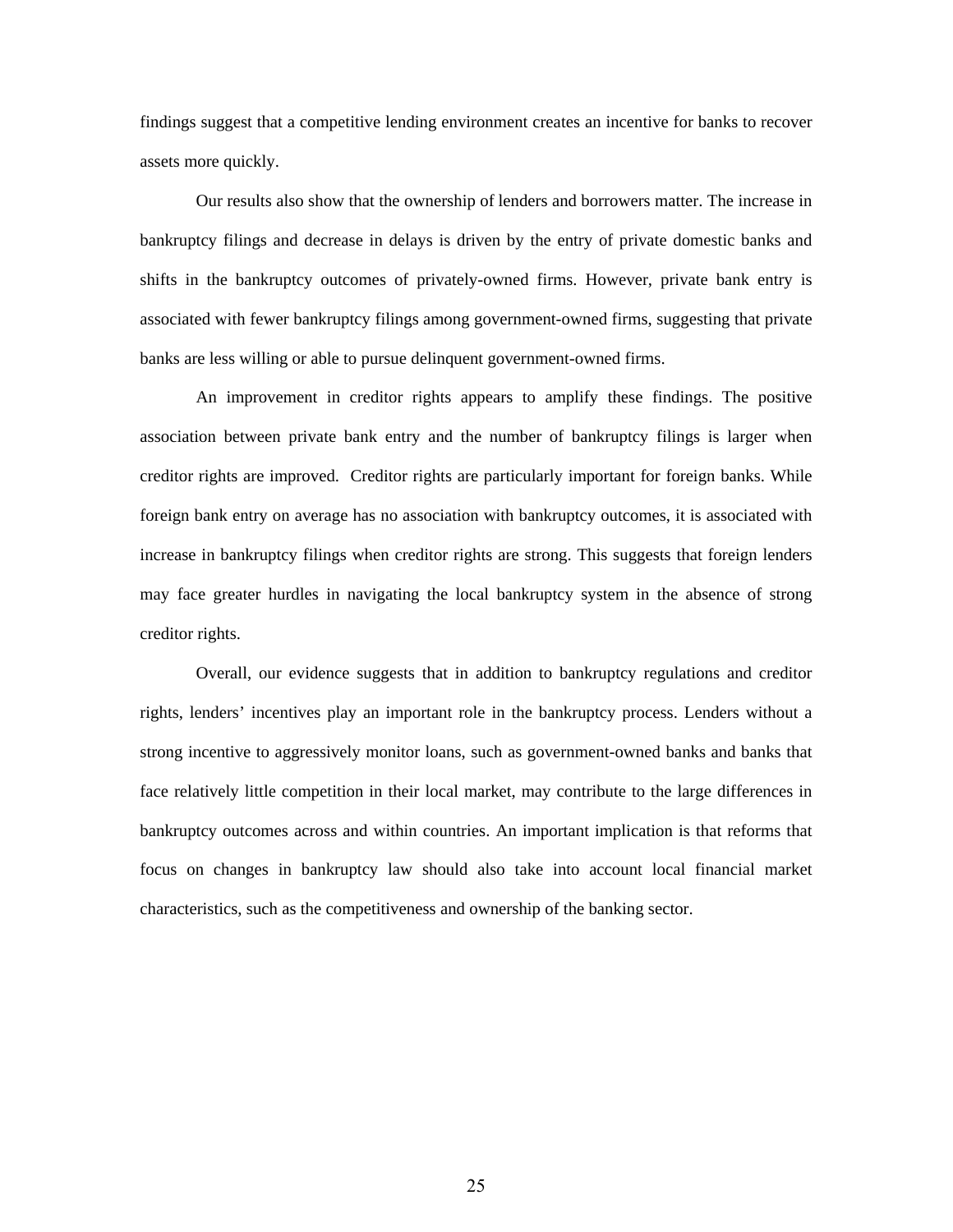#### **References**

- Acharya, Viral V. and Krishnamurthy V. Subramanian, 2009, Bankruptcy Codes and Innovation, *Review of Financial Studies*, 22(12), 4949-88.
- Acharya, Viral V, Sreedhar T. Bharath, and Anand Srinivasan, 2007, Does industry-wide distress affect defaulted firms? Evidence from creditor recoveries, *Journal of Financial Economics*, 85, 787-821.
- Acharya, Viral V., Rangarajan K. Sundaram, and Kose John, 2011, Cross Country Variations in Capital Structure: The Role of Bankruptcy Codes, *Journal of Financial Intermediation*, 20, 25-54.
- Asquith, Paul, Robert Gertner, and David Scharfstein 1994, Anatomy of Financial Distress: An Examination of Junk-Bond Issuers, *Quarterly Journal of Economics*, 109(3), 625-58.
- Beck, Thorsten, Asli Demirguc-Kunt, and Vojislav Maksimovic, 2004, Bank Competition and Access to Finance: International Evidence, *Journal of Money, Credit, and Banking*, 36(3), 627-648.
- Beck, Thorsten, Asli Demirguc-Kunt, and Ross Levine, 2006, Bank Concentration, Competition and crises: First Results, *Journal of Banking and Finance*, 30(5), 1581-1603.
- Berger, Allen N., Asli Demirguc-Kunt, Joseph. G. Haubrich, and Ross Levine, 2004, Bank Concentration and Competition: An Evolution in the Making, *Journal of Money, Credit, and Banking*, 36(3), 433-452.
- Berger, Allen N., Lawrence G. Goldberg, and Lawrence J. White, 2001, The Effects of Dynamic Changes in Bank Competition on the Supply of Small Business Credit, *European Finance Review*, 5, 115-139.
- Berger, Allen N. and Timothy H. Hannan, 1998, The Efficiency Cost of Market Power in the Banking Industry: A Test of the "Quiet Life" and Related Hypotheses, *The Review of Economics and Statistics,* 80 (3), 454-465.
- Berger, Allen N., Leora F. Klapper, and Rima Turk-Ariss, 2009, Bank Competition and Financial Stability, *Journal of Financial Services Research*, 35, 99-118.
- Bertrand, Marianne, Antoinette Schoar, and David Thesmar, 2007, Banking Deregulation and Industry Structure: Evidence from the French Banking Reforms of 1985, *Journal of Finance*, 62 (2), 597-628.
- Bhaumik, Sumon K. and Ralitza Dimova, 2006, How Important is Ownership in a Market with Level Playing Field? The Indian Banking Sector Revisited, *Journal of Comparative Economics*, 32(1), 165–180.
- Black, Sandra E., and Philip E. Strahan, 2002, Entrepreneurship and Bank Credit Availability,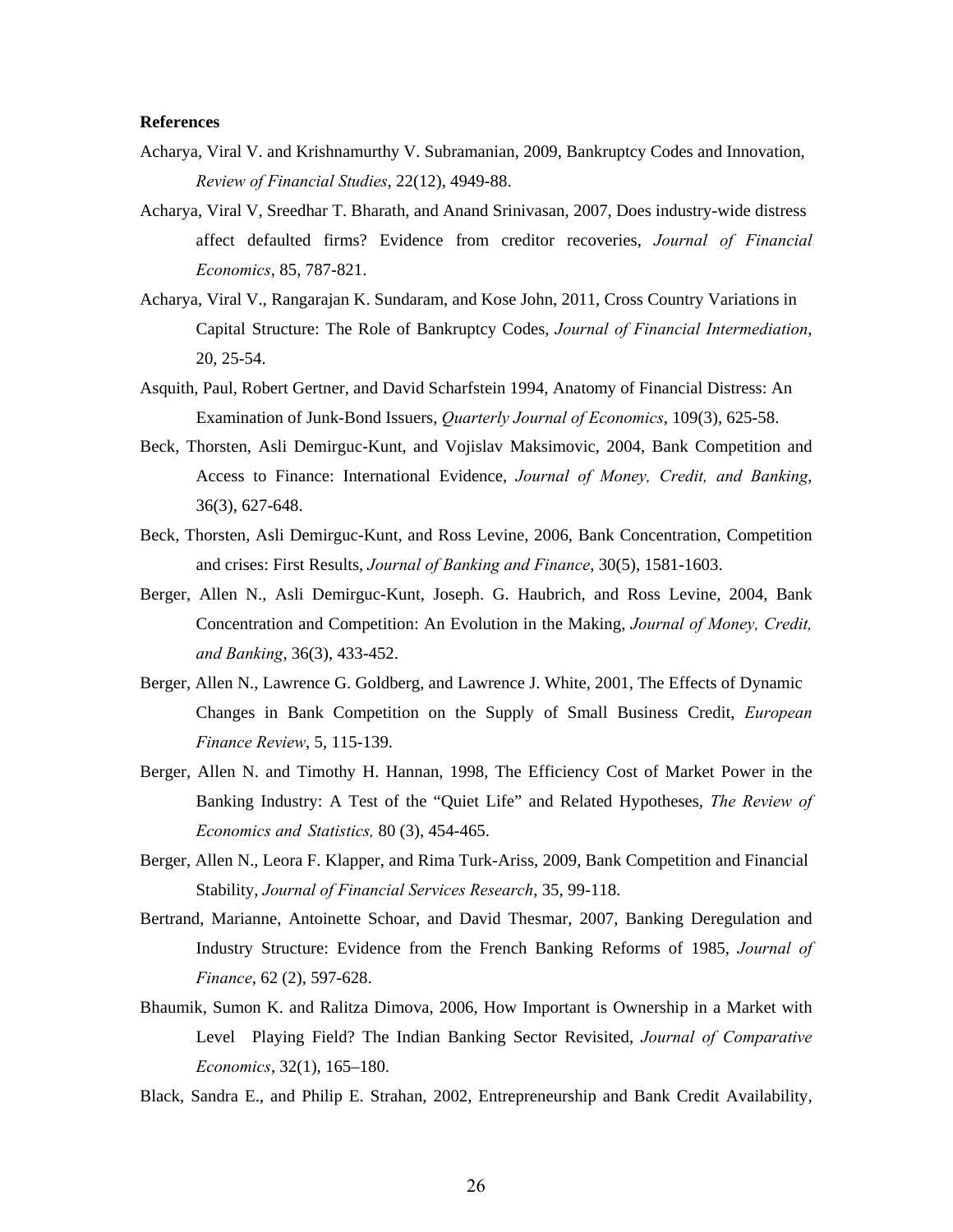*Journal of Finance*, 57(6), 2807-2833.

- Cetorelli, Nicola and Michele Gambera, 2001, Banking Market Structure, Financial Dependence and Growth: International Evidence from Industry Data, *Journal of Finance*, 56(2), 617-648.
- Cetorelli, Nicola and Philip E. Strahan, 2006, Finance as a Barrier to Entry: Bank Competition and Industry Structure in Local U.S. Markets, *Journal of Finance*, 61(1), 437-461.
- Chang, Tom, and Antoinette Schoar, 2007, Judge Specific Differences in Chapter 11 and Firm Outcomes, mimeo.
- Claessens, Stijn, and Leora F. Klapper, 2005, Bankruptcy around the World: Explanation of its relative use, *American Law and Economics Review*, 7(1), 253-283.
- Davydenko, Sergei A. and Julian R. Franks, 2008, Do Bankruptcy Codes Matter? A Study of Defaults in France, Germany, and the U.K., *Journal of Finance*, 63(2), 565-608.
- Djankov, Simeon, Oliver Hart, Caralee McLiesh, and Andrei Shleifer, 2008, Debt Enforcement Around the World, *Journal of Political Economy*, 116 (6), 1105-1149.
- Eckbo, B. Espen, and Karin S. Thorburn, 2003, Control Benefits and CEO Discipline in Automatic Bankruptcy Auctions, *Journal of Financial Economics*, 69 (2), 227-258.
- Editorial, July 13-19, 2002, NPAs and Beyond, *Economic and Political Weekly*, 37(28), 2839- 2840.
- Giannetti, Mariassunta, and Steven Ongena, 2009, Financial Integration and Firm Performance: Evidence from Foreign Bank Entry in Emerging Markets," *Review of Finance* 13, 181- 223.
- Gilson, Stuart C., Kose John, and Larry H. P. Lang, 1990, The Empirical Study of Private Reorganization of Firms in Default, *Journal of Financial Economics* 27 (2), 315-353.
- Goswami, Omkar, 1996, *Corporate Bankruptcy in India: A Comparative Perspective* (OECD Press, Paris, France).

Government of India*, Companies Act, 1956*, Government of India Publications: New Delhi, India.

- Government of India, *Sick Industrial Company Act, 1985*, Government of India Publications: New Delhi, India.
- Government of India, 2000, *Justice Eradi Committee Report*, Government of India Publications: New Delhi, India.
- Government of India, 2002, *Industrial Development*, Planning Commission of India, Government of India Publications: New Delhi, India.
- Government of India, 2002, *Securitisation and Reconstruction of Financial Assets and Enforcement of Security Interest (SARFAESI) Act 2002*, Government of India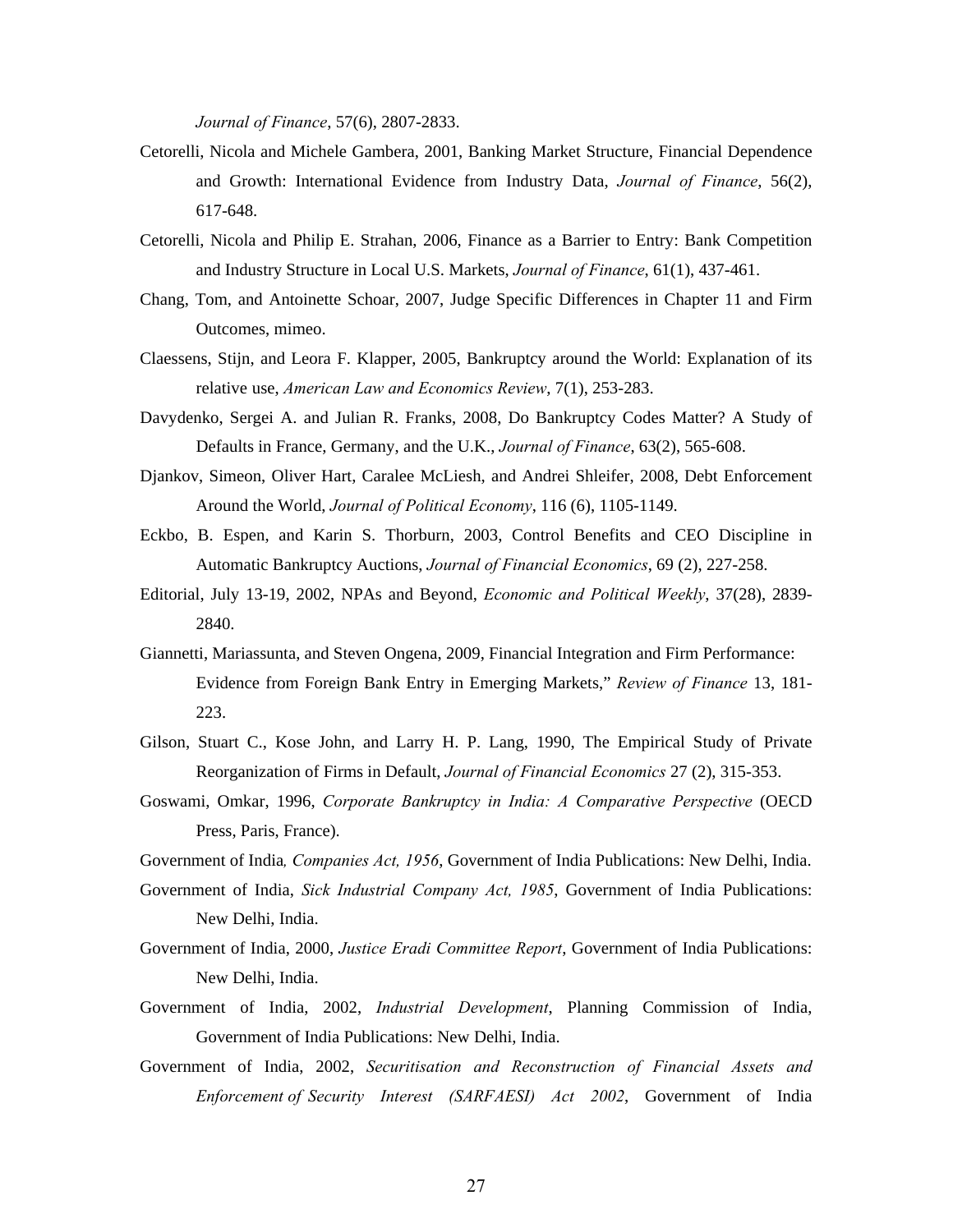Publications: New Delhi, India.

- Guiso, Luigi, Paola Sapienza, and Luigi Zingales, 2007, The Cost of Banking Regulation, mimeo.
- Hart, Oliver, 2000, Different Approaches to Bankruptcy, National Bureau of Economic Research, Working paper 7921.
- Hicks, John, 1935, Annual Survey of Economic Theory: The Theory of Monopoly, *Econometrica* 3(1), 1-20.
- Hoshi, Takeo, Anil Kashyap, and David Scharfstein, 1990, The Role of Banks in Reducing the Costs of Financial Distress in Japan, *Journal of Financial Economics* 27, 67-88.
- Hotchkiss, Edith S., Kose John, Robert M. Mooradian, and Karin S. Thornburn, 2008, Bankruptcy and the Resolution of Financial Distress, in *Handbook of Corporate Finance: Empirical Corporate Finance, Volume 2*, Ed: B. Espen Eckbo, The Netherlands, Elsevier.
- Jayaratne, Jith and Philip E. Strahan, 1996, The Finance-Growth Nexus: Evidence from Bank Branch Deregulation, *The Quarterly Journal of Economics*, 111(3), 639-670.
- Kang, Nimrit and Nitin Nayar, 2004, The Evolution of Corporate Bankruptcy Law in India, *Money and Finance*, Oct 03-March 04, 37-58.
- La Porta, Rafael, Florencio Lopez-de-Silanes, and Andrei Shleifer, 2002, Government Ownership of Banks, *Journal of Finance,* 57(1), 265-301.
- Megginson, William, L. 2005, The Economics of Bank Privatization, *Journal of Banking and Finance,* 29(8-9), 1931-1980.
- Mohan, Rakesh, 2006 "Reforms, Productivity and Efficiency in Banking: The Indian Experience," *The Reserve Bank of India Bulletin, March 2006.*
- Morck, Randall, Deniz Yavuz, and Bernard Yeung, 2009, Bank Control, Capital Allocation, and Economic Performance, mimeo.
- Panagariya, Arvind, 2008, *India: The Emerging Giant*, Oxford University Press.
- Petersen, Mitchell, and Raghuraman Rajan, 1995, The Effect of Credit Market Competition on Lending Relationships, *Quarterly Journal of Economics*, 110(2), 407-443.
- Qian, Jun, and Philip E. Strahan, 2007, How Laws and Institutions Shape Financial Contracts: The Case of Bank Loans, *Journal of Finance*, 62(6), 2803-2834.
- Sapienza, Paola, 2004, The Effects of Government Ownership on Bank Lending, *Journal of Financial Economics*, 72(2), 357-384.
- Stiglitz, Joseph, 2001, Bankruptcy Laws: Some Basic Economic Principles, in Stijn Claessens, Simeon Djankov, and Ashoka Mody, eds, *In Resolution of Financial Distress,* World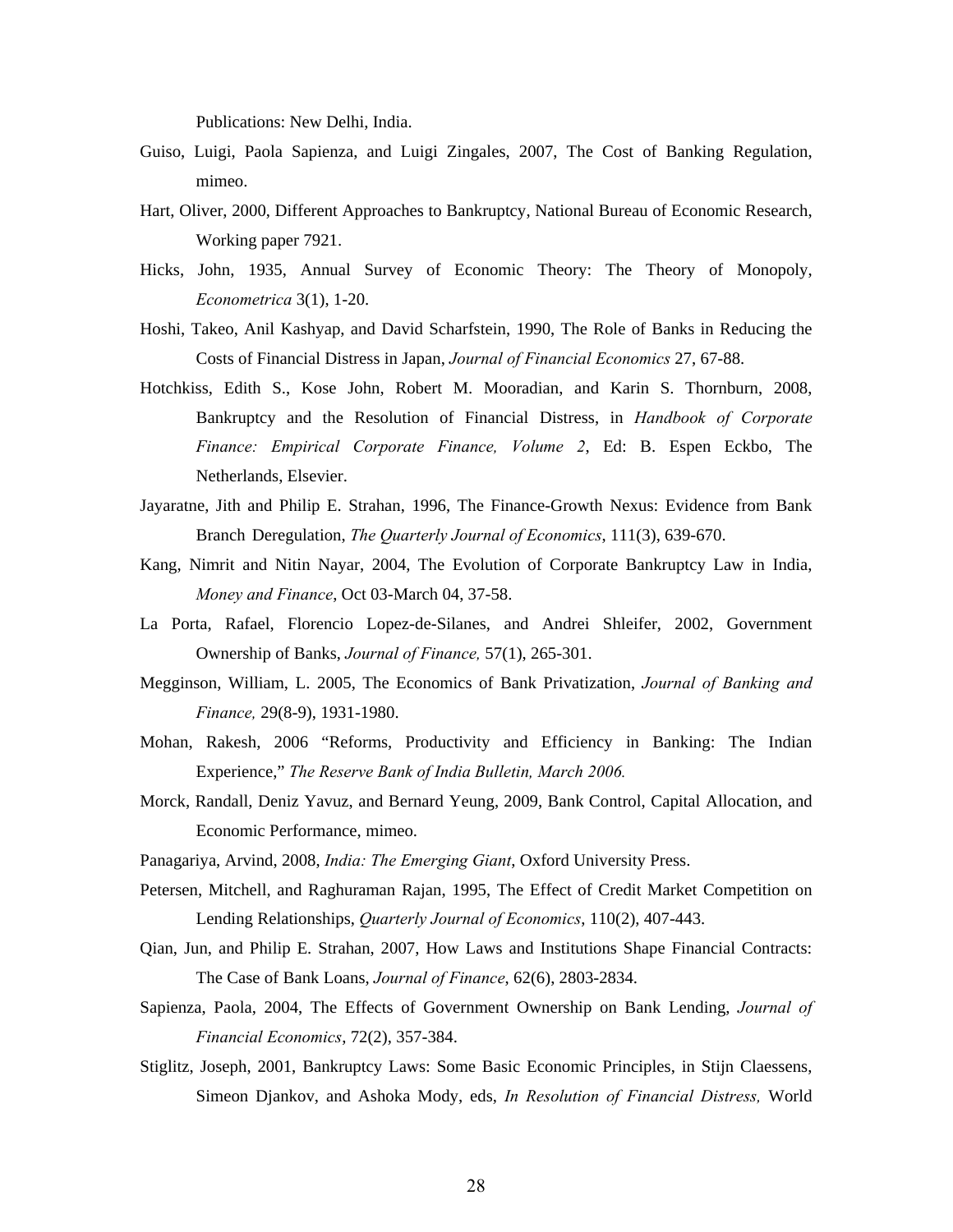Bank Institute, Washington, D.C., pp. 1-23.

- Tarapore, Savak, 1999, Indian Banking: Preparing for the Next Round of Reform, in James A. Hanson and Sanjay Kathuria eds., *India: A Financial Sector for the Twenty First Century*, Oxford University Press, New Delhi, 57-131.
- Thorburn, Karin S., 2000, Bankruptcy Auction: Costs, Debt Recovery and Firm Survival, *Journal of Financial Economics,* 58(3), 337-368.
- Visaria, Sujata, 2008, Legal Reform and Loan Repayment: The Microeconomic Impact of Debt Recovery Tribunals in India, *AEJ: Applied Economics*, 1(3), 59- 81.
- Villas-Boas, J. Miquel, and Udo Schmidt-Mohr, 1999, Oligopoly with Asymmetric Information: Differentiation in Credit Markets, *RAND Journal of Economics*, 30(3), 375-396.
- The World Bank, 2010, *Doing Business Database*, The World Bank: Washington D.C.
- Wooldridge, Jeffrey, M., 2001, *Econometric Analysis of Cross-Section and Panel Data*, Cambridge, MA: MIT Press.
- Zarutskie, Rebecca, 2006, Evidence on the Effects of Bank Competition on Firm Borrowing and Investment*, Journal of Financial Economics*, 81(3), 503-537.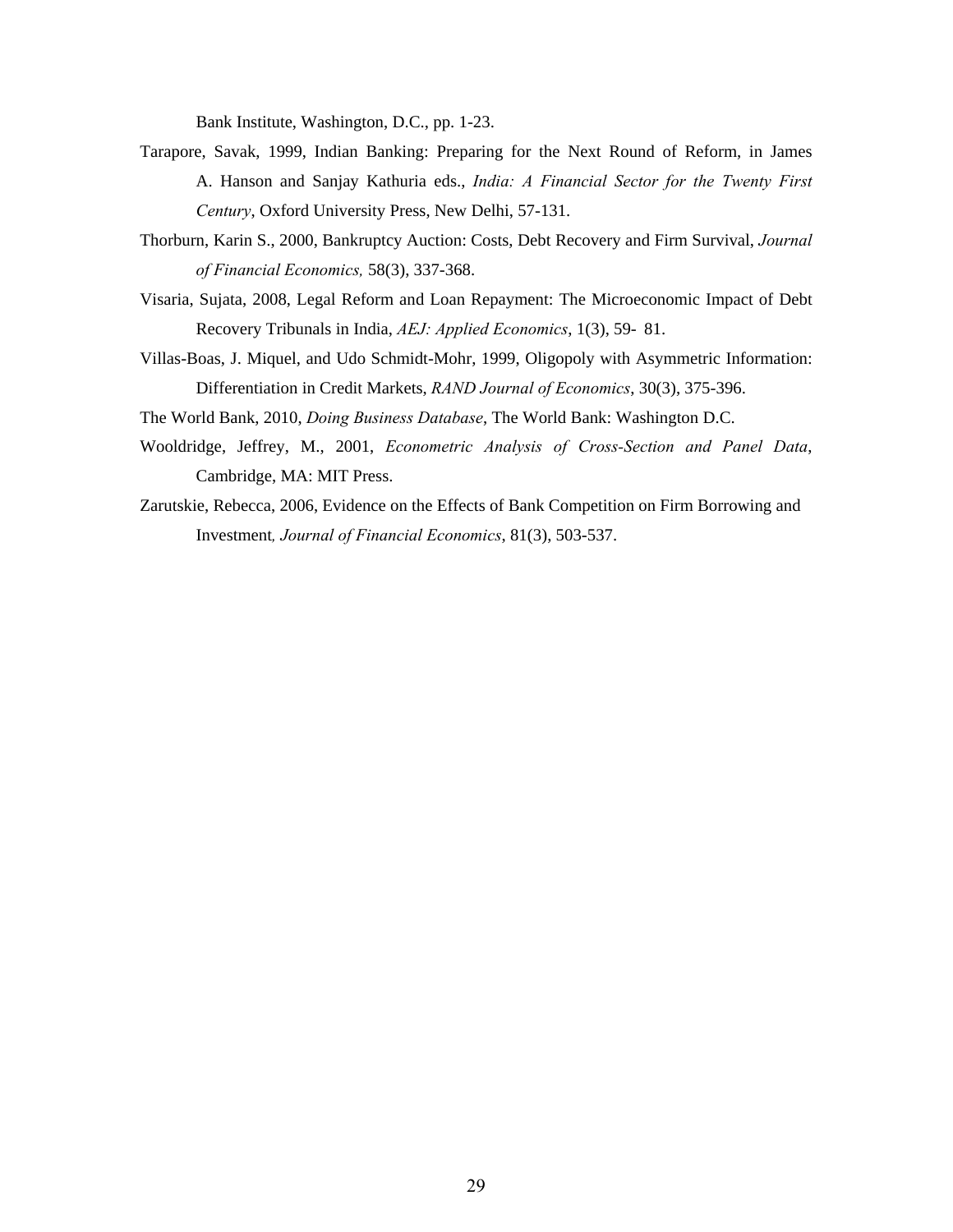#### **Table 1: Bankruptcy Outcomes Summary Statistics**

This table provides summary statistics for the bankruptcy outcomes used in later analyses. *Total Filings* is the number of bankruptcy filings by all firms in that year and district and *Population* is the district-level population (in millions) in 2001; *Dismissed Filings* is the number of firms filing in that district and year that are dropped, dismissed, or declared non-maintainable by the BIFR as they do not meet the criteria for financial distress; *Pending* refers to filings in that district and year that are still pending determination of financial distress by the BIFR; *Sick* is the number of firms filing in that district and year that meet the definition of financial distress by the BIFR; *Workouts* are the number of firms filing in that district and year that the BIFR ruled should be restructured; *Liquidations* refers to the number of firms filing in that district and year that the BIFR ruled should be liquidated. *Average Duration of Workouts* is the average number of days it takes for <sup>a</sup> firm filing in that district and year to receive <sup>a</sup> restructuring decision from the BIFR. *Average Duration of Liquidations* is the average number of days it takes for a firm filing in that district and year to receive a liquidation decision from the BIFR. Average Duration of Workouts and Liquidations is the average number of days it takes for a firm filing in that district and year to receive a restructuring or liquidation decision from the BIFR.

|                           | Total<br>Filings<br>/Population | <i>Dismissed</i><br>Filings<br>/Population | Pending<br>Filings<br>/Population | <b>Sick Filings</b><br>/Population | Workouts<br>/Population | Liquidations<br>/Population | Average<br>Duration of<br>Workouts | Average<br>Duration of<br>Liquidations | Avg. Duration of<br>Workouts and<br>Liquidations |
|---------------------------|---------------------------------|--------------------------------------------|-----------------------------------|------------------------------------|-------------------------|-----------------------------|------------------------------------|----------------------------------------|--------------------------------------------------|
|                           |                                 |                                            |                                   |                                    | All Firms               |                             |                                    |                                        |                                                  |
| Mean                      | 0.160                           | 0.052                                      | 0.028                             | 0.077                              | 0.037                   | 0.041                       | 1497.98                            | 1491.42                                | 1488.16                                          |
| <b>Standard Deviation</b> | (0.526)                         | (0.184)                                    | (0.099)                           | (0.250)                            | (0.128)                 | (0.130)                     | (728.21)                           | (688.04)                               | (674.54)                                         |
| Minimum                   | $\Omega$                        | $\theta$                                   | $\Omega$                          | $\theta$                           | $\Omega$                | $\Omega$                    | 356                                | 191                                    | 191                                              |
| Maximum                   | 7.2171                          | 2.5379                                     | 1.1103                            | 3.4103                             | 1.9034                  | 1.5069                      | 4587                               | 4475                                   | 4587                                             |
| Number of Observations    | 7187                            | 7187                                       | 7187                              | 7187                               | 7187                    | 7187                        | 950                                | 2293                                   | 2560                                             |
|                           |                                 | Private Firms                              |                                   |                                    |                         |                             |                                    |                                        |                                                  |
| Mean                      | 0.149                           | 0.049                                      | 0.027                             | 0.071                              | 0.034                   | 0.037                       | 1392.12                            | 1430.08                                | 1422.17                                          |
| <b>Standard Deviation</b> | (0.507)                         | (0.179)                                    | (0.098)                           | (0.237)                            | (0.124)                 | (0.120)                     | (616.14)                           | (579.20)                               | (580.24)                                         |
| Minimum                   | $\Omega$                        | $\Omega$                                   | $\Omega$                          | $\theta$                           | $\Omega$                | $\Omega$                    | 356                                | 191                                    | 191                                              |
| Maximum                   | 6.8999                          | 2.3793                                     | 1.1103                            | 3.2517                             | 1.9034                  | 1.4548                      | 4587                               | 3290                                   | 4587                                             |
| Number of Observations    | 7187                            | 7187                                       | 7187                              | 7187                               | 7187                    | 7187                        | 853                                | 2157                                   | 2410                                             |
|                           |                                 |                                            |                                   |                                    | <b>Government Firms</b> |                             |                                    |                                        |                                                  |
| Mean                      | 0.0104                          | 0.0033                                     | 0.0004                            | 0.0062                             | 0.0025                  | 0.0037                      | 2409.22                            | 2083.86                                | 2141.44                                          |
| <b>Standard Deviation</b> | (0.040)                         | (0.019)                                    | (0.004)                           | (0.026)                            | (0.012)                 | (0.019)                     | (1057.88)                          | (1235.89)                              | (1192.92)                                        |
| Minimum                   | $\theta$                        | $\theta$                                   | 0                                 | $\theta$                           | $\theta$                | $\overline{0}$              | 448                                | 267                                    | 267                                              |
| Maximum                   | 0.616                           | 0.308                                      | 0.059                             | 0.312                              | 0.141                   | 0.308                       | 4281                               | 4475                                   | 4475                                             |
| Number of Observations    | 7187                            | 7187                                       | 7187                              | 7187                               | 7187                    | 7187                        | 237                                | 531                                    | 670                                              |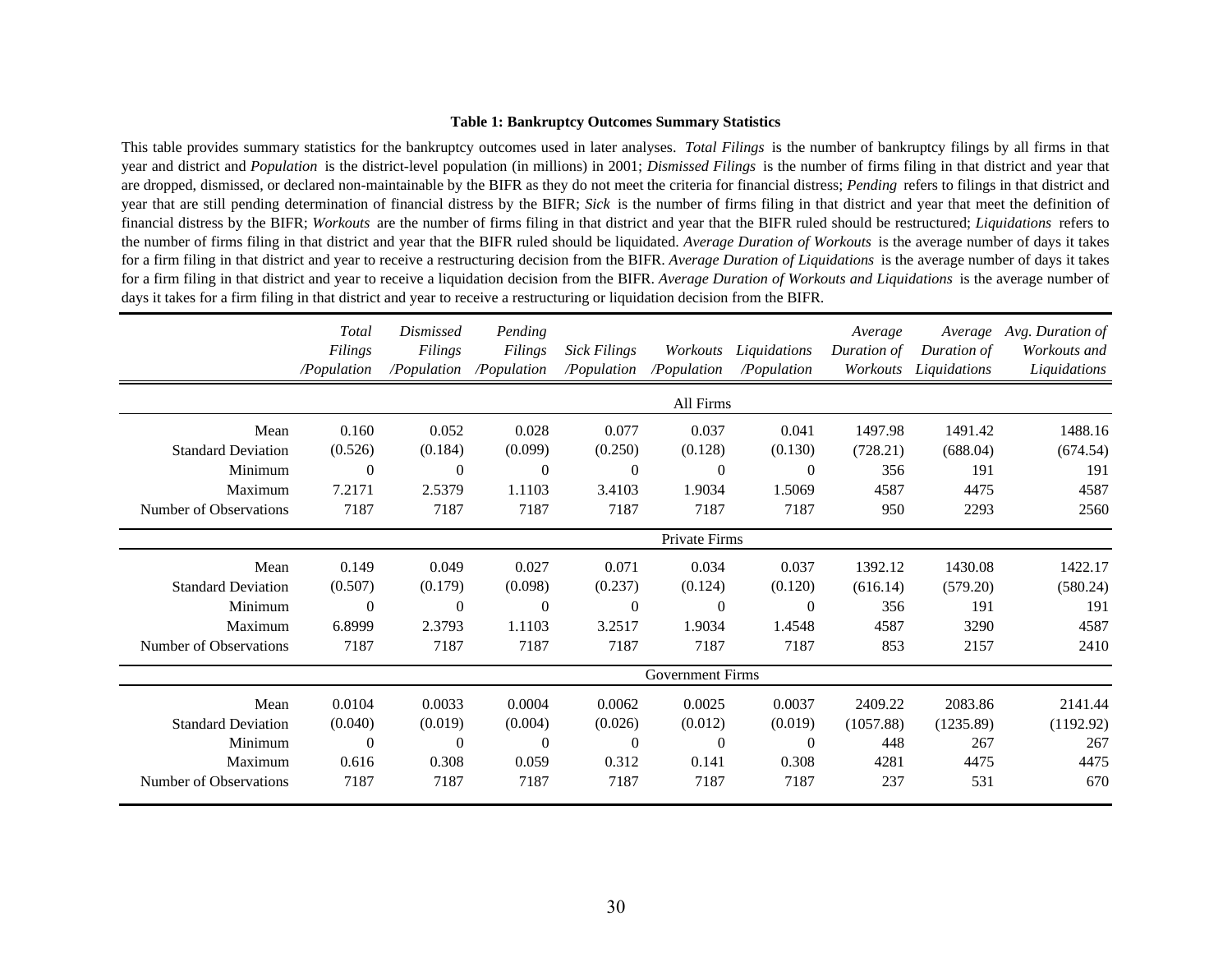# **Table 2: Bank Entry in India from 1991-2004**

This table provides the total deposits and share of deposits by year and by type of bank for 1991 and 2004. Percent changes in shares from 1991 to 2004 are also calculated.

| Private Banks                       |           |
|-------------------------------------|-----------|
| Deposits in 1991 (Rs. Crores)       | 21.95     |
| Deposits in 2004 (Rs. Crores)       | 548.15    |
| Share of Total Deposits in 1991     | 4.42%     |
| Share of Total Deposits in 2004     | 18.08%    |
| Change in Deposit Share (1991-2004) | 13.65%    |
| <b>State and Nationalized Banks</b> |           |
| Deposits in 1991 (Rs. Crores)       | 438.34    |
| Deposits in 2004 (Rs. Crores)       | 2351.54   |
| Share of Total Deposits in 1991     | 88.34%    |
| Share of Total Deposits in 2004     | 77.55%    |
| Change in Deposit Share (1991-2004) | $-10.79%$ |
| Foreign Banks                       |           |
| Deposits in 1991 (Rs. Crores)       | 35.92     |
| Deposits in 2004 (Rs. Crores)       | 132.40    |
| Share of Total Deposits in 1991     | 7.24%     |
| Share of Total Deposits in 2004     | 4.37%     |
| Change in Deposit Share (1991-2004) | $-2.87%$  |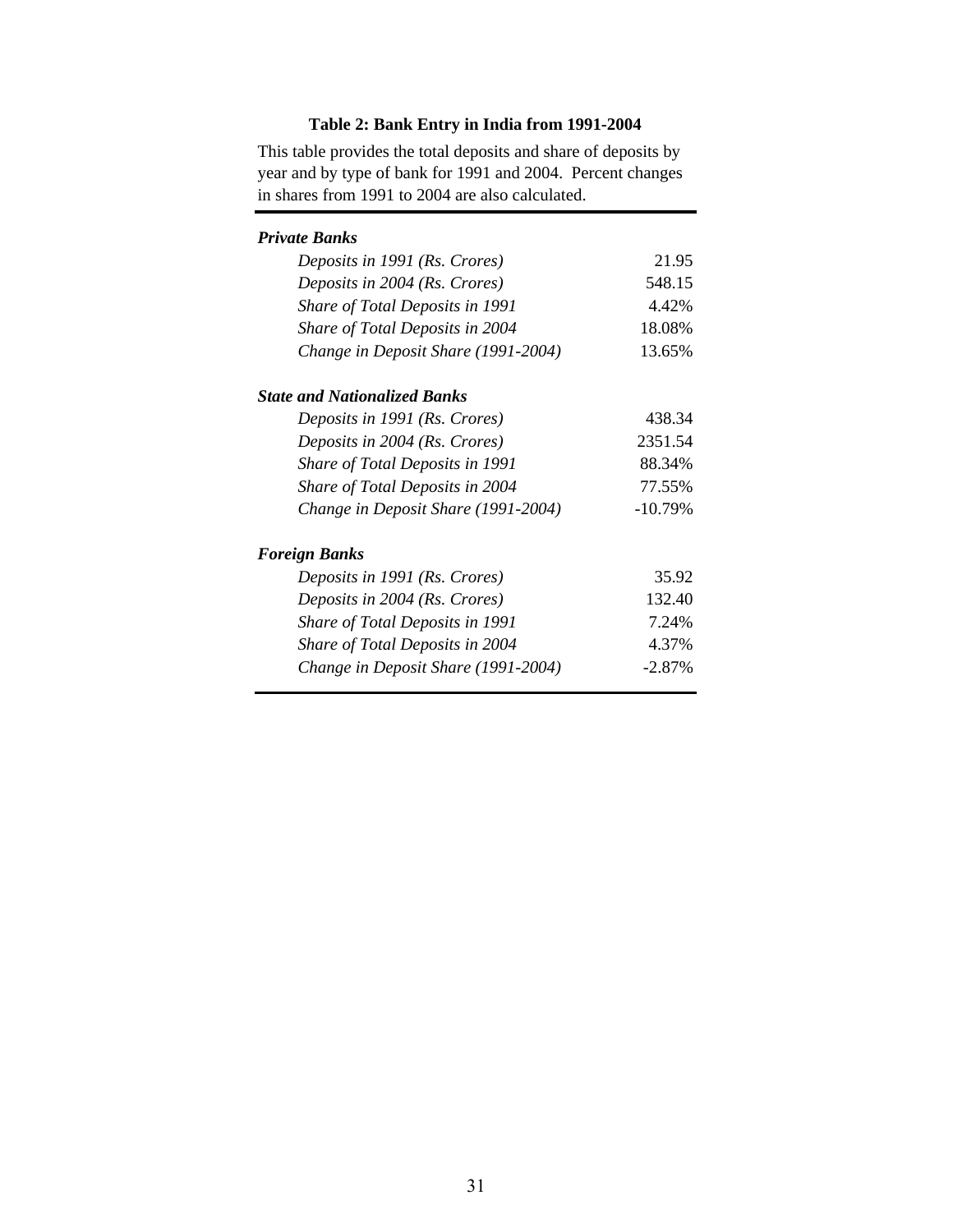### **Table 3: Banking Sector Summary Statistics**

This table provides summary statistics for the main banking variables used in later analyses. *Total Banks* is the total number of banks in that district and year, and *Population* is the district-level population (in millions) in 2001. *State Bank % of Deposits* is the percen<sup>t</sup> of deposits held by state-owned, nationalized and rural banks in that district and year; *Private Bank % of Deposits* is the percen<sup>t</sup> of deposits held by domestic private banks; *Foreign Bank % of Deposits* is the percent of deposits held by foreign banks.

|                           | Total Banks /<br>Population | State Bank %<br>of Deposits | Private Bank %<br>of Deposits | Foreign Bank %<br>of Deposits |
|---------------------------|-----------------------------|-----------------------------|-------------------------------|-------------------------------|
| Mean                      | 67.21                       | 93.73                       | 6.12                          | 0.15                          |
| <b>Standard Deviation</b> | 31.80                       | 12.83                       | 12.65                         | 1.44                          |
| Minimum                   | 14.40                       | 9.99                        | 0                             | $\theta$                      |
| Maximum                   | 232.30                      | 100                         | 90.01                         | 24.14                         |
| Number of Observations    | 7,187                       | 7,187                       | 7,187                         | 7,187                         |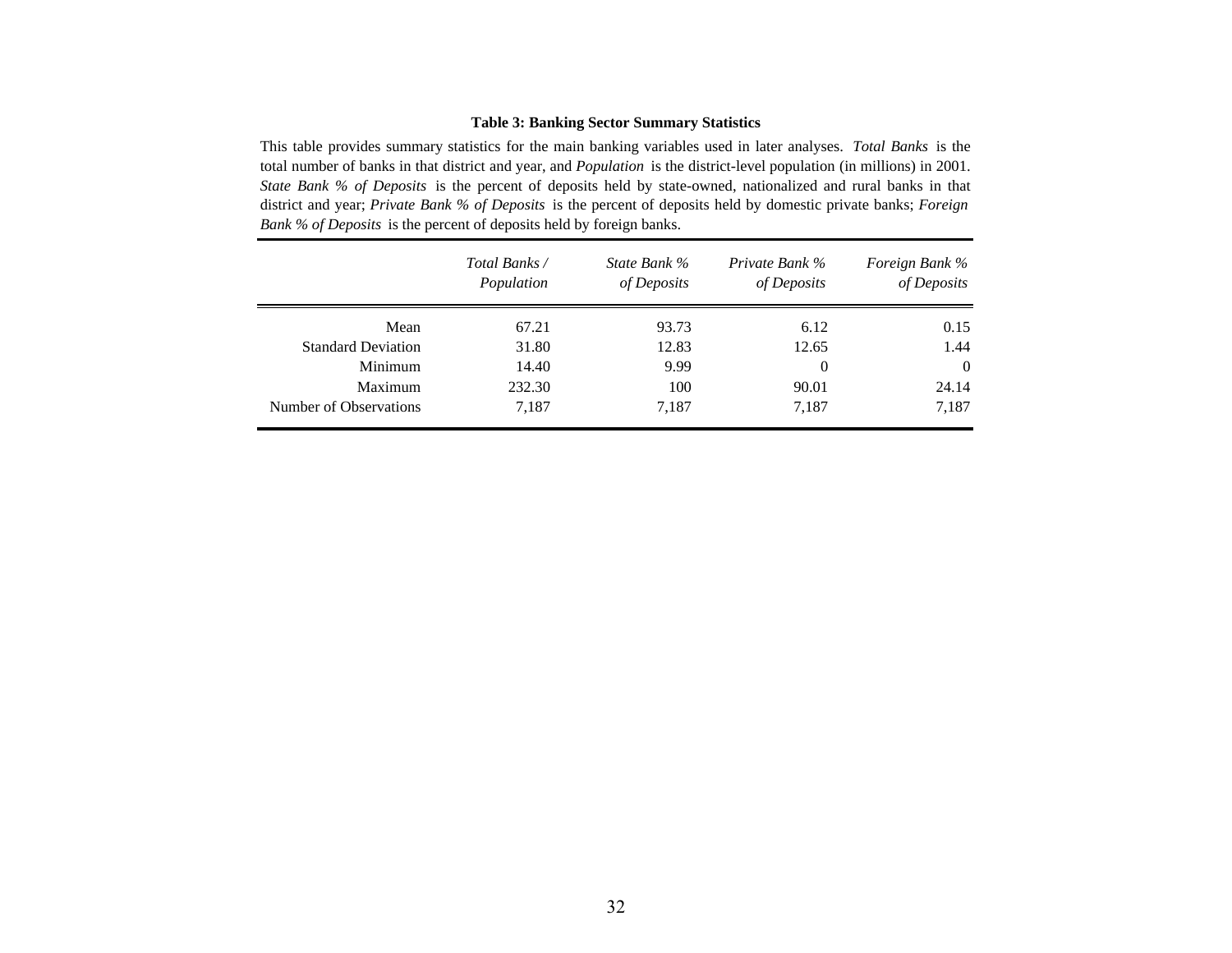#### **Table 4: Bank Entry & Bankruptcy Filings**

This table describes the results from an OLS district-level panel regression with district and year fixedeffects and time-varying controls for *Total Banks/Population* and *Log(State GDP)* . The dependent variables are *Total Filings/Population* , *Dismissed Filings/Population* , *Pending Filings/Population* , and *Sick Filings/Population* . *Total Filings* is defined as the number of bankruptcy filings by all firms in that year and district; *Population* is the district-level population (in millions) in 2001; *Dismissed Filings* is the number of firms filing in that district and year that are dropped, dismissed, or declared non-maintainable by the BIFR as they do not meet the criteria for financial distress; *Pending* refers to filings in that district and year that are still pending determination of financial distress by the BIFR; *Sick* is the number of firms filing in that district and year that meet the definition of financial distress by the BIFR. *Private Bank % of Deposits* is the percent of deposits held by domestic private banks; *Foreign Bank % of Deposits* is the percent of deposits held by foreign banks. *Log (State GDP)* is the log of the gross domestic product at the state level. The standard errors clustered at the district-level are reported in parentheses. \*\*\*,\*\*,\* denotes significance at 1, 5 and 10 percent respectively.

| Dependent Variable $=$     | Total Filings /<br>Population | <i>Dismissed</i><br>Filings<br>/Population | <b>Sick Filings</b><br>/Population | Pending<br>Filings<br>/Population |
|----------------------------|-------------------------------|--------------------------------------------|------------------------------------|-----------------------------------|
|                            | (1)                           | (2)                                        | (3)                                | (4)                               |
| Private Bank % of Deposits | $0.041***$                    | $0.016***$                                 | 0.001                              | $0.024***$                        |
|                            | (0.009)                       | (0.003)                                    | (0.002)                            | (0.005)                           |
| Foreign Bank % of Deposits | $-0.127$                      | $-0.040$                                   | $-0.012$                           | $-0.077$                          |
|                            | (0.093)                       | (0.029)                                    | (0.029)                            | (0.065)                           |
| Total Banks / Population   | $0.003**$                     | 0.001                                      | 0.001                              | $0.001**$                         |
|                            | (0.001)                       | (0.001)                                    | (0.001)                            | (0.001)                           |
| Log (State GDP)            | $-0.099$                      | $-0.062$                                   | $-0.081$                           | 0.046                             |
|                            | (0.129)                       | (0.049)                                    | (0.063)                            | (0.088)                           |
| Year fixed effects         | X                             | X                                          | X                                  | X                                 |
| District fixed effects     | X                             | X                                          | X                                  | X                                 |
| Number of District-Years   | 7,187                         | 7,187                                      | 7,187                              | 7,187                             |
| Number of Districts        | 565                           | 565                                        | 565                                | 565                               |
| R-squared                  | 0.10                          | 0.06                                       | 0.02                               | 0.15                              |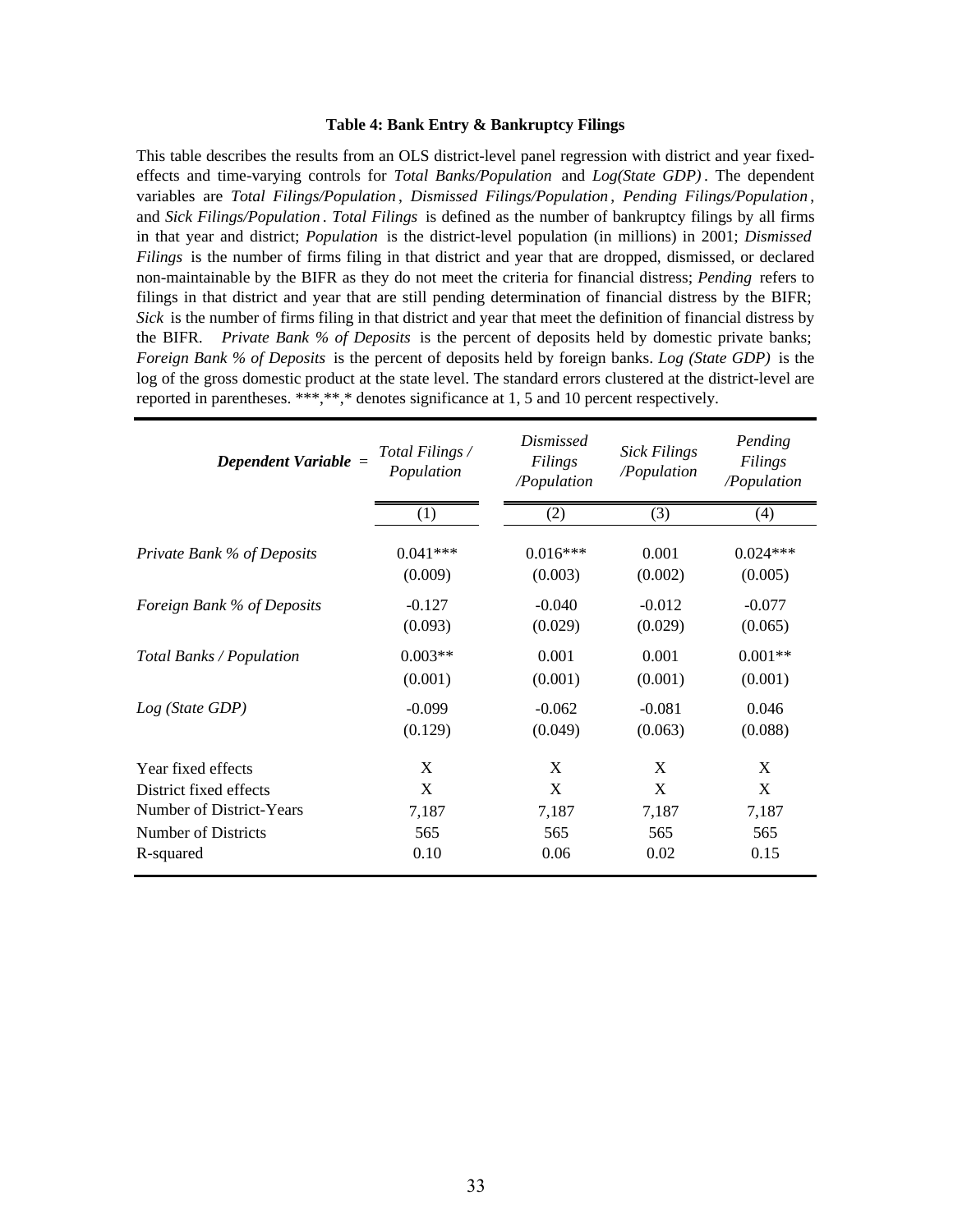#### **Table 5: Bank Entry and Workouts vs. Liquidations**

This table describes the results from an OLS district-level panel regression with district and year fixed-effects. In Column (1), the dependent variable is *Workouts/Population* , where *Workouts* are the number of firms filing in that district and year that the BIFR ruled should be restructured. In Column (2), the dependent variable is *Liquidations/Population* , where *Liquidations* refers to the number of firms filing in that district and year that the BIFR ruled should be liquidated. *Total Banks* is the total number of banks in that district and year. *Private Bank % of Deposits* is the percent of deposits held by domestic private banks; *Foreign Bank % of Deposits* is the percent of deposits held by foreign banks. *Log (State GDP)* is the log of the gross domestic product at the state level. The standard errors clustered at the district-level are reported in parentheses. \*\*\*,\*\*,\* denotes significance at 1, 5 and 10 percent respectively.

| Dependent Variable =                         | Workouts<br>/ Population | Liquidations<br>/ Population |
|----------------------------------------------|--------------------------|------------------------------|
|                                              | (1)                      | (2)                          |
| Private Bank % of Deposits                   | $0.006***$<br>(0.002)    | $-0.006***$<br>(0.001)       |
| Foreign Bank % of Deposits                   | $-0.018$<br>(0.016)      | 0.007<br>(0.022)             |
| Total Banks / Population                     | 0.000<br>(0.000)         | 0.001<br>(0.001)             |
| Log (State GDP)                              | $-0.035$<br>(0.032)      | $-0.046$<br>(0.041)          |
| Year fixed effects<br>District fixed effects | X<br>X                   | X<br>X                       |
| Number of District-Years                     | 7,187                    | 7,187                        |
| Number of Districts                          | 565                      | 565                          |
| R-squared                                    | 0.03                     | 0.03                         |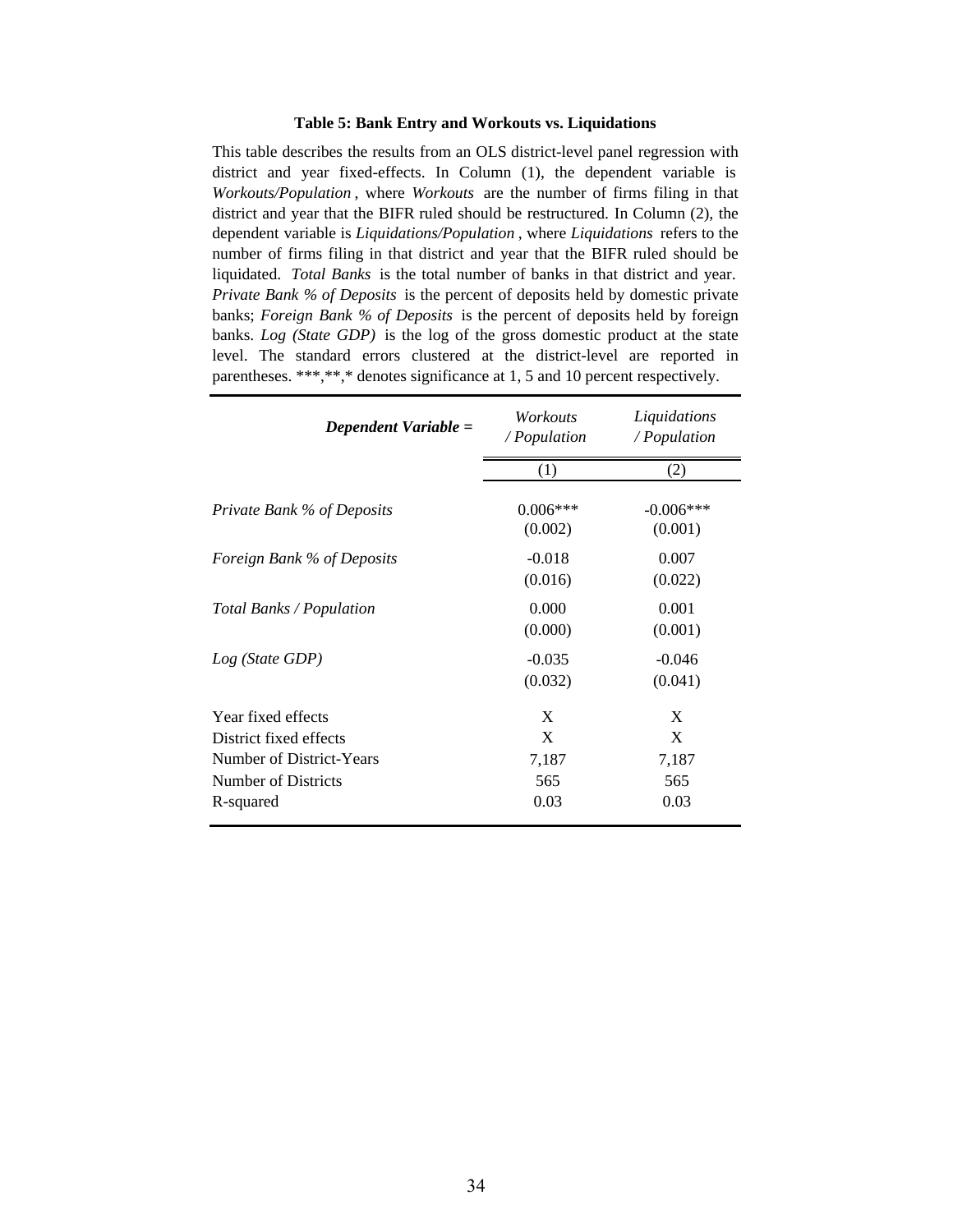#### **Table 6: Bank Entry and Duration of Workouts and Liquidations**

This table describes the results from an OLS district-level panel regression with district and year fixedeffects. The dependent variables *Average Duration of Workouts & Liquidations* is the average number of days taken by the BIFR to render a restructuring or liquidation decision for all firms filing for bankruptcy in that district and year; *Average Duration of Workouts* is the average number of days taken by the BIFR to render a restructuring decision for all firms filing for bankruptcy in that district and year; *Average Duration of Liquidations* is the average number of days taken by the BIFR to render a liquidation decision for firms filing for bankruptcy in that district and year.*Total Banks* is the total number of banks in that district and year and *Population* is the district-level population (in millions) in 2001; *Private Bank % of Deposits* is the percent of deposits held by domestic private banks; *Foreign Bank % of Deposits* is the percent of deposits held by foreign banks. Log (State GDP) is the log of the gross domestic product at the state level. The standard errors clustered at the districtlevel are reported in parentheses. \*\*\*,\*\*,\* denotes significance at 1, 5 and 10 percent respectively.

| Dependent Variable =       | Average<br>Duration of<br>Workouts &<br>Liquidations<br>(1) | Average<br>Duration of<br>Workouts<br>(2) | Average<br>Duration of<br>Liquidations<br>(3) |
|----------------------------|-------------------------------------------------------------|-------------------------------------------|-----------------------------------------------|
|                            |                                                             |                                           |                                               |
| Private Bank % of Deposits | $-38.06**$                                                  | $-26.10$                                  | $-42.83**$                                    |
|                            | (17.86)                                                     | (33.41)                                   | (19.11)                                       |
| Foreign Bank % of Deposits | $-24.64$                                                    | 43.781                                    | $-42.39*$                                     |
|                            | (19.94)                                                     | (28.72)                                   | (22.12)                                       |
| Total Banks / Population   | $8.741*$                                                    | $-6.56$                                   | $10.762**$                                    |
|                            | (4.57)                                                      | (12.01)                                   | (4.65)                                        |
| Log (State GDP)            | $-201.87$                                                   | $-3,747.48***$                            | $-596.65$                                     |
|                            | (636.08)                                                    | (1137.49)                                 | (677.02)                                      |
| Year fixed effects         | X                                                           | X                                         | X                                             |
| District fixed effects     | X                                                           | X                                         | X                                             |
| Number of District-Years   | 489                                                         | 136                                       | 423                                           |
| Number of Districts        | 185                                                         | 69                                        | 165                                           |
| R-squared                  | 0.25                                                        | 0.56                                      | 0.24                                          |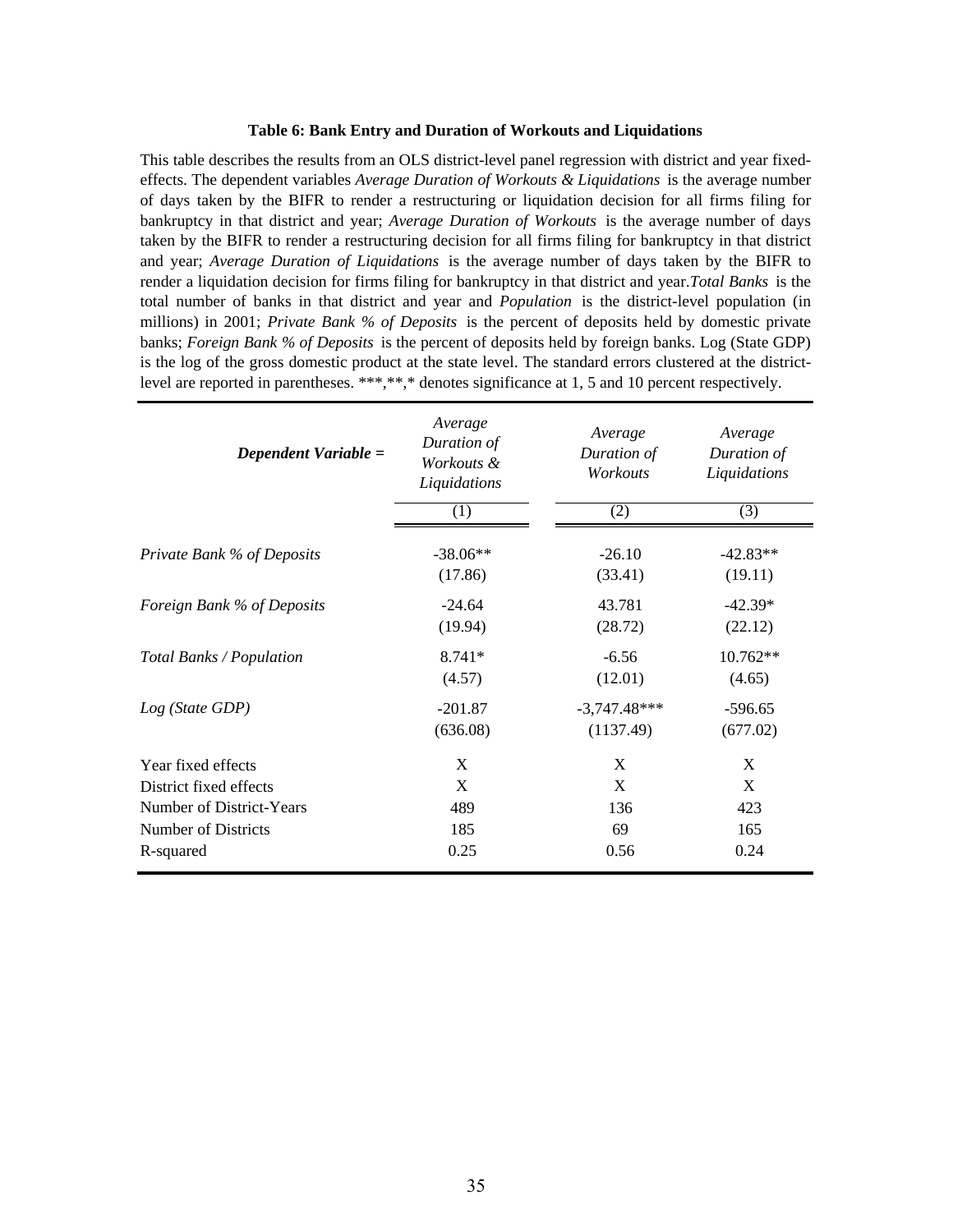#### **Table 7: Bank Entry & Bankruptcy by Firm Ownership**

This table describes the results from an OLS district-level panel regression with district and year fixed-effects. In Column (1), the dependent variable is *Private Firm Filings/Population* , where Private Firm Filings is the number of bankruptcy filings by non-government firms in that year and district and *Population* is the district-level population (in millions) in 2001. In Column (2), the dependent variable is *Government Firm Filings/Population* , where *Government Firm Filings* is the number of bankruptcy filings by government firms. *Total Banks* is the total number of banks in that district and year. *Private Bank % of Deposits* is the percent of deposits held by domestic private banks; *Foreign Bank % of Deposits* is the percent of deposits held by foreign banks. *Log (State GDP)* is the log of the gross domestic product at the state level. The standard errors clustered at the district-level are reported in parentheses. \*\*\*,\*\*,\* denotes significance at 1, 5 and 10 percent respectively.

| Dependent Variable =                                                     | Private<br><b>Firm Filings</b><br>/ Population | Government<br><b>Firm Filings</b><br>/ Population |  |
|--------------------------------------------------------------------------|------------------------------------------------|---------------------------------------------------|--|
|                                                                          | (1)                                            | (2)                                               |  |
| Private Bank % of Deposits                                               | $0.043***$<br>(0.009)                          | $-0.002$ ***<br>(0.001)                           |  |
| Foreign Bank % of Deposits                                               | $-0.118$<br>(0.097)                            | $-0.009$<br>(0.007)                               |  |
| Total Banks / Population                                                 | $0.003**$<br>(0.001)                           | 0.000<br>(0.000)                                  |  |
| Log (State GDP)                                                          | $-0.082$<br>(0.131)                            | $-0.016$<br>(0.020)                               |  |
| Year fixed effects<br>District fixed effects<br>Number of District-Years | X<br>X<br>7,187                                | X<br>X<br>7,187                                   |  |
| Number of Districts<br>R-squared                                         | 565<br>0.11                                    | 565<br>0.02                                       |  |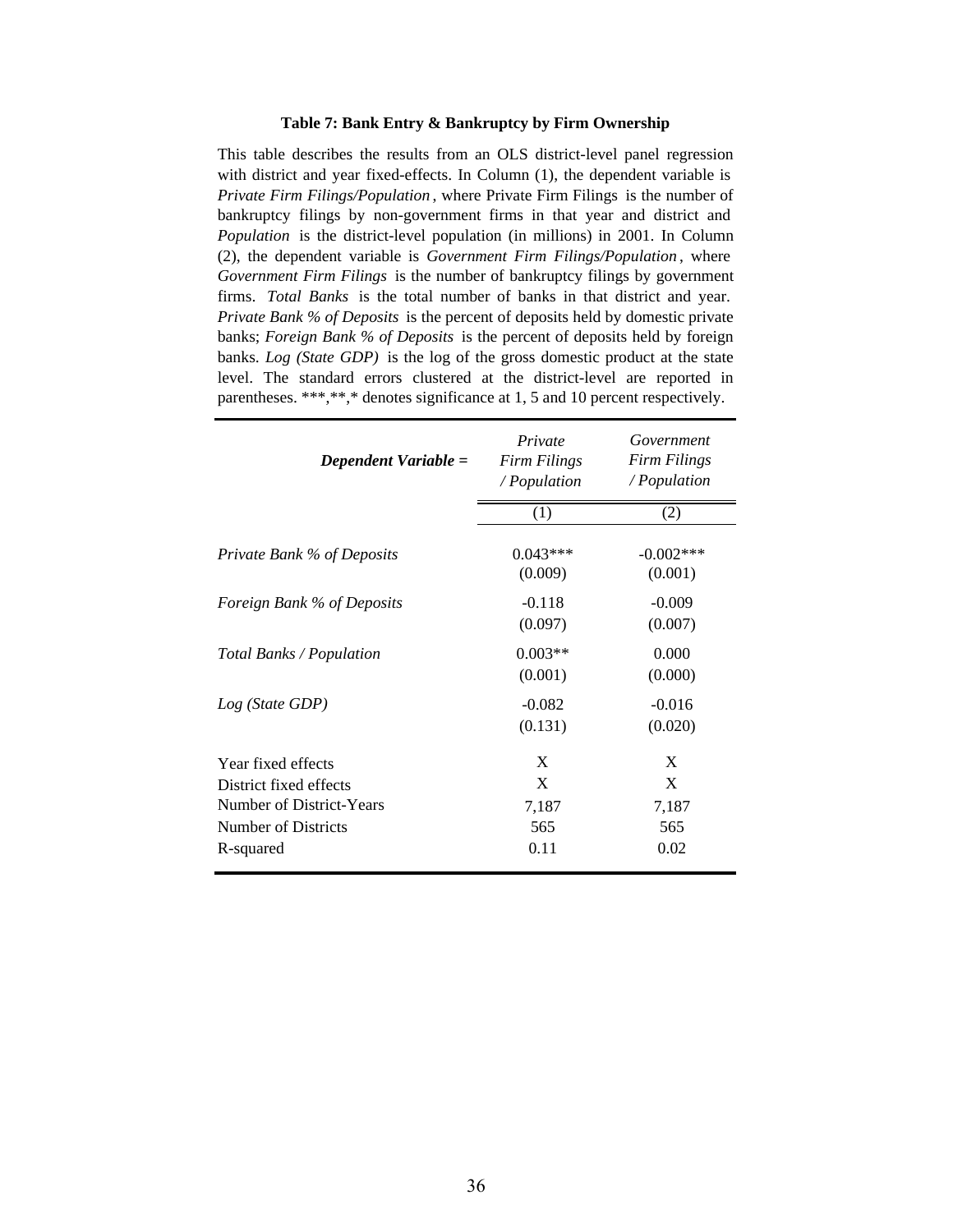### **Table 8: Creditor Rights, Bank Ownership and Bankruptcy Filings**

This table describes the results from an OLS district-level panel regression with district and year fixed-effects. The dependent variable is *Total Filings/Population* , where *Total Filings* is the number of bankruptcy filings by all firms in that year and district and *Population* is the district-level population (in millions) in 2001. *DRT in State* is an indicator that equals one if a DRT is present in that particular state during that year. *Total Banks* is the total number of banks in that district and year. *Private Bank % of Deposits* is the demeaned percent of deposits held by domestic private banks; *Foreign Bank % of Deposits* is the demeaned percent of deposits held by foreign banks. *Log (State GDP)* is the log of the gross domestic product at the state level. The standard errors clustered at the state-level are reported in parentheses. \*\*\*,\*\*,\* denotes significance at 1, 5 and 10 percent respectively.

|                                                                                                                     | Dependent Variable $=$ | Total Filings /<br>Population  |
|---------------------------------------------------------------------------------------------------------------------|------------------------|--------------------------------|
| <b>DRT</b> in State                                                                                                 |                        | 0.008<br>(0.025)               |
| Private Bank % of Deposits                                                                                          |                        | $0.024***$<br>(0.008)          |
| DRT in State * Private Bank % of Deposits                                                                           |                        | $0.005**$<br>(0.003)           |
| Foreign Bank % of Deposits                                                                                          |                        | $-0.092**$<br>(0.038)          |
| DRT in State * Foreign Bank % of Deposits                                                                           |                        | $0.182***$<br>(0.021)          |
| Total Banks / Population                                                                                            |                        | $0.002*$<br>(0.001)            |
| Log (State GDP)                                                                                                     |                        | $-0.141$<br>(0.120)            |
| Year fixed effects<br>District fixed effects<br>Number of District-Years<br><b>Number of Districts</b><br>R-squared |                        | X<br>X<br>7,187<br>565<br>0.18 |
|                                                                                                                     |                        |                                |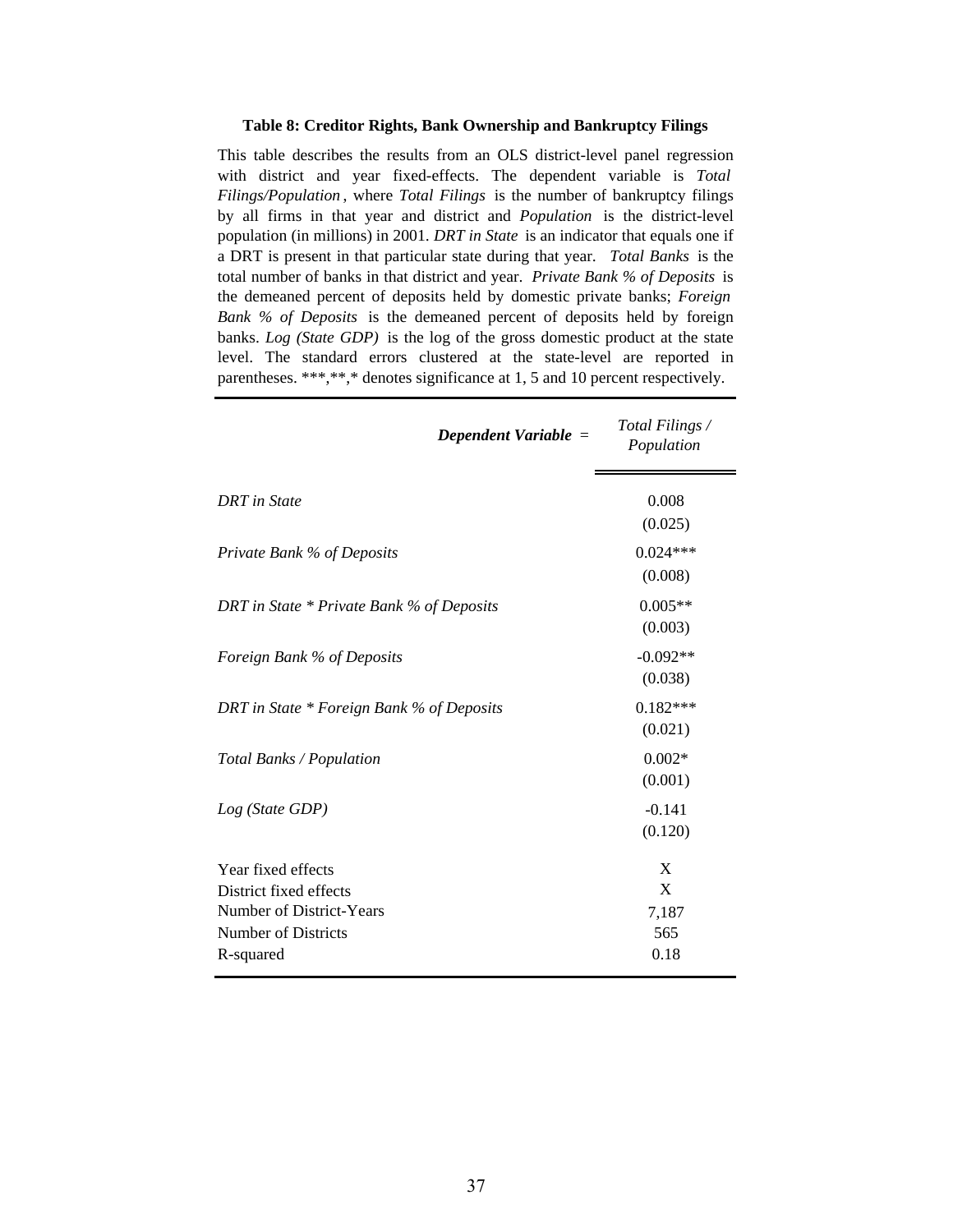### **Table 9: Timing of Bank Entry and Increased Filings**

This table describes the results from an OLS district-level panel regression with district and year fixed-effects. *Total Filings* is the number of bankruptcy filings by all firms in that year and district and *Population* is the district-level population (in millions) in 2001; *Total Banks* is the total number of banks in that district and year. *Private Bank % of Deposits* is the percent of deposits held by domestic private banks; *Foreign Bank % of Deposits* is the percent of deposits held by foreign banks. *Log (State GDP)* is the log of the gross domestic product at the state level. The standard errors clustered at the district-level are reported in parentheses. \*\*\*,\*\*,\* denotes significance at 1, 5 and 10 percent respectively.

| Dependent Variable =               | <b>Bankruptcy Filings / Population</b> |                       |                       |  |
|------------------------------------|----------------------------------------|-----------------------|-----------------------|--|
|                                    | (1)                                    | (2)                   | (3)                   |  |
| Private Bank % of Deposits $[t+1]$ | 0.011                                  | 0.009                 | 0.011                 |  |
|                                    | (0.008)                                | (0.008)               | (0.008)               |  |
| Private Bank % of Deposits [t]     | $0.037***$                             | 0.004                 | 0.000                 |  |
|                                    | (0.010)                                | (0.008)               | (0.008)               |  |
| Private Bank % of Deposits[t-1]    |                                        | $0.047***$<br>(0.016) | $0.027**$<br>(0.012)  |  |
| Private Bank % of Deposits [t-2]   |                                        |                       | $0.036***$<br>(0.010) |  |
| Foreign Bank % of Deposits         | $-0.128$                               | $-0.134$              | $-0.149$              |  |
|                                    | (0.104)                                | (0.100)               | (0.094)               |  |
| Total Banks / Population           | $0.003*$                               | $0.002*$              | $0.002*$              |  |
|                                    | (0.001)                                | (0.001)               | (0.001)               |  |
| Log (State GDP)                    | $-0.127$                               | $-0.233$              | $-0.366*$             |  |
|                                    | (0.170)                                | (0.184)               | (0.213)               |  |
| Year fixed effects                 | X                                      | X                     | X                     |  |
| District fixed effects             | $\mathbf X$                            | $\mathbf X$           | X                     |  |
| Number of District-Years           | 6,643                                  | 6,088                 | 5,533                 |  |
| <b>Number of Districts</b>         | 565                                    | 565                   | 558                   |  |
| R-squared                          | 0.11                                   | 0.13                  | 0.14                  |  |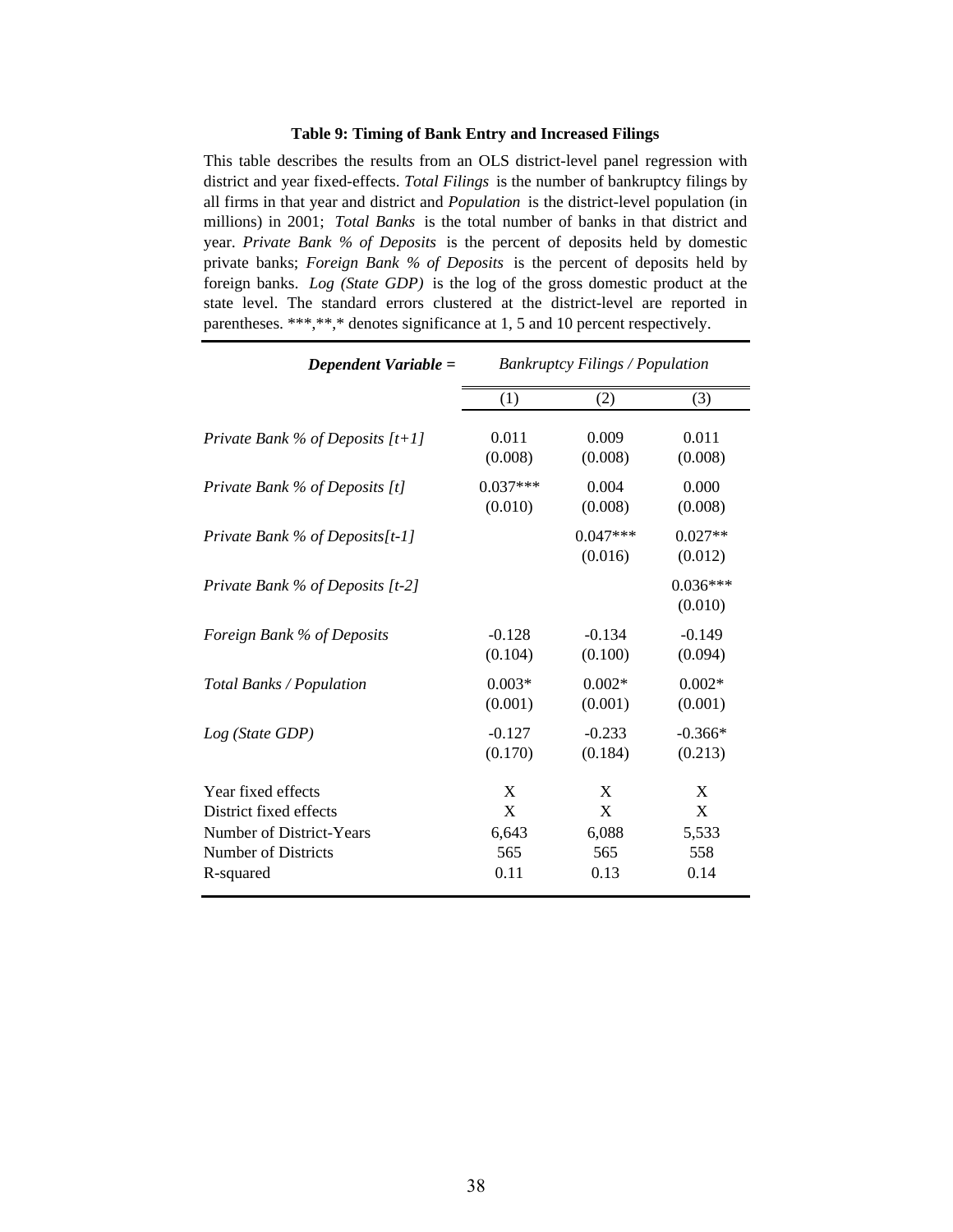#### **Table 10: Robustness Check, Controlling for Growth**

This table describes the results from an OLS district-level panel regression with district and year fixed-effects. *Total Filings* is the number of bankruptcy filings by all firms in that year and district and *Population* is the district-level population (in millions) in 2001; *Total Banks* is the total number of banks in that district and year. *Private Bank % of Deposits* is the percent of deposits held by domestic private banks; Foreign Bank % of Deposits is the percent of deposits held by foreign banks *Log (State GDP)* is the log of the gross domestic product at the state level, and *Log(Total Loans in District)* is the log of total loans in the district. In Column (2), urban-year fixed effects are added where *urban*  is an indicator that equals one if a districts' share of citizens located in urban areas is in the top quartile according to the 2001 Indian Census, and in Column (3), state-year fixed effects are added. The standard errors clustered at the district-level are reported in parentheses. \*\*\*,\*\*,\* denotes significance at 1, 5 and 10 percent respectively.

| Dependent Variable =                                                                     | Total Filings / Population |                       |                       |  |
|------------------------------------------------------------------------------------------|----------------------------|-----------------------|-----------------------|--|
|                                                                                          | (1)                        | (2)                   | (3)                   |  |
| Private Bank % of Deposits                                                               | $0.040***$<br>(0.009)      | $0.034***$<br>(0.008) | $0.038***$<br>(0.010) |  |
| Foreign Bank % of Deposits                                                               | $-0.127$<br>(0.093)        | $-0.127$<br>(0.093)   | $-0.125$<br>(0.097)   |  |
| Total Banks / Population                                                                 | $0.003*$<br>(0.001)        | $0.003**$<br>(0.001)  | $0.003**$<br>(0.001)  |  |
| Log (State GDP)                                                                          |                            | $-0.108$<br>(0.131)   |                       |  |
| Log (Total Loans in District)                                                            | $-0.006$<br>(0.052)        |                       |                       |  |
| Year fixed effects<br>District fixed effects<br>Urban-year fixed effects                 | X<br>X                     | X<br>X<br>X           | X<br>X<br>X           |  |
| State-year fixed effects<br>Number of District-Years<br>Number of Districts<br>R-squared | 7,187<br>565<br>0.10       | 7,187<br>565<br>0.12  | 7,187<br>565<br>0.29  |  |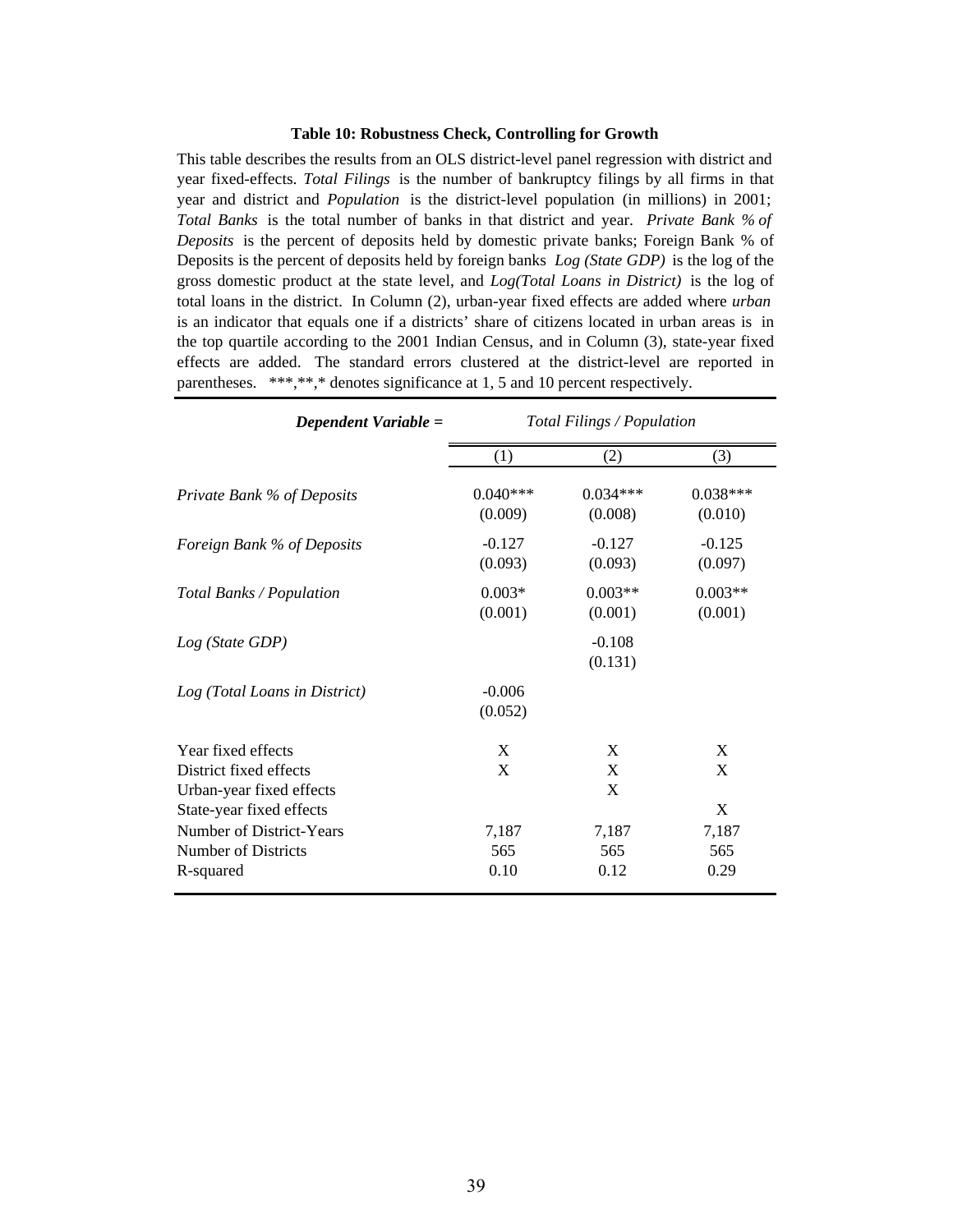#### **Table 11: Robustness Check, Controlling for Political Loans**

This table describes the results from an OLS district-level panel regression with district and year fixed-effects. *Total Filings* is the number of bankruptcy filings by all firms in that year and district and *Population* is the district-level population (in millions) in 2001; *Total Banks* is the total number of banks in that district and year. *Private Bank % of Deposits* is the percent of deposits held by domestic private banks; Foreign Bank % of Deposits is the percent of deposits held by foreign banks *Log (State GDP)* is the log of the gross domestic product at the state level. *% of Borrowings by Gov't Firms* is the percent of borrowing done by government-owned firms in a district-year, as reported by the Prowess dataset, and *% of Sales by Gov't Firm* s is the percent of sales coming from government firms in the district. *Log(Firm Sales in District)* is the log of total sales in a district reported by the Prowess dataset. The standard errors clustered at the district-level are reported in parentheses. \*\*\*,\*\*,\* denotes significance at 1, 5 and 10 percent respectively.

| Dependent Variable =                                                                                         | Total Filings / Population     |                                |                                |
|--------------------------------------------------------------------------------------------------------------|--------------------------------|--------------------------------|--------------------------------|
|                                                                                                              | (1)                            | (2)                            | (3)                            |
| Private Bank % of Deposits                                                                                   | $0.074***$<br>(0.015)          | $0.074***$<br>(0.015)          | $0.074***$<br>(0.015)          |
| Foreign Bank % of Deposits                                                                                   | $-0.138$<br>(0.099)            | $-0.138$<br>(0.100)            | $-0.138$<br>(0.100)            |
| Total Banks / Population                                                                                     | $0.005**$<br>(0.002)           | $0.004**$<br>(0.002)           | $0.004**$<br>(0.002)           |
| Log (State GDP)                                                                                              | $-0.102$<br>(0.488)            | $-0.107$<br>(0.486)            | $-0.117$<br>(0.471)            |
| % of Borrowings by Gov't Firms                                                                               | $-0.164$<br>(0.171)            |                                |                                |
| % of Sales by Gov't Firms                                                                                    |                                | 0.018<br>(0.187)               |                                |
| Log (Firm Sales in District)                                                                                 |                                |                                | 0.014<br>(0.017)               |
| Year fixed effects<br>District fixed effects<br>Number of District-Years<br>Number of Districts<br>R-squared | X<br>X<br>2,470<br>238<br>0.18 | X<br>X<br>2,506<br>241<br>0.18 | X<br>X<br>2,549<br>242<br>0.18 |
|                                                                                                              |                                |                                |                                |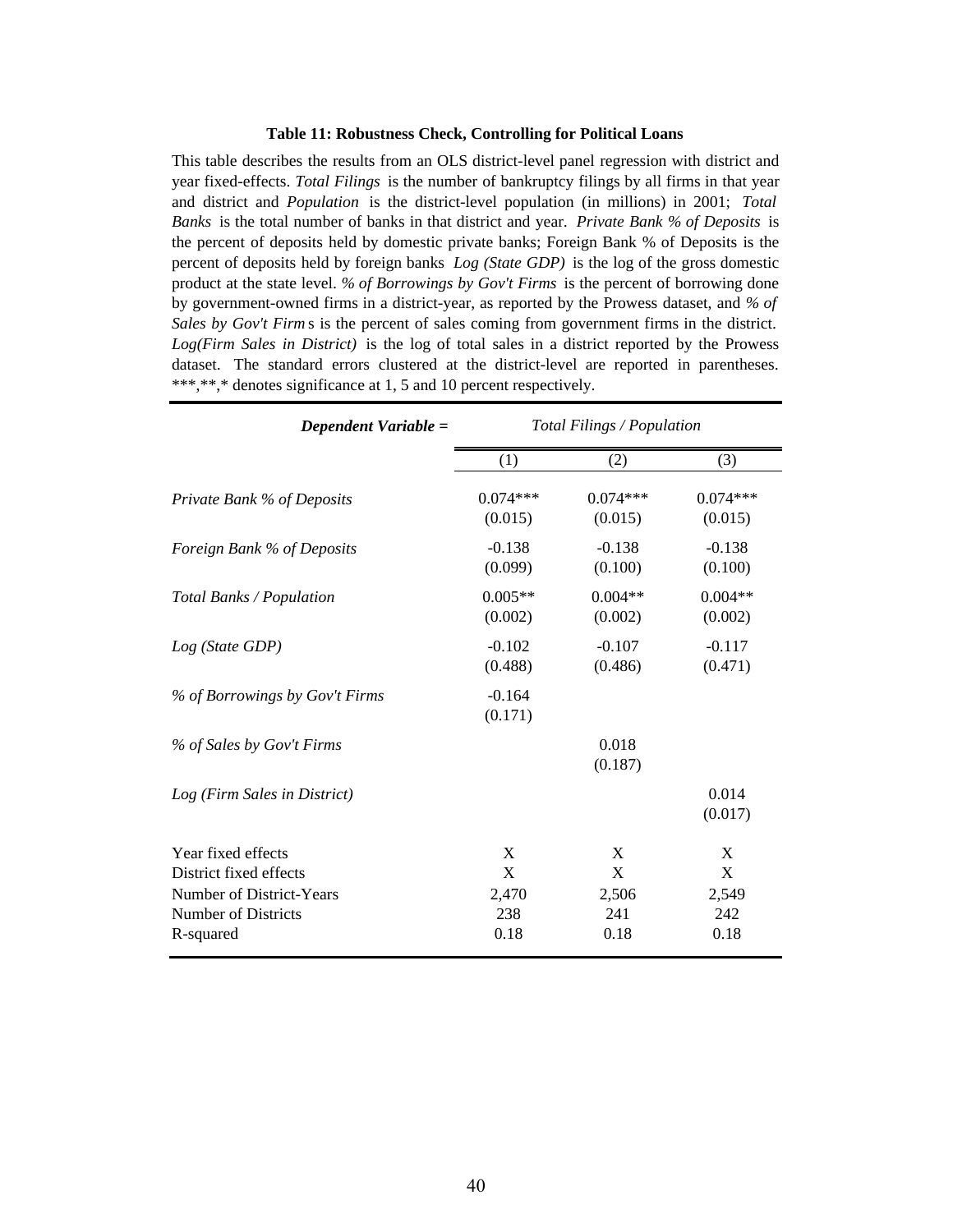### **Table 12: Bank Ownership and Characteristics of Bankrupt Firms**

This table describes the results from an OLS district-level panel regression with district and year fixed-effects. In Panel A, the dependent variables *Ln(Average Net Worth), Ln(Average Accumulated Losses),* and *Ln(Average Number of Workers),* are the average values of net worth, accumulated losses, and workforce size of firms filing for bankruptcy in that district and year. In Panel B, the dependent variables are the same as those used in Tables 4-6. *Total Banks* is the total number of banks in that district and year and *Population* is the district-level population (in millions) in 2001; *Private Bank % of Deposits* is the percent of deposits held by domestic private banks; *Foreign Bank % of Deposits* is the percent of deposits held by foreign banks. *Log (State GDP)* is the log of the gross domestic product at the state level. The standard errors clustered at the district-level are reported in parentheses. \*\*\*,\*\*,\* denotes significance at 1, 5 and 10 percent respectively.

|                            | Panel A                                             |                                           |                                  |  |  |
|----------------------------|-----------------------------------------------------|-------------------------------------------|----------------------------------|--|--|
|                            | <b>Dependent Variable</b> = $Ln(Average Net Worth)$ | Ln(Average<br><b>Accumulated Losses</b> ) | Ln(Average Number of<br>Workers) |  |  |
|                            | (1)                                                 | (2)                                       | (3)                              |  |  |
| Private Bank % of Deposits | 0.007                                               | 0.011                                     | 0.001                            |  |  |
|                            | (0.016)                                             | (0.016)                                   | (0.014)                          |  |  |
| Foreign Bank % of Deposits | $-0.012$                                            | $-0.005$                                  | 0.017                            |  |  |
|                            | (0.033)                                             | (0.023)                                   | (0.018)                          |  |  |
| Total Banks / Population   | 0.002                                               | 0.005                                     | 0.005                            |  |  |
|                            | (0.003)                                             | (0.004)                                   | (0.004)                          |  |  |
| Log (State GDP)            | 0.704                                               | 0.393                                     | 0.140                            |  |  |
|                            | (0.686)                                             | (0.709)                                   | (0.500)                          |  |  |
| Year fixed effects         | Χ                                                   | X                                         | X                                |  |  |
| District fixed effects     | X                                                   | X                                         | X                                |  |  |
| Number of District-Years   | 1031                                                | 1029                                      | 1018                             |  |  |
| Number of Districts        | 252                                                 | 251                                       | 251                              |  |  |
| R-squared                  | 0.14                                                | 0.09                                      | 0.08                             |  |  |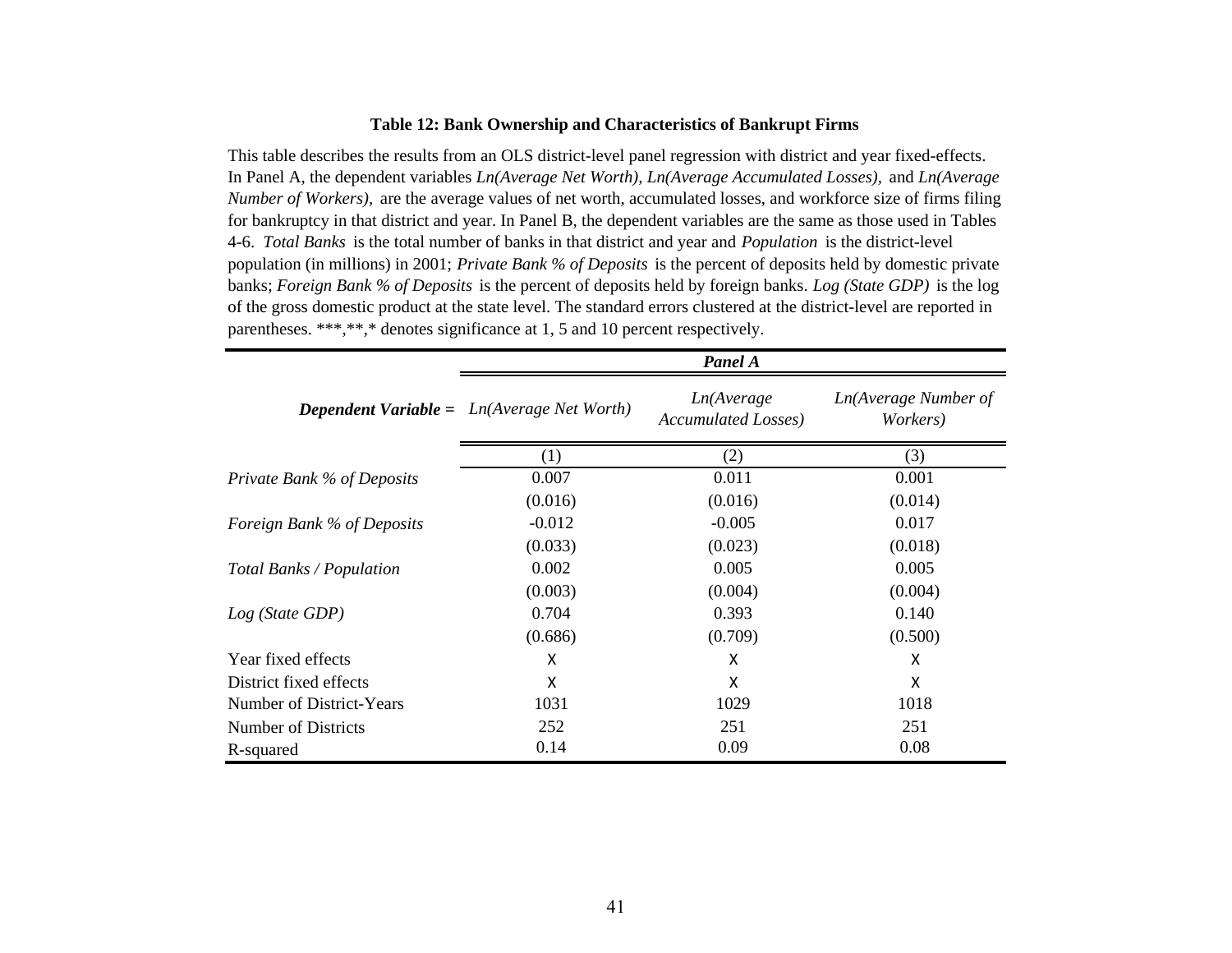|                                       | <b>Panel B</b>                      |                                            |                                   |                                    |                         |                             |                                                        |  |  |
|---------------------------------------|-------------------------------------|--------------------------------------------|-----------------------------------|------------------------------------|-------------------------|-----------------------------|--------------------------------------------------------|--|--|
| Dependent Variable =                  | <b>Total Filings</b><br>/Population | <b>Dismissed</b><br>Filings<br>/Population | Pending<br>Filings<br>/Population | <b>Sick Filings</b><br>/Population | Workouts<br>/Population | Liquidations<br>/Population | Average<br>Duration of<br>Workouts and<br>Liquidations |  |  |
|                                       | (1)                                 | (2)                                        | (3)                               | (4)                                | (5)                     | (6)                         | (7)                                                    |  |  |
| Private Bank % of Deposits            | $0.094***$                          | $0.034***$                                 | $0.040**$                         | $0.019**$                          | $0.020***$              | $-0.001$                    | $-31.71*$                                              |  |  |
|                                       | (0.026)                             | (0.008)                                    | (0.018)                           | (0.009)                            | (0.005)                 | (0.006)                     | (16.91)                                                |  |  |
| <b>Ln(Average Accumulated Losses)</b> | 0.017                               | 0.030                                      | 0.036                             | $-0.061**$                         | $-0.021$                | $-0.041**$                  | 101.92                                                 |  |  |
|                                       | (0.049)                             | (0.030)                                    | (0.029)                           | (0.028)                            | (0.021)                 | (0.019)                     | (108.87)                                               |  |  |
| Ln(Average Net Worth)                 | $0.076**$                           | 0.000                                      | 0.002                             | $0.078***$                         | $0.047**$               | $0.031*$                    | $-125.43$                                              |  |  |
|                                       | (0.037)                             | (0.023)                                    | (0.022)                           | (0.024)                            | (0.021)                 | (0.017)                     | (99.67)                                                |  |  |
| <b>Ln(Average Number of Workers)</b>  | $-0.086**$                          | $-0.069***$                                | $-0.022$                          | 0.001                              | 0.010                   | $-0.009$                    | 140.13**                                               |  |  |
|                                       | (0.040)                             | (0.024)                                    | (0.020)                           | (0.022)                            | (0.015)                 | (0.017)                     | (63.24)                                                |  |  |
| Total Branches/Population             | $0.009***$                          | 0.003                                      | 0.005                             | 0.002                              | $-0.001$                | 0.003                       | 6.900                                                  |  |  |
|                                       | (0.003)                             | (0.002)                                    | (0.003)                           | (0.002)                            | (0.001)                 | (0.002)                     | (4.975)                                                |  |  |
| Log (State GDP)                       | $-0.227$                            | $-0.006$                                   | 0.497                             | $-0.669$                           | $-0.168$                | $-0.502*$                   | $-337.84$                                              |  |  |
|                                       | (0.715)                             | (0.292)                                    | (0.648)                           | (0.459)                            | (0.259)                 | (0.292)                     | (588.76)                                               |  |  |
| Year fixed effects                    | $\boldsymbol{X}$                    | $\boldsymbol{X}$                           | X                                 | X                                  | X                       | $\mathbf X$                 | $\boldsymbol{\mathrm{X}}$                              |  |  |
| District fixed effects                | $\mathbf X$                         | $\mathbf X$                                | $\mathbf X$                       | $\mathbf X$                        | $\mathbf X$             | $\mathbf X$                 | $\boldsymbol{\mathrm{X}}$                              |  |  |
| <b>Number of District-Years</b>       | 1,016                               | 1,016                                      | 1,016                             | 1,016                              | 1,016                   | 1,016                       | 485                                                    |  |  |
| <b>Number of Districts</b>            | 250                                 | 250                                        | 250                               | 250                                | 250                     | 250                         | 182                                                    |  |  |
| R-squared                             | 0.29                                | 0.23                                       | 0.46                              | 0.17                               | 0.12                    | 0.22                        | 0.27                                                   |  |  |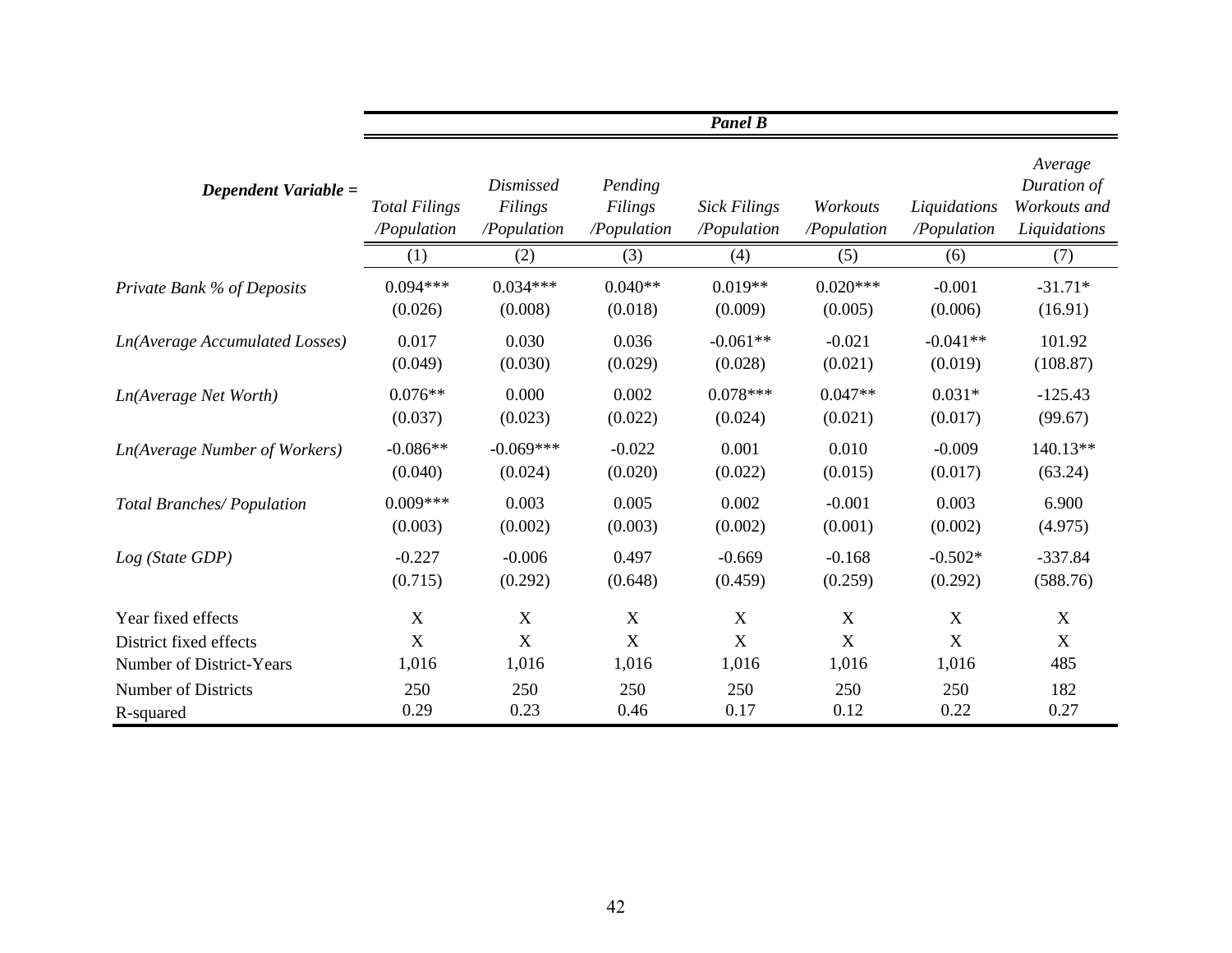### **Appendix Table 1: Bank Branches and Bankruptcy Outcomes**

This table describes the results from an OLS district-level panel regression with district and year fixed-effects and time-varying controls for *Total Banks/Population* and *Log(State GDP)* . The dependent variables are *Total Filings/Population* , *Dismissed Filings/Population* , *Pending*  Filings/Population, Sick Filings/Population, Workouts/Population, Liquidations/Population, and Average Duration of Workouts and *Liquidations*. *Total Filings* is defined as the number of bankruptcy filings by all firms in that year and district; *Population* is the district-level population (in millions) in 2001; *Dismissed Filings* is the number of firms filing in that district and year that are dropped, dismissed, or declared non-maintainable by the BIFR as they do not meet the criteria for financial distress; *Pending* refers to filings in that district and year that are still pending determination of financial distress by the BIFR; *Sick* is the number of firms filing in that district and year that meet the definition of financial distress by the BIFR; *Workouts* are the number of firms filing in that district and year that the BIFR ruled should be restructured; *Liquidations* refers to the number of firms filing in that district and year that the BIFR ruled should be liquidated; *Average Duration of Workouts and Liquidations* is the average number of days taken by the BIFR to render a workout or liquidation decision for firms filing for bankruptcy in that district and year. Private Bank % of Branches is the percent of branches held by domestic private banks; Foreign Bank % of Branches is the percen<sup>t</sup> of branches held by foreign banks. *Log (State GDP)* is the log of the gross domestic product at the state level. The standard errors clustered at the district-level are reported in parentheses. \*\*\*,\*\*,\* denotes significance at 1, 5 and 10 percent respectively.

| <b>Dependent Variable = </b> Total Filings | /Population           | <i>Dismissed</i><br>Filings<br>/Population | Pending<br>Filings<br>/Population | <b>Sick Filings</b><br>/Population | Workouts<br>/Population | Liquidations<br>/Population | <b>Average Duration</b><br>of Workouts and<br>Liquidations |
|--------------------------------------------|-----------------------|--------------------------------------------|-----------------------------------|------------------------------------|-------------------------|-----------------------------|------------------------------------------------------------|
|                                            | (1)                   | (2)                                        | (3)                               | (4)                                | (5)                     | (6)                         | (7)                                                        |
| Private Bank % of Branches                 | $0.044***$<br>(0.017) | $0.019***$<br>(0.007)                      | $0.024**$<br>(0.010)              | 0.001<br>(0.004)                   | $0.007***$<br>(0.003)   | $-0.006**$<br>(0.003)       | $-29.88$<br>(41.83)                                        |
| Foreign Bank % of Branches                 | 0.174<br>(0.277)      | $-0.087$<br>(0.159)                        | 0.423<br>(0.310)                  | $-0.195$<br>(0.190)                | $-0.040$<br>(0.080)     | $-0.155$<br>(0.145)         | 61.71<br>(134.7)                                           |
| Total Banks / Population                   | $0.003**$<br>(0.001)  | 0.001<br>(0.001)                           | $0.001**$<br>(0.001)              | 0.001<br>(0.001)                   | 0.000<br>(0.000)        | 0.001<br>(0.0010)           | 6.092<br>(4.800)                                           |
| Log (State GDP)                            | $-0.049$<br>(0.129)   | $-0.040$<br>(0.048)                        | 0.067<br>(0.084)                  | $-0.074$<br>(0.058)                | $-0.025$<br>(0.030)     | $-0.049$<br>(0.040)         | $-337.9$<br>(648.3)                                        |
| Year fixed effects                         | X                     | X                                          | X                                 | X                                  | X                       | $\boldsymbol{X}$            | X                                                          |
| District fixed effects                     | X                     | X                                          | X                                 | X                                  | X                       | X                           | $\mathbf X$                                                |
| Number of District-Years                   | 7,187                 | 7,187                                      | 7,187                             | 7,187                              | 7,187                   | 7,187                       | 489                                                        |
| <b>Number of Districts</b>                 | 565                   | 565                                        | 565                               | 565                                | 565                     | 565                         | 185                                                        |
| R-squared                                  | 0.06                  | 0.05                                       | 0.13                              | 0.03                               | 0.02                    | 0.04                        | 0.24                                                       |